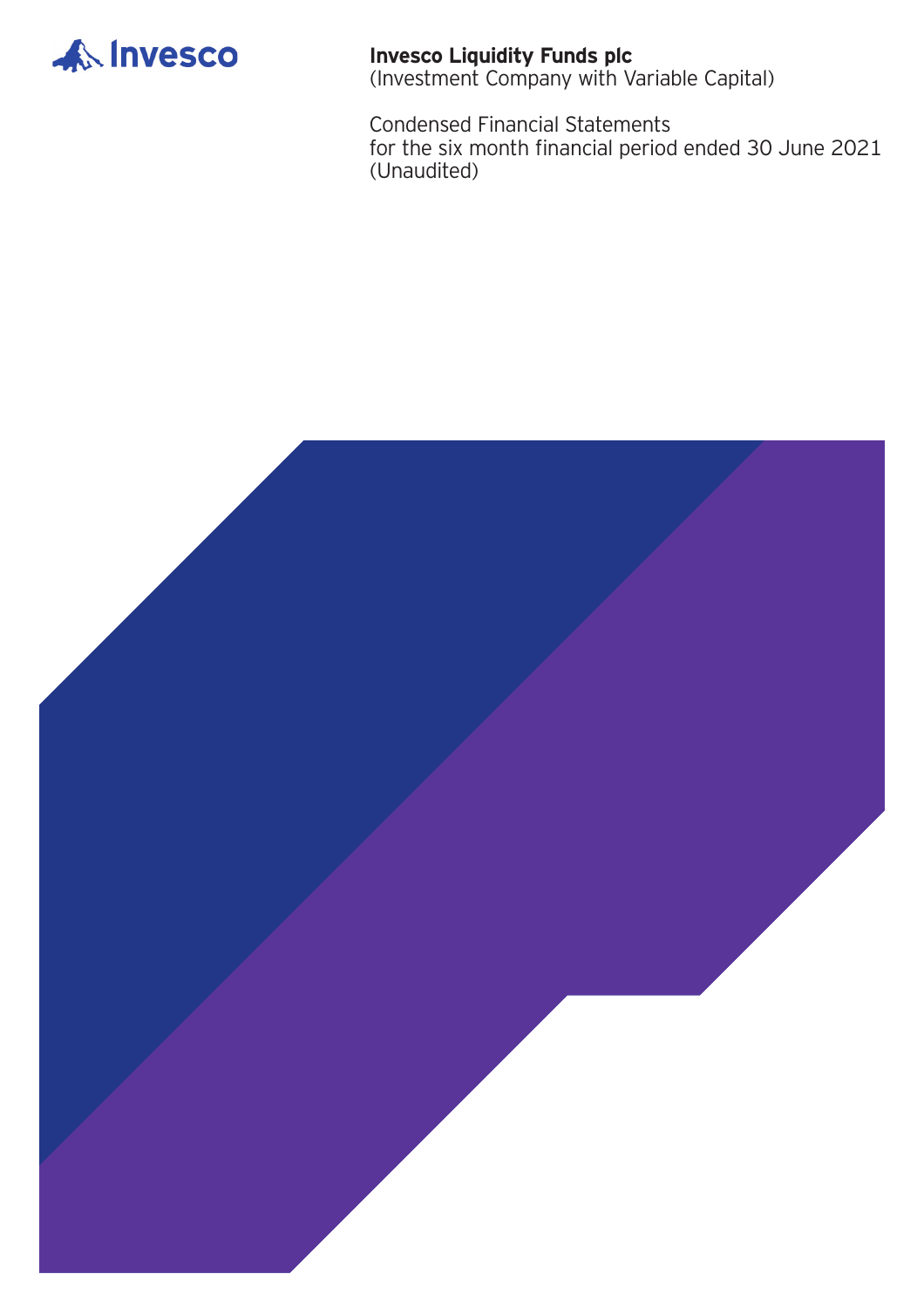# **Table Of Contents**

|                                                                                                              | Page           |
|--------------------------------------------------------------------------------------------------------------|----------------|
| <b>General Information</b>                                                                                   | 1              |
| Investment Managers' Report (Invesco US Dollar Liquidity Portfolio, Invesco Sterling Liquidity Portfolio and |                |
| Invesco Euro Liquidity Portfolio)                                                                            | 2              |
| <b>Statement of Financial Position</b>                                                                       | $\overline{4}$ |
| Statement of Comprehensive Income                                                                            | 6              |
| Statement of Changes in Net Assets Attributable to Redeemable Participating Shareholders                     | 8              |
| Notes to the Financial Statements                                                                            | 10             |
| Portfolio Listing (Invesco US Dollar Liquidity Portfolio)                                                    | 30             |
| Portfolio Listing (Invesco Sterling Liquidity Portfolio)                                                     | 32             |
| Portfolio Listing (Invesco Euro Liquidity Portfolio)                                                         | 34             |
| Statement of Significant Changes in Composition of Portfolio (Invesco US Dollar Liquidity Portfolio)         | 36             |
| Statement of Significant Changes in Composition of Portfolio (Invesco Sterling Liguidity Portfolio)          | 37             |
| Statement of Significant Changes in Composition of Portfolio (Invesco Euro Liquidity Portfolio)              | 38             |
| Additional Information                                                                                       |                |
| Securities Financing Transactions Regulations                                                                | 39             |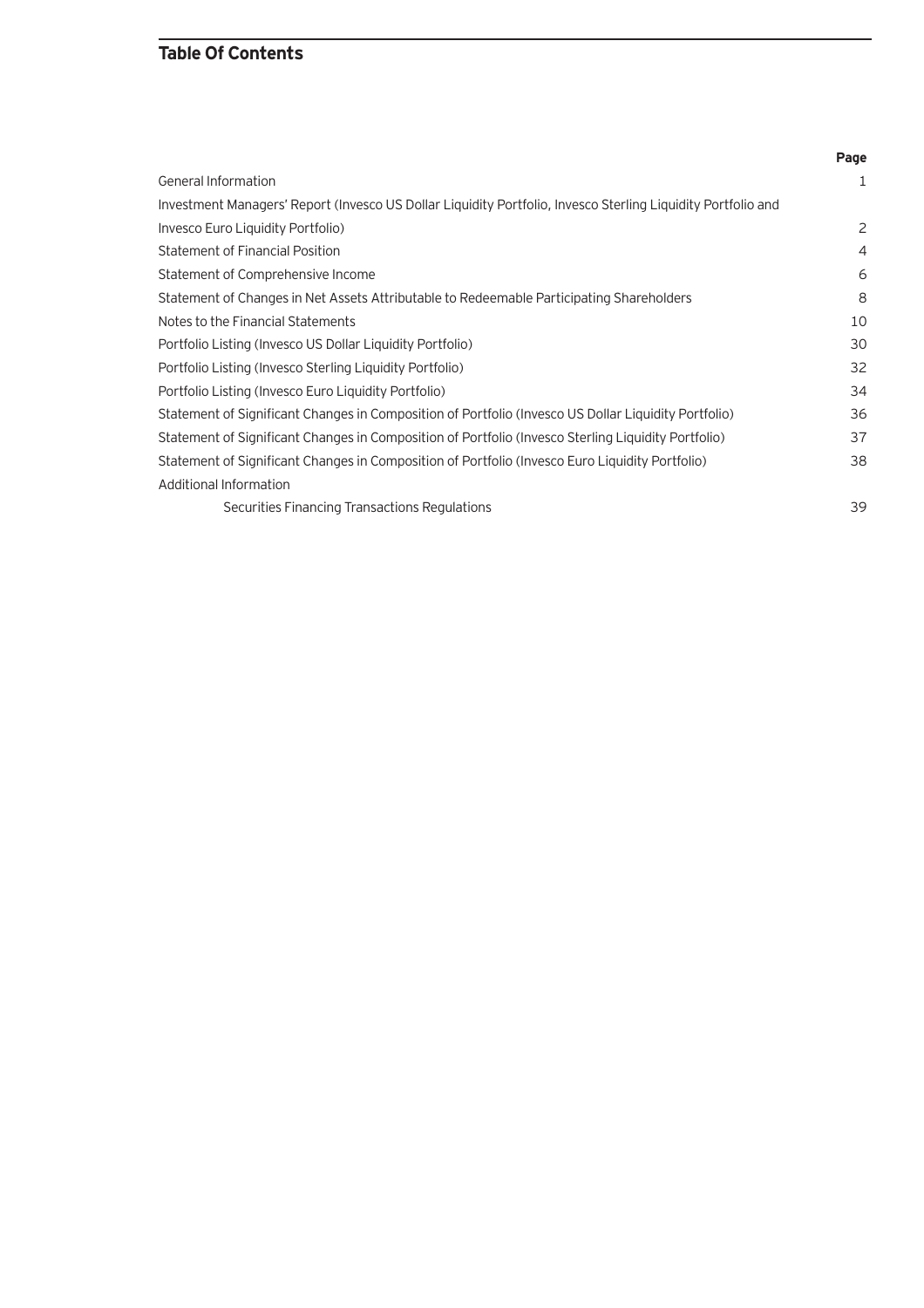### **General Information**

Invesco Liquidity Funds plc (the "Umbrella Fund") is constituted as an umbrella fund insofar as the share capital of the Umbrella Fund (the "Shares") is divided into different series of Shares, with each series representing a portfolio of assets which comprise a separate fund (a "Fund"). At 30 June 2021, three Funds have been issued - the Invesco US Dollar Liquidity Portfolio, the Invesco Sterling Liquidity Portfolio and the Invesco Euro Liquidity Portfolio. Each Fund within the Umbrella Fund is regulated as a Money Market Fund pursuant to the Money Market Fund Regulations (EU) 2017/1131 (the "MMF Regulations") and is authorised as a Low Volatility Net Asset Value Money Market Fund ("LVNAV Fund"). Shares in the Invesco US Dollar Liquidity Portfolio have been issued in nine classes - the Institutional Class, the Select Class, the Reserve Class, the Corporate Class, the Command Class, the Investor Class, the Agency Class, the Premier Class and the Institutional Accumulation Class. Shares in the Invesco Sterling Liquidity Portfolio have been issued in six classes - the Institutional Class, the Select Class, the Corporate Class, the Premier Class, the Agency Class and the Institutional Accumulation Class. Shares in the Invesco Euro Liquidity Portfolio have been issued in ten classes - the Institutional Class\*, the Select Class\*, the Reserve Class\*, the Corporate Class\*, the Command Class\*, the Agency Accumulation Class, the Institutional Accumulation Class, the Corporate Accumulation Class, the Select Accumulation Class and the Premier Accumulation Class.

\*With effect from 11 March 2019, this Class is closed to subscriptions.

| Directors:                           | Laurie Brignac (American)<br>Gary Buxton (British/Irish)<br>Anne-Marie King (Irish)<br>Barry McGrath (Chairman) (Irish) <sup>1</sup><br>Feargal Dempsey (Irish) $1$ , | Registered<br><b>Office</b>                                      | Central Quay<br>Riverside IV<br>Sir John Rogerson's Quay<br>Dublin 2<br>Ireland                                                                                                |
|--------------------------------------|-----------------------------------------------------------------------------------------------------------------------------------------------------------------------|------------------------------------------------------------------|--------------------------------------------------------------------------------------------------------------------------------------------------------------------------------|
|                                      | <sup>1</sup> Independent Directors                                                                                                                                    | <b>Registered</b><br>Number:                                     | 234497                                                                                                                                                                         |
| Manager:                             | Invesco Investment Management Limited<br>Central Quay<br>Riverside IV<br>Sir John Rogerson's Quay<br>Dublin 2<br>Ireland                                              | Administrator,<br><b>Registrar and</b><br><b>Transfer Agent:</b> | <b>BNY Mellon Fund Services</b><br>(Ireland) Designated Activity Company<br>One Dockland Central<br><b>Guild Street</b><br>International Financial Services Centre<br>Dublin 1 |
| Investment<br>Manager:<br>Investment | Invesco Advisers, Inc.<br>1555 Peachtree Street, N.E.<br>Atlanta<br>Georgia 30309<br>United States of America<br>Invesco Asset Management Limited                     | Depositary:                                                      | Ireland<br>The Bank of New York Mellon SA/NV,<br>Dublin Branch<br>Riverside II<br>Sir John Rogerson's Quay<br><b>Grand Canal Dock</b><br>Dublin 2                              |
| <b>Manager</b> and<br>Distributor:   | Registered Office<br>Perpetual Park<br>Perpetual Park Drive<br>Henley-on-Thames<br>Oxfordshire RG9 1HH<br>United Kingdom                                              | <b>Umbrella Fund</b><br>and the<br><b>Manager</b>                | Ireland<br><b>Secretary to the MFD Secretaries Limited</b><br>Registered Office<br>32 Molesworth Street<br>Dublin 2                                                            |
| Legal<br><b>Advisers:</b>            | Matheson<br>70 Sir John Rogerson's Quay<br>Dublin 2<br>Ireland                                                                                                        | Independent<br>Auditor:                                          | Ireland<br>PricewaterhouseCoopers<br>Registered and Statutory Auditors<br>One Spencer Dock<br>North Wall Quay<br>Dublin 1                                                      |

Ireland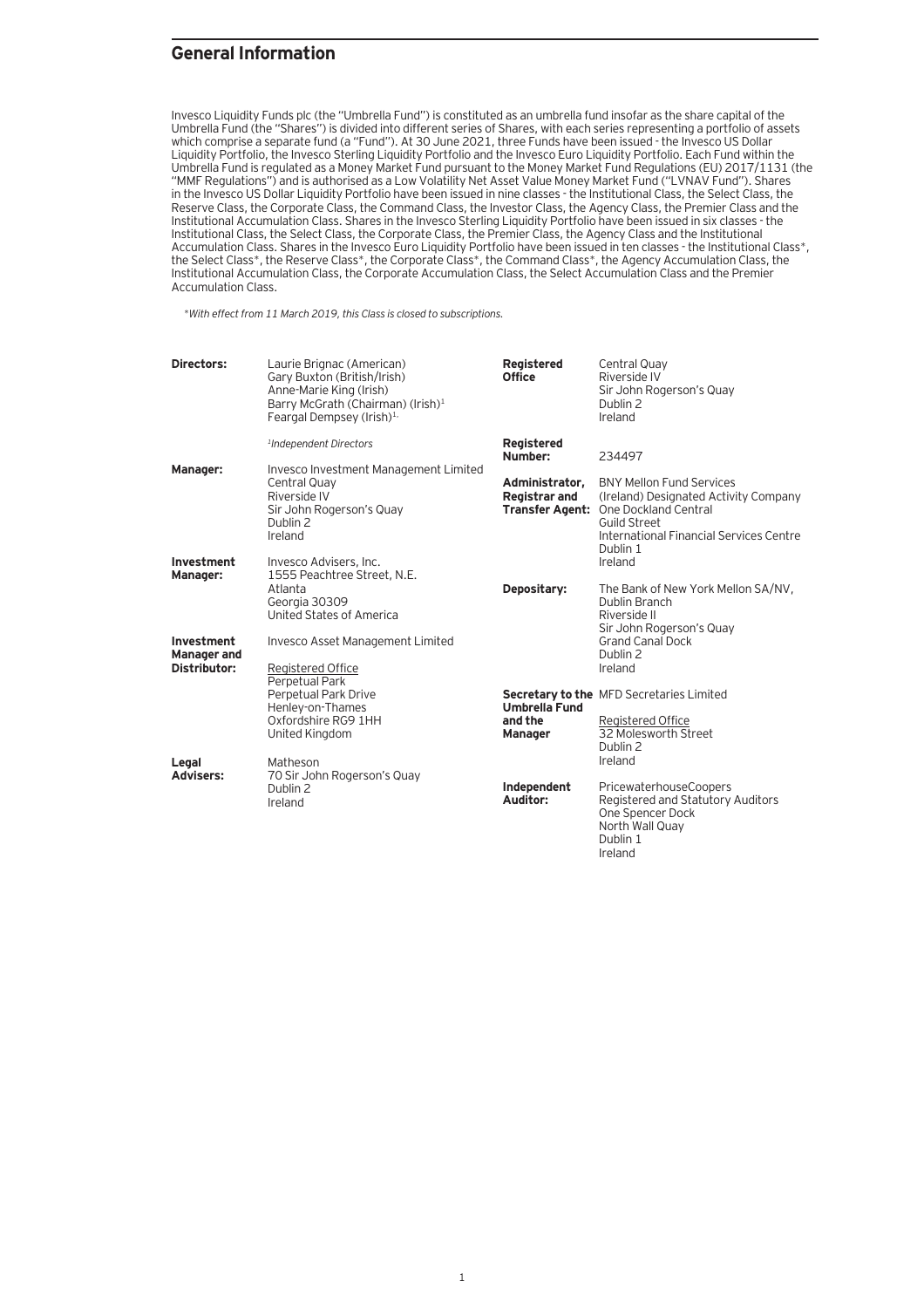### **INVESCO US DOLLAR LIQUIDITY PORTFOLIO**

Over the first half of 2021, progress on vaccinations has led to a reopening of the economy and strong economic growth, supported by accommodative monetary and fiscal policy. However, the effects of the COVID-19 pandemic have continued to weigh on the U.S. economy, and employment has remained well below pre-pandemic levels. Furthermore, shortages of material inputs and difficulties in hiring have held down activity in a number of industries.

The Federal Reserve ("FED") concluded the review of its strategic framework for monetary policy in the second half of 2020 and one of the main changes was the confirmation that the FED aims to achieve an average inflation of 2% over time, and therefore judges that, following periods when inflation has been running persistently below 2%, appropriate monetary policy will likely aim to achieve inflation moderately above 2% for some time. The Federal Open Market Committee ("FOMC") has maintained the target range for the federal funds rate at 0%-0.25% and confirmed its intention to increase holdings of Treasury securities by at least USD 80 billion per month and of agency mortgage-backed securities by at least USD 40 billion per month until substantial further progress has been made toward the Committee's maximum employment and price stability goals.

After declining sharply as the pandemic struck, consumer price inflation rebounded along with economic activity, and reached 3.9% in May, as measured by the change in the PCE Index. Some of the strength in recent 12-month inflation readings reflects the comparison of current prices with prices that sank at the onset of the pandemic as households curtailed spending—a transitory result of "base effects." More lasting but likely still temporary upward pressure on inflation has come from prices for goods experiencing supply chain bottlenecks, such as motor vehicles and appliances. In addition, prices for some services, such as airfares and lodging, have moved up sharply in recent months toward more normal levels as demand has recovered.

In the first quarter, real Gross Domestic Product ("GDP") increased 6.4%, propelled by a surge in household consumption and a solid increase in business investment but restrained by a substantial drawdown in inventories as firms contended with production bottlenecks. Data for the second quarter suggest a further robust increase in demand. Against a backdrop of elevated household savings, accommodative financial conditions, ongoing fiscal support, and the reopening of the economy, the strength in household spending has persisted, reflecting continued strong spending on durable goods and solid progress toward more normal levels of spending on services.

Financial conditions have improved notably since the spring of last year and remain generally accommodative. Low interest rates, the FED's asset purchases, the establishment of emergency lending facilities, and other extraordinary actions, together with fiscal policy, continued to support the flow of credit in the economy and smooth market functioning. The nominal Treasury yield curve steepened, and equity prices continued to increase steadily in the first half of the year, as concerns over the resurgence in COVID-19 cases appeared to have been outweighed by positive news about vaccine prospects.

### **INVESCO STERLING LIQUIDITY PORTFOLIO**

The year started with an increase in COVID-19 infection rates and identification of new virus strain that proved more infectious than previous ones. This led to reimposition of restrictions in the United Kingdom and European Union with the subsequent impact on Gross Domestic Product ("GDP") growth. The vaccination roll-out programme gathered pace in the UK supporting market optimism for a quick re-opening with economic activity projected to rapidly recover towards pre- COVID-19 levels over 2021, with added support from fiscal and monetary policies previously announced by the Bank of England ("BoE"). The United Kingdom and European Union also announced a trade agreement, which was applied since 1 January 2021. Twelve-month inflation CPI rose to 0.6% at the end of previous year, a low reading impacted by the direct and indirect effects of COVID-19 lockdowns and slowing economic activity. By February, BoE projected a further increase in unemployment but noted that developments in global GDP growth had been a little stronger than anticipated, and the substantial US fiscal stimulus package should provide significant additional support to the outlook. COVID-19 infections and hospitalisation have fallen considerably and plans for a staggered reopening were announced by the UK government. Budget 2021, published in March, contained a number of significant new policy announcements, including the extension of the Coronavirus Job Retention Scheme and other measures to support the economy in the near term.

By May, the significant rise of COVID-19 cases in India and other economies led to tighter lockdown measures, which threatened the global economic recovery. The outlook for the economy remained uncertain and dependent on the evolution of the pandemic and the measures implemented to contain it. Consumer Price Index ("CPI") inflation rose to 2.1% in May, above the 2% target. Building global input cost pressures have increasingly been passed through into manufacturing output prices and non-oil import prices. CPI inflation is expected to pick up further above the target, owing primarily to developments in energy and other commodity prices, and is likely to exceed 3% for a temporary period. BoE noted that the expectation is that these inflationary pressures will be transitory and reiterated that it does not intend to tighten monetary policy at least until is clear that significant progress is being made in eliminating spare capacity and reaching a sustainable 2% inflation target.

The BoE maintained the Bank Rate at 0.1% and the Sterling non-financial investment grade corporate bond purchases programme, financed by the issuance of central bank reserves, at GBP 20 billion, maintaining the target for the stock of these government bond purchases at GBP 875 billion and so the total target stock of asset purchases at GBP 895 billion.

### **INVESCO EURO LIQUIDITY PORTFOLIO**

The renewed surge in COVID-19 infections, the identification of new more infectious strains and the subsequent restrictive measures imposed in many euro area countries disrupted economic activity in the first half of the year. The services sector was more adversely affected by the restrictions on social mobility and interaction than the industrial sector and despite fiscal policy measures, consumers remained cautious in the light of the pandemic and its impact on employment and earnings. Inflation remained subdued at the start of the year, owing to weak demand notably in the tourism and travel-related sectors. The European Central Bank ("ECB") expected that a recovery in demand, supported by accommodative fiscal and monetary policies, will put upward pressure on inflation over the mediumterm. These factors are expected to fade out early next year, but some volatility is likely to prevail during this period. Price pressures are expected to increase, owning to short-term supply constraints and the recovery in domestic demand, although they remain subdued overall, in part reflecting low wage pressures, in the context of economic slack, and the appreciation of the euro exchange rate. By the end of Q1, inflation reading had picked up mainly on account of some transitory factors, an increase in energy prices and a very low base for comparison. At its March meeting, the ECB cited concerns with rising market interest rates and noted this would pose a risk to wider financing conditions, if persistent and left unchecked.

In this environment, the ECB deemed that ample monetary stimulus remains essential to preserve favourable financing conditions over the pandemic period for all sectors of the economy. By helping to reduce uncertainty and bolster confidence, this will encourage consumer spending and business investment, underpinning economic activity and safeguarding medium-term price stability. The ECB also confirmed that it will continue purchases under the Pandemic Emergency Purchase Programme ("PEPP") with a total envelope of EUR 1,850 billion, until at least the end of March 2022 or, until the Governing Council judges that the coronavirus crisis phase is over. But in its most recent meeting the ECB added that the purchases under the PEPP would be conducted at a significantly higher pace than during the first months of the year. Net purchases under the Asset Purchase Programme ("APP") are to continue at a monthly pace of EUR 20 billion and the Targeted Longer-Term Refinancing Operations ("TLTRO III") remains in place and an attractive source of funding for banks.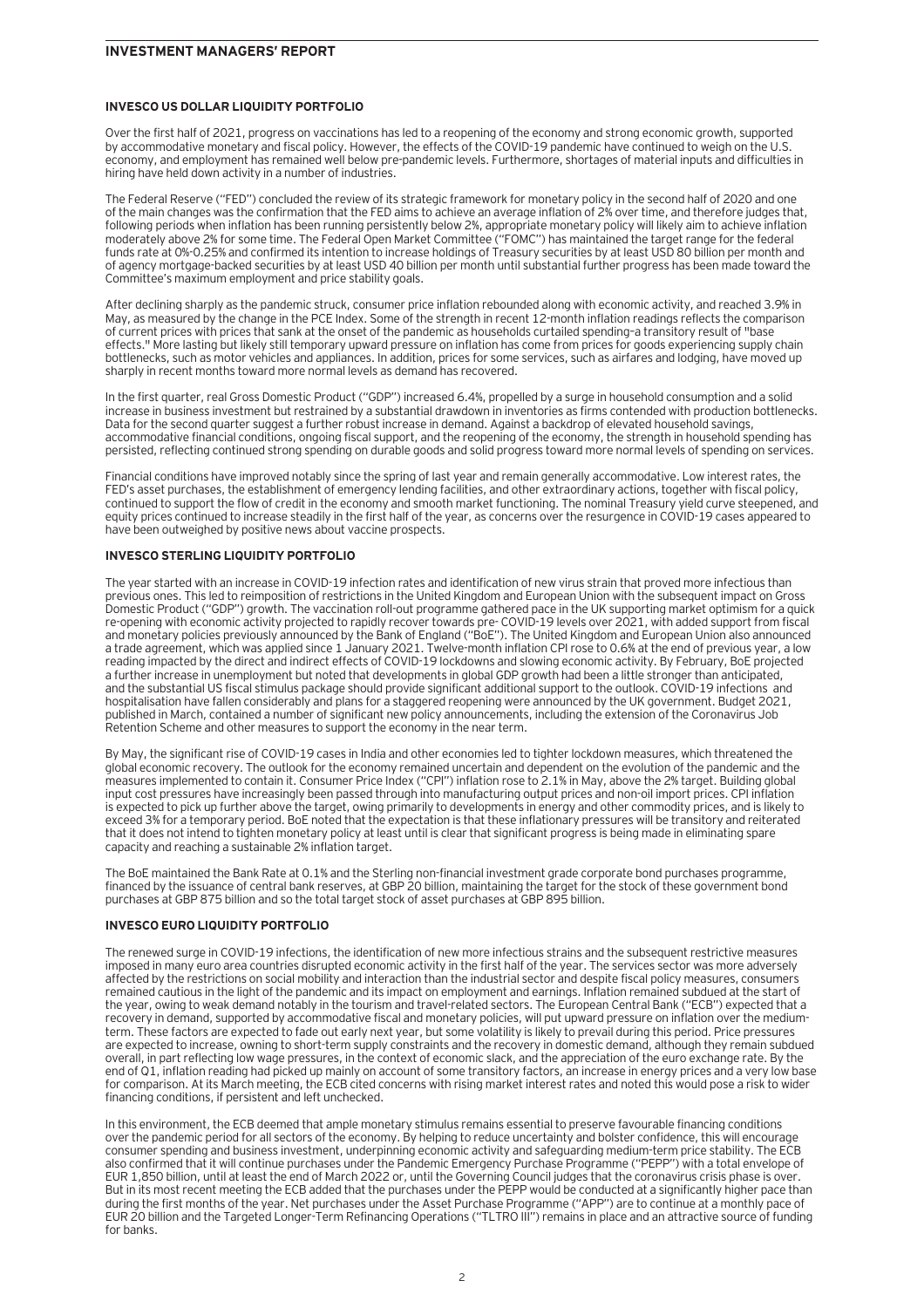### **INVESCO EURO LIQUIDITY PORTFOLIO (continued)**

After a slow start to the vaccination programme, by the end of Q2 vaccination rates picked up and euro economies started to re-open. Growth is expected to improve strongly in the second half of 2021 with the ECB projecting an annual real GDP growth of 4.6% in 2021, 4.7% in 2022 and 2.1% in 2023. Over the medium term, the recovery in the euro area economy is expected to be buoyed by stronger global and domestic demand, as well as by continued support from both monetary policy and fiscal policy but the spread of virus mutations and its implications for economic and financial conditions continue to be sources of downside risk.

Invesco Asset Management Limited

Date: July 2021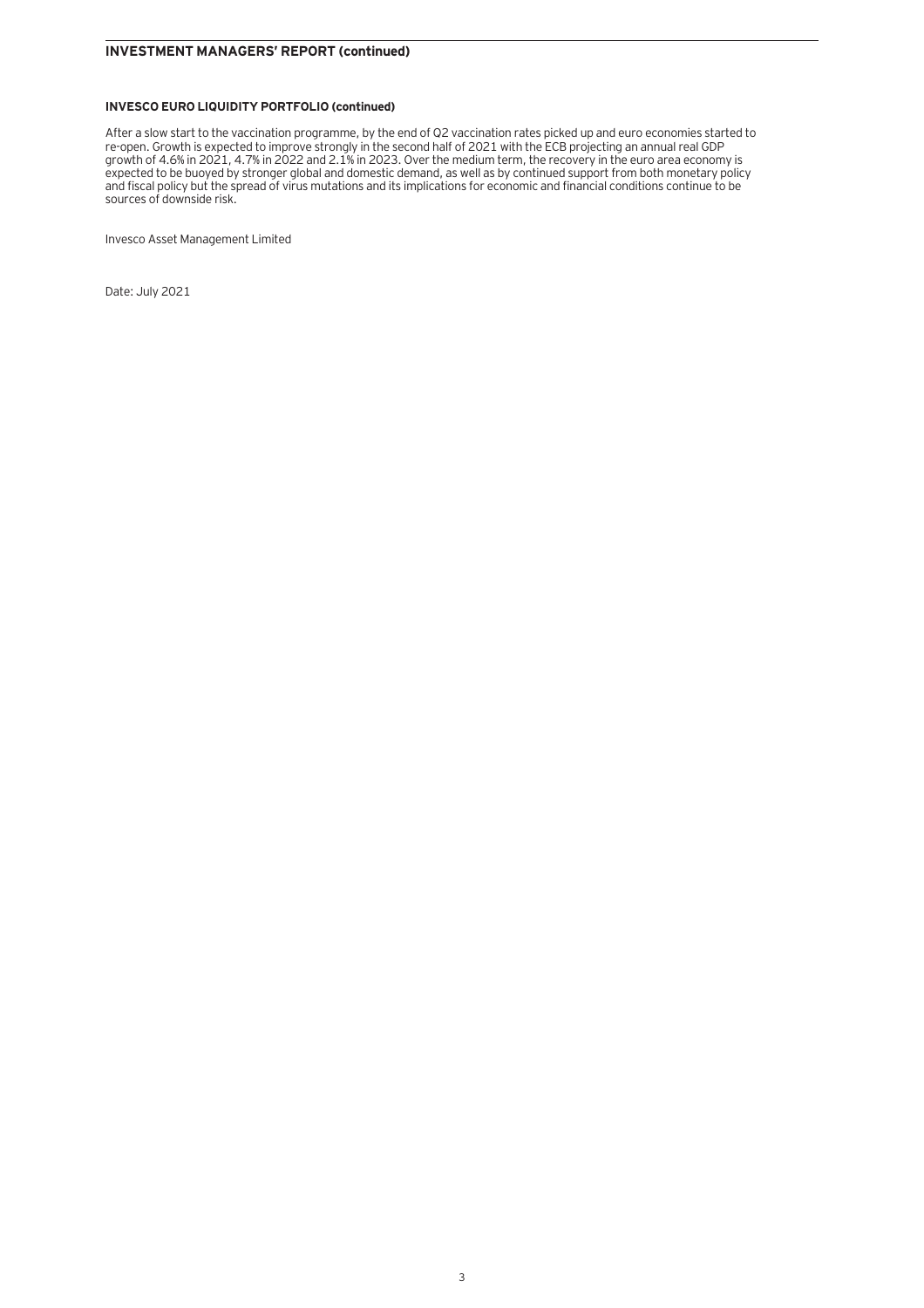# **STATEMENT OF FINANCIAL POSITION AS AT 30 JUNE 2021**

|                                                                                                             |              | <b>Invesco US Dollar</b><br>Liquidity<br>Portfolio | <b>Invesco Sterling</b><br>Liquidity<br><b>Portfolio</b> | <b>Invesco Euro</b><br>Liquidity<br>Portfolio | Combined<br>Total* |
|-------------------------------------------------------------------------------------------------------------|--------------|----------------------------------------------------|----------------------------------------------------------|-----------------------------------------------|--------------------|
| <b>Assets</b>                                                                                               | <b>Notes</b> | <b>USD</b>                                         | <b>GBP</b>                                               | <b>EUR</b>                                    | <b>USD</b>         |
|                                                                                                             |              |                                                    |                                                          |                                               |                    |
| Transferable securities                                                                                     |              | 5,141,571,503                                      | 1,495,868,020                                            | 701,446,928                                   | 8,039,959,085      |
| Financial assets at fair value                                                                              |              |                                                    |                                                          |                                               |                    |
| through profit or loss                                                                                      | 4            | 5,141,571,503                                      | 1,495,868,020                                            | 701,446,928                                   | 8,039,959,085      |
| Deposits with credit institutions                                                                           | 3(k)         | 1,595,000,000                                      | 472,570,842                                              | 218,351,277                                   | 2,506,799,398      |
| Cash                                                                                                        | 3(k)         | 652.185                                            | 30,865                                                   | 53,609                                        | 758,400            |
| Accrued income and other                                                                                    |              |                                                    |                                                          |                                               |                    |
| receivables                                                                                                 | 5            | 624.221                                            | 261,235                                                  | 122,566                                       | 1,130,467          |
| <b>Total assets</b>                                                                                         |              | 6,737,847,909                                      | 1,968,730,962                                            | 919,974,380                                   | 10,548,647,350     |
| <b>Liabilities</b>                                                                                          |              |                                                    |                                                          |                                               |                    |
| Distributions payable                                                                                       | 6            | (85.095)                                           | (31.948)                                                 |                                               | (129.231)          |
| Securities purchased payable                                                                                |              |                                                    | (24, 974, 821)                                           | (24,072,432)                                  | (63,050,212)       |
| Accrued expenses and other                                                                                  |              |                                                    |                                                          |                                               |                    |
| liabilities                                                                                                 |              | (5, 712, 537)                                      | (875, 784)                                               | (135, 835)                                    | (7.083.520)        |
| <b>Total liabilities (excluding net</b><br>assets attributable to redeemable<br>participating Shareholders) |              | (5,797,632)                                        | (25,882,553)                                             | (24, 208, 267)                                | (70, 262, 963)     |
| Net Assets Attributable to redeemable<br>participating Shareholders                                         | 7.8          | 6,732,050,277                                      | 1,942,848,409                                            | 895,766,113                                   | 10,478,384,387     |

\*All assets and liabilities of the Invesco Sterling Liquidity Portfolio and the Invesco Euro Liquidity Portfolio were converted into US Dollars at the exchange rates ruling at the financial period end on 30 June 2021 as disclosed in Note 3(e) to the financial statements.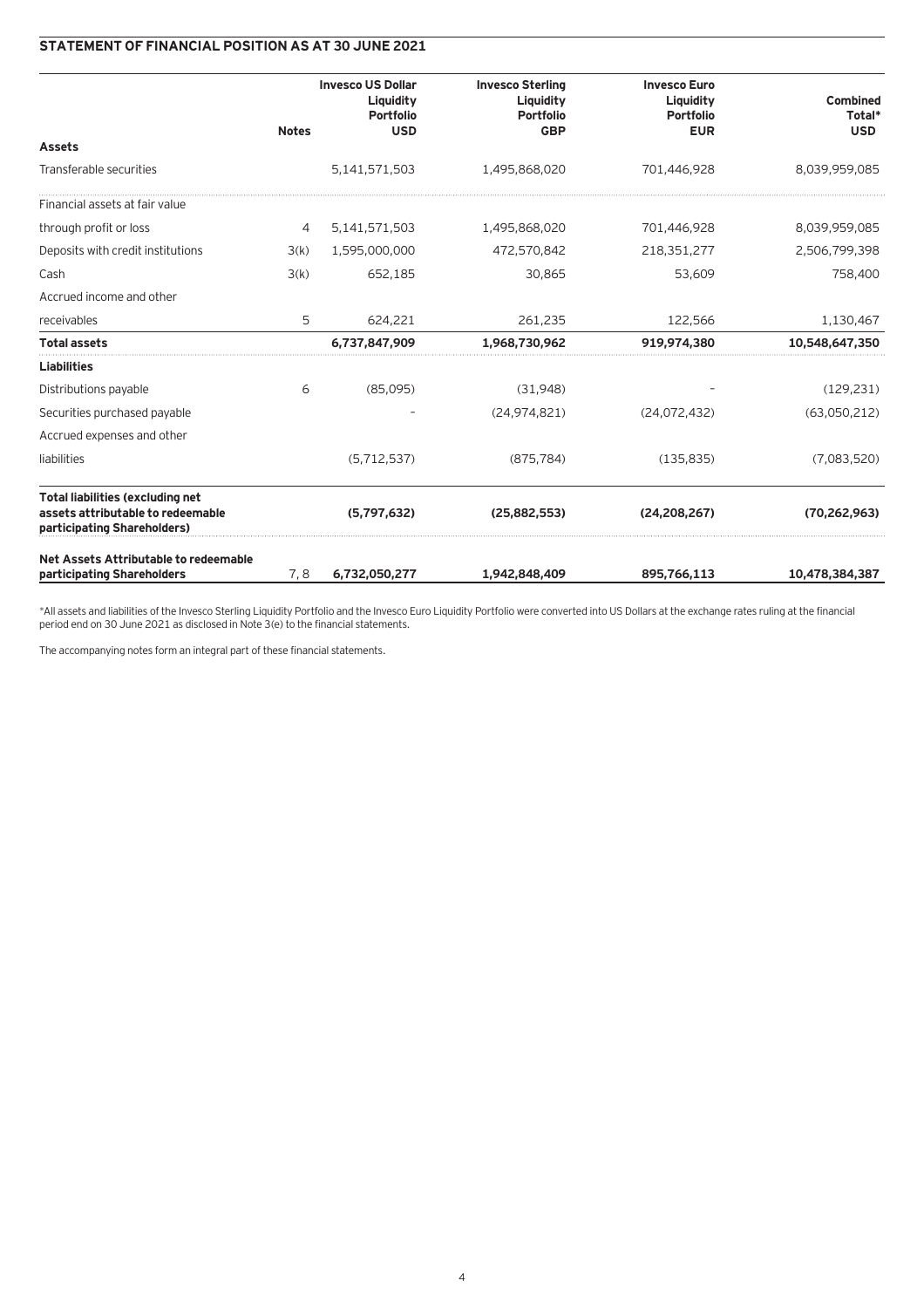# **STATEMENT OF FINANCIAL POSITION AS AT 31 DECEMBER 2020**

|                                                                                                             |              | <b>Invesco US Dollar</b><br>Liquidity<br>Portfolio | <b>Invesco Sterling</b><br>Liquidity<br>Portfolio | <b>Invesco Euro</b><br>Liquidity<br><b>Portfolio</b> | Combined<br>Total* |
|-------------------------------------------------------------------------------------------------------------|--------------|----------------------------------------------------|---------------------------------------------------|------------------------------------------------------|--------------------|
| <b>Assets</b>                                                                                               | <b>Notes</b> | <b>USD</b>                                         | <b>GBP</b>                                        | <b>EUR</b>                                           | <b>USD</b>         |
| Transferable securities                                                                                     |              | 6,975,826,941                                      | 1,288,370,970                                     | 864,077,775                                          | 9,794,315,622      |
| Money market instruments                                                                                    |              | 650,000,000                                        |                                                   |                                                      | 650,000,000        |
| Financial assets at fair value                                                                              |              |                                                    |                                                   |                                                      |                    |
| through profit or loss                                                                                      | 4            | 7,625,826,941                                      | 1,288,370,970                                     | 864,077,775                                          | 10,444,315,622     |
| Deposits with credit institutions                                                                           | 3(k)         | 1,140,000,000                                      | 556,637,938                                       | 237,633,163                                          | 2,191,691,999      |
| Cash                                                                                                        | 3(k)         | 211,721,268                                        | 35,184                                            | 44,585                                               | 211,823,919        |
| Accrued income and other                                                                                    |              |                                                    |                                                   |                                                      |                    |
| receivables                                                                                                 | 5            | 1,621,934                                          | 243,458                                           | 269,545                                              | 2,284,557          |
| <b>Total assets</b>                                                                                         |              | 8,979,170,143                                      | 1,845,287,550                                     | 1,102,025,068                                        | 12,850,116,097     |
| <b>Liabilities</b>                                                                                          |              |                                                    |                                                   |                                                      |                    |
| Distributions payable                                                                                       |              | (282, 610)                                         | (43, 571)                                         |                                                      | (342, 171)         |
| Securities purchased payable                                                                                |              |                                                    |                                                   | (15,007,496)                                         | (18, 363, 172)     |
| Accrued expenses and other                                                                                  |              |                                                    |                                                   |                                                      |                    |
| liabilities                                                                                                 |              | (2,439,904)                                        | (571, 317)                                        | (131,666)                                            | (3,382,001)        |
| <b>Total liabilities (excluding net</b><br>assets attributable to redeemable<br>participating Shareholders) |              | (2,722,514)                                        | (614.888)                                         | (15, 139, 162)                                       | (22,087,344)       |
| Net Assets Attributable to redeemable<br>participating Shareholders                                         | 7,8          | 8,976,447,629                                      | 1,844,672,662                                     | 1,086,885,906                                        | 12,828,028,753     |

\*All assets and liabilities of the Invesco Sterling Liquidity Portfolio and the Invesco Euro Liquidity Portfolio were converted into US Dollars at the exchange rates ruling at the financial year end on 31 December 2020 as disclosed in Note 3(e) to the financial statements.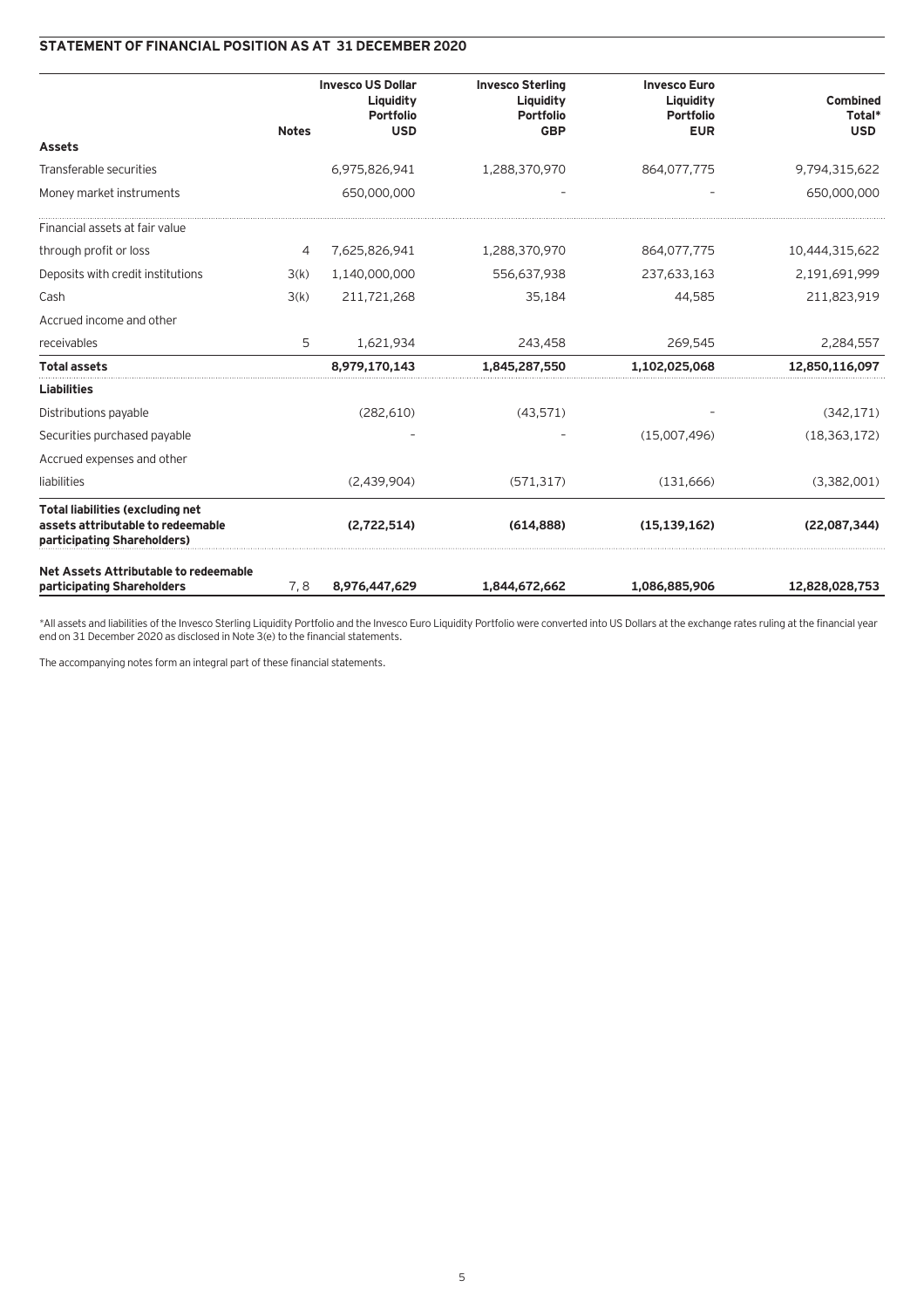### **STATEMENT OF COMPREHENSIVE INCOME FOR THE FINANCIAL PERIOD ENDED 30 JUNE 2021**

|                                                                                      |                 | <b>Invesco US Dollar</b><br>Liquidity<br><b>Portfolio</b> | <b>Invesco Sterling</b><br>Liquidity<br><b>Portfolio</b> | <b>Invesco Euro</b><br>Liquidity<br><b>Portfolio</b> | Combined<br>Total* |
|--------------------------------------------------------------------------------------|-----------------|-----------------------------------------------------------|----------------------------------------------------------|------------------------------------------------------|--------------------|
| <b>Investment income</b>                                                             | <b>Notes</b>    | <b>USD</b>                                                | <b>GBP</b>                                               | <b>EUR</b>                                           | <b>USD</b>         |
| Interest income/(expense)                                                            | 3(c)            | 6,871,220                                                 | 767,249                                                  | (1,930,930)                                          | 5,609,622          |
| Net loss on financial assets at                                                      |                 |                                                           |                                                          |                                                      |                    |
| fair value through profit or loss                                                    | 9               | (347.374)                                                 | (144, 739)                                               | (93,620)                                             | (661, 127)         |
| Total investment income/(loss)                                                       |                 | 6,523,846                                                 | 622,510                                                  | (2,024,550)                                          | 4,948,495          |
| <b>Operating expenses</b>                                                            |                 |                                                           |                                                          |                                                      |                    |
| Operating expenses                                                                   | 10              | (6,259,123)                                               | (642.445)                                                | (186, 368)                                           | (7,375,603)        |
| Net investment income/(loss)                                                         |                 |                                                           |                                                          |                                                      |                    |
| from operations before finance costs                                                 |                 | 264,723                                                   | (19, 935)                                                | (2,210,918)                                          | (2,427,108)        |
| <b>Finance costs</b>                                                                 |                 |                                                           |                                                          |                                                      |                    |
| Negative yield on financial assets                                                   | $3(c)$ , $3(l)$ |                                                           |                                                          | (799, 788)                                           | (963, 745)         |
| Distribution to redeemable participating                                             |                 |                                                           |                                                          |                                                      |                    |
| Shareholders                                                                         | 6               | (972, 457)                                                | (173, 847)                                               |                                                      | (1,213,809)        |
| <b>Total finance costs</b>                                                           |                 | (972, 457)                                                | (173, 847)                                               | (799.788)                                            | (2, 177, 554)      |
| <b>Change in Net Assets Attributable to</b><br>redeemable participating Shareholders |                 | (707, 734)                                                | (193, 782)                                               | (3,010,706)                                          | (4.604.662)        |

\*The Statement of Comprehensive Income for the Invesco Sterling Liquidity Portfolio and the Invesco Euro Liquidity Portfolio is converted into US Dollars at the average exchange rates where those rates represent a reasonable approximation to actual rates. The average exchange rates for the financial period ended 30 June 2021 are disclosed in Note 3(e) to the financial statements.

All the amounts above arose from continuing operations.

There are no other gains or losses for the financial period other than those set out above.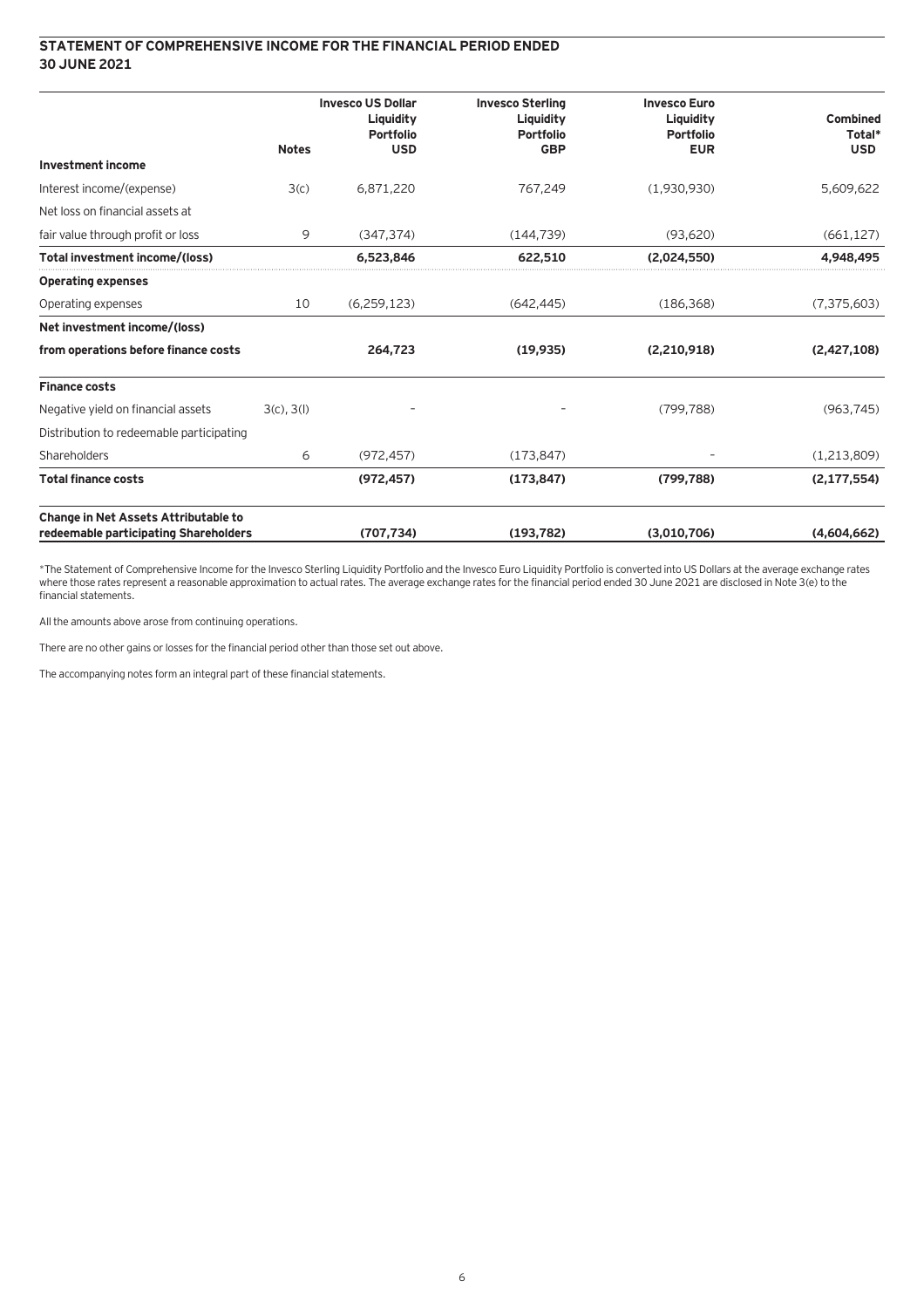### **STATEMENT OF COMPREHENSIVE INCOME FOR THE FINANCIAL PERIOD ENDED 30 JUNE 2020**

|                                                                                      |              | <b>Invesco US Dollar</b><br>Liquidity<br><b>Portfolio</b> | <b>Invesco Sterling</b><br>Liquidity<br><b>Portfolio</b> | <b>Invesco Euro</b><br>Liquidity<br><b>Portfolio</b> | <b>Combined</b><br>Total* |
|--------------------------------------------------------------------------------------|--------------|-----------------------------------------------------------|----------------------------------------------------------|------------------------------------------------------|---------------------------|
| <b>Investment income</b>                                                             | <b>Notes</b> | <b>USD</b>                                                | <b>GBP</b>                                               | <b>EUR</b>                                           | <b>USD</b>                |
|                                                                                      |              |                                                           |                                                          |                                                      |                           |
| Interest income/(expense)                                                            | 3(c)         | 45,858,116                                                | 5,869,261                                                | (2, 273, 787)                                        | 50,747,861                |
| Net gains on financial assets at                                                     |              |                                                           |                                                          |                                                      |                           |
| fair value through profit or loss                                                    | 9            | 1,873,254                                                 | 226,404                                                  | 6,897                                                | 2,166,074                 |
| Total investment income/(loss)                                                       |              | 47,731,370                                                | 6,095,665                                                | (2,266,890)                                          | 52,913,935                |
| <b>Operating expenses</b>                                                            |              |                                                           |                                                          |                                                      |                           |
| Operating expenses                                                                   | 10           | (14,994,751)                                              | (883,996)                                                | (286.895)                                            | (16, 424, 395)            |
| Net investment income/(loss)                                                         |              |                                                           |                                                          |                                                      |                           |
| from operations before finance costs                                                 |              | 32,736,619                                                | 5,211,669                                                | (2,553,785)                                          | 36,489,540                |
| <b>Finance costs</b>                                                                 |              |                                                           |                                                          |                                                      |                           |
| Distribution to redeemable participating                                             |              |                                                           |                                                          |                                                      |                           |
| Shareholders                                                                         | 6            | (30, 727, 767)                                            | (4,737,415)                                              |                                                      | (36,695,962)              |
| <b>Total finance costs</b>                                                           |              | (30, 727, 767)                                            | (4,737,415)                                              | -                                                    | (36,695,962)              |
| <b>Change in Net Assets Attributable to</b><br>redeemable participating Shareholders |              | 2.008.852                                                 | 474.254                                                  | (2.553.785)                                          | (206, 422)                |

\*The Statement of Comprehensive Income for the Invesco Sterling Liquidity Portfolio and the Invesco Euro Liquidity Portfolio is converted into US Dollars at the average exchange rates where those rates represent a reasonable approximation to actual rates. The average exchange rates for the financial period ended 30 June 2020 are disclosed in Note 3(e) to the financial statements.

All the amounts above arose from continuing operations.

There are no other gains or losses for the financial period other than those set out above.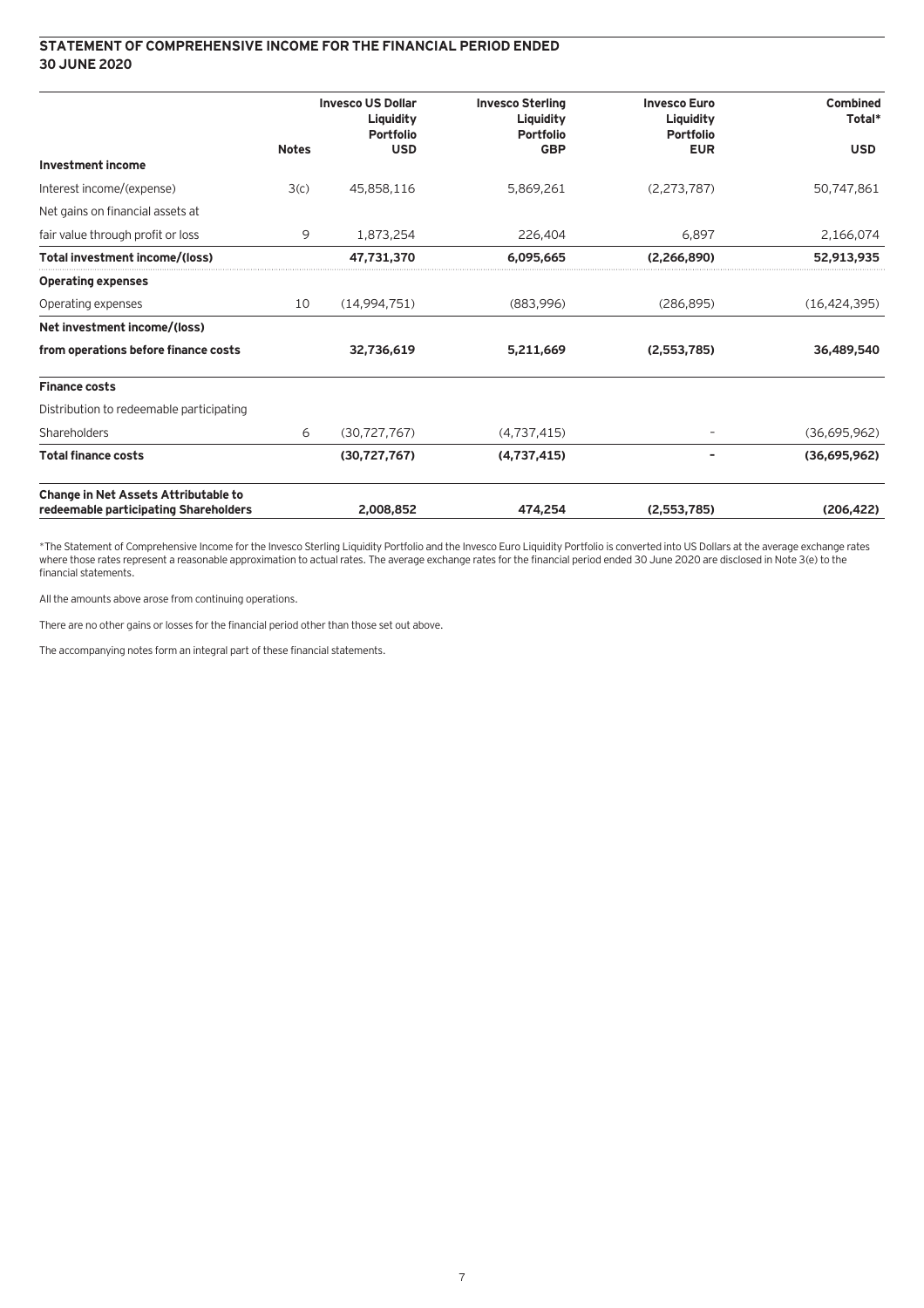### **STATEMENT OF CHANGES IN NET ASSETS ATTRIBUTABLE TO REDEEMABLE PARTICIPATING SHAREHOLDERS FOR THE FINANCIAL PERIOD ENDED 30 JUNE 2021**

|                                                                                                                    | <b>Notes</b> | <b>Invesco US Dollar</b><br>Liquidity<br><b>Portfolio</b><br><b>USD</b> | <b>Invesco Sterling</b><br>Liquidity<br><b>Portfolio</b><br><b>GBP</b> | <b>Invesco Euro</b><br>Liquidity<br><b>Portfolio</b><br><b>EUR</b> | <b>Combined</b><br>Total*<br><b>USD</b> |
|--------------------------------------------------------------------------------------------------------------------|--------------|-------------------------------------------------------------------------|------------------------------------------------------------------------|--------------------------------------------------------------------|-----------------------------------------|
| Net Assets Attributable to<br>redeemable participating<br>Shareholders at the beginning<br>of the financial period |              | 8,976,447,629                                                           | 1,844,672,662                                                          | 1,086,885,906                                                      | 12,828,028,753                          |
| Change in Net Assets<br>Attributable to redeemable<br>participating Shareholders                                   |              | (707, 734)                                                              | (193, 782)                                                             | (3,010,706)                                                        | (4,604,662)                             |
| Proceeds from redeemable<br>participating Shares issued                                                            | 7            | 12,902,084,579                                                          | 6,012,572,289                                                          | 2,813,346,487                                                      | 24,639,421,204                          |
| Distributions reinvested                                                                                           | 6, 7         | 537,171                                                                 | 90,867                                                                 |                                                                    | 663,322                                 |
| Cost of redeemable<br>participating Shares redeemed                                                                | 7            | (15, 146, 311, 368)                                                     | (5,914,293,627)                                                        | (3,001,455,574)                                                    | (26, 973, 879, 177)                     |
| Currency adjustment                                                                                                | 3(e)         |                                                                         |                                                                        |                                                                    | (11, 245, 053)                          |
| Net Assets Attributable to<br>redeemable participating Shareholders                                                |              |                                                                         |                                                                        |                                                                    |                                         |

\*The Statement of Changes in Net Assets attributable to redeemable participating Shareholders for the Invesco Sterling Liquidity Portfolio and the Invesco Euro Liquidity Portfolio is converted into US Dollars at the average exchange rates where those rates represent a reasonable approximation to actual rates. The average exchange rates for the financial period ended 30 June 2021 are disclosed in Note 3(e) to the financial statements.

**at the end of the financial period 6,732,050,277 1,942,848,409 895,766,113 10,478,384,387**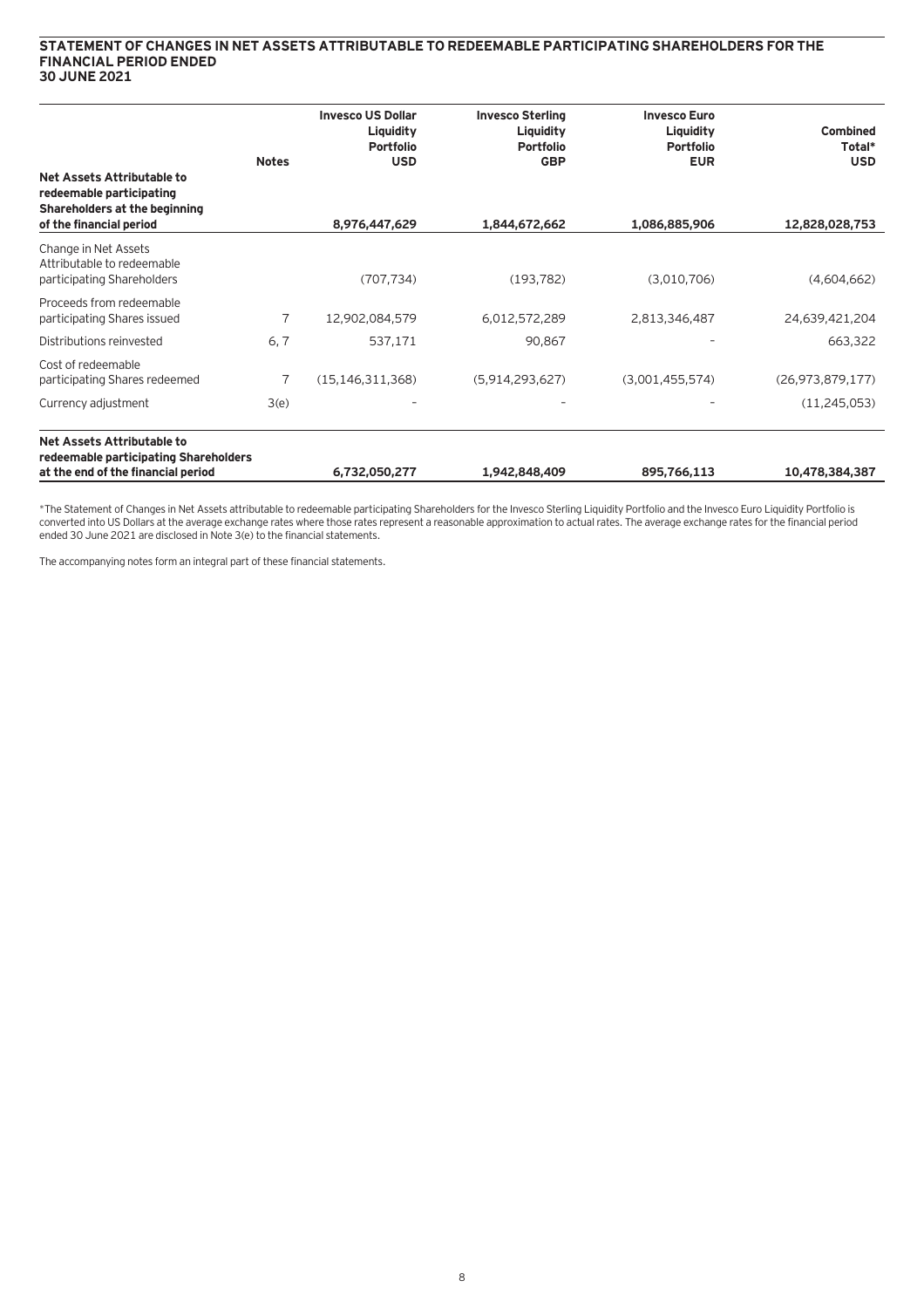### **STATEMENT OF CHANGES IN NET ASSETS ATTRIBUTABLE TO REDEEMABLE PARTICIPATING SHAREHOLDERS FOR THE FINANCIAL PERIOD ENDED 30 JUNE 2020**

| Net Assets Attributable to<br>redeemable participating<br>Shareholders at the beginning<br>of the financial period | <b>Notes</b> | <b>Invesco US Dollar</b><br>Liquidity<br><b>Portfolio</b><br><b>USD</b><br>7,495,618,369 | <b>Invesco Sterling</b><br>Liquidity<br><b>Portfolio</b><br><b>GBP</b><br>1,930,050,512 | <b>Invesco Euro</b><br>Liquidity<br><b>Portfolio</b><br><b>EUR</b><br>1,138,656,615 | <b>Combined</b><br>Total*<br><b>USD</b><br>11,330,691,338 |
|--------------------------------------------------------------------------------------------------------------------|--------------|------------------------------------------------------------------------------------------|-----------------------------------------------------------------------------------------|-------------------------------------------------------------------------------------|-----------------------------------------------------------|
| Change in Net Assets<br>Attributable to redeemable<br>participating Shareholders                                   |              | 2,008,852                                                                                | 474,254                                                                                 | (2,553,785)                                                                         | (206, 422)                                                |
| Proceeds from redeemable<br>participating Shares issued                                                            | 7            | 14,985,999,489                                                                           | 6,344,324,205                                                                           | 3,205,074,878                                                                       | 26,508,648,593                                            |
| Distributions reinvested                                                                                           | 6, 7         | 27,821,443                                                                               | 3,526,594                                                                               |                                                                                     | 32,264,246                                                |
| Cost of redeemable<br>participating Shares redeemed                                                                | 7            | (13,543,990,912)                                                                         | (6,340,235,664)                                                                         | (3,270,738,497)                                                                     | (25, 133, 811, 182)                                       |
| Currency adjustment                                                                                                | 3(e)         |                                                                                          |                                                                                         |                                                                                     | (173,046,349)                                             |
| <b>Net Assets Attributable to</b>                                                                                  |              |                                                                                          |                                                                                         |                                                                                     |                                                           |

**redeemable participating Shareholders at the end of the financial period 8,967,457,241 1,938,139,901 1,070,439,211 12,564,540,224**

\*The Statement of Changes in Net Assets attributable to redeemable participating Shareholders for the Invesco Sterling Liquidity Portfolio and the Invesco Euro Liquidity Portfolio is converted into US Dollars at the average exchange rates where those rates represent a reasonable approximation to actual rates. The average exchange rates for the financial period ended 30 June 2020 are disclosed in Note 3(e) to the financial statements.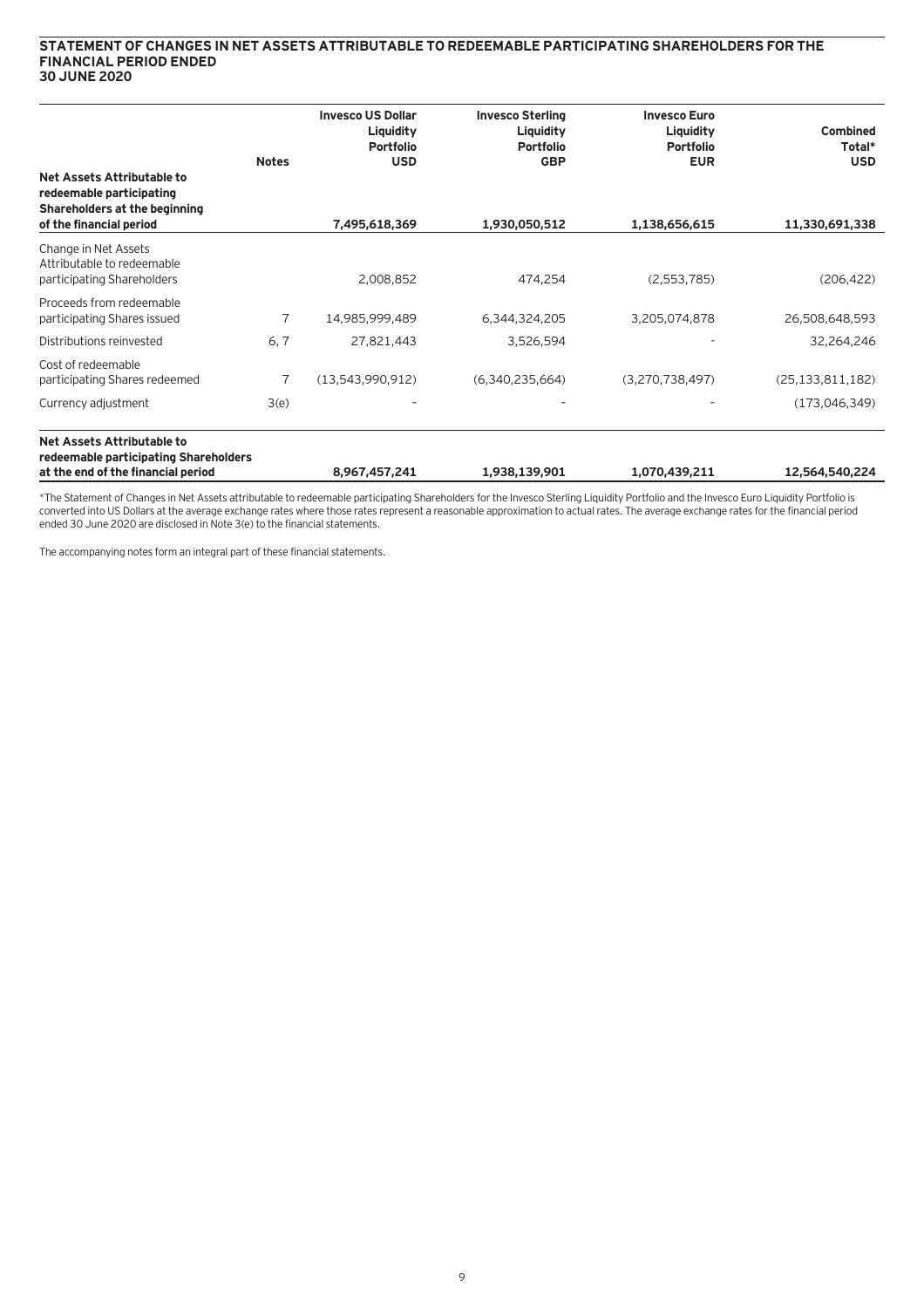### **NOTES TO THE FINANCIAL STATEMENTS**

### **1. Establishment**

Invesco Liquidity Funds plc (formerly Short-Term Investments Company (Global Series) plc) (the "Umbrella Fund") was incorporated as an investment company with variable capital under the laws of Ireland as a public limited company on 12 June 1995. The Umbrella Fund was re-authorised by the Central Bank of Ireland (the "Central Bank") on 24 August 1998 as an Undertaking for Collective Investment in Transferable Securities pursuant to the European Communities (Undertakings for Collective Investment in Transferable Securities) Regulations 2011, as amended (the "UCITS Regulations") and the Central Bank (Supervision and Enforcement) Act 2013 (Section 48(1)) (Undertakings for Collective Investment in Transferable Securities) Regulations 2019 (the "Central Bank UCITS Regulations").

The Umbrella Fund is constituted as an umbrella fund in so far as the share capital of the Umbrella Fund (the "Shares") may be divided into different series of Shares, with each series representing a portfolio of assets which comprise a separate fund (a "Fund"). Pursuant to Irish law, there is segregated liability between Funds.

As at 30 June 2021, the Umbrella Fund had issued Shares of three Funds, the Invesco US Dollar Liquidity Portfolio, the Invesco Sterling Liquidity Portfolio and the Invesco Euro Liquidity Portfolio. Below are the issued Shares for each Fund:

| <b>Invesco US Dollar Liquidity Portfolio</b> | <b>Invesco Sterling Liquidity Portfolio</b> | <b>Invesco Euro Liquidity Portfolio</b> |
|----------------------------------------------|---------------------------------------------|-----------------------------------------|
| Institutional Class                          | Institutional Class                         | Institutional Class*                    |
| Select Class                                 | Select Class                                | Select Class*                           |
| Reserve Class                                | Corporate Class                             | Reserve Class*                          |
| Corporate Class                              | <b>Premier Class</b>                        | Corporate Class*                        |
| <b>Command Class</b>                         | <b>Agency Class</b>                         | Command Class*                          |
| Investor Class                               | Institutional Accumulation Class            | <b>Agency Accumulation Class</b>        |
| Agency Class                                 |                                             | Institutional Accumulation Class        |
| Premier Class                                |                                             | <b>Corporate Accumulation Class</b>     |
| Institutional Accumulation Class             |                                             | <b>Select Accumulation Class</b>        |
|                                              |                                             | <b>Premier Accumulation Class</b>       |

\*With effect from 11 March 2019, this Class is closed to subscriptions.

On 30 June 2017, the EU Money Market Fund Regulation (the "MMF Regulation") was published in the Official Journal of the European Union. The new Regulation applies to all Money Market Funds ("MMFs") domiciled, managed or marketed in the European Union.

The MMF Regulations divide the MMF industry into four fund types: the public debt constant net asset value money market fund, the low volatility net asset value money market fund ("LVNAV Fund"), the short-term variable net asset value money market fund and the standard net asset value money market fund.

Effective from 11 March 2019, the Funds were authorised as LVNAV Funds and comply with the relevant rules of the MMF Regulations and requirements of the Central Bank in this regard.

Each Fund calculates a Net Asset Value using the valuation methodologies described in Note 3(b) in the section "Valuation of Assets – Market Price NAV". This Net Asset Value is rounded to 4 decimal places (the "Market Price NAV").

In addition, the Funds calculate a Net Asset Value using the valuation methodologies described in Note 3(b) under "Valuation of Assets – Constant NAV". This Net Asset Value is rounded to (i) 2 decimal places for Distribution Shares, and (ii) up to 7 decimal places for Accumulation Shares (the "Constant NAV"). Such rounding may result in a difference between: (i) the total of the Net Asset Value per Share multiplied by the number of Shares in issue at the Valuation Point; and (ii) the Net Asset Value.

Each LVNAV Fund must publish, on a daily basis, the difference between the Constant NAV and the Market Price NAV. Each LVNAV Fund uses the Constant NAV for all other purposes, including the issue and redemption of Shares, save that where the difference between the Constant NAV and a Market Price NAV is more than 20 basis points, the relevant Fund shall use the Market Price NAV for the purposes of the issue and redemption of Shares.

BNY Mellon Fund Services (Ireland) Designated Activity Company (the "Administrator"), as delegate of Invesco Investment Management Limited (the "Manager"), reviews the portfolio of securities of each Fund at such intervals as the Manager deems appropriate (and at least daily), for comparison purposes and in order to determine whether any deviation of the Market Price NAV from the Constant NAV is approaching the 20 basis points threshold described above. In such circumstances, the Directors on the advice of the Manager may take such action as it deems appropriate to bring the Market Price NAV closer to the Constant NAV. Any such review of the deviation between Market Price NAV and Constant NAV and the engagement of escalation procedures are carried out in accordance with the Central Bank's guidelines.

### **Funds' Primary Objective**

The primary objective of each Fund is to maximise current income, consistent with the preservation of principal and liquidity, and to aim to provide a return in line with money market rates. The further investment objective of each Fund is set out below.

### **Invesco US Dollar Liquidity Portfolio**

The investment objective of the Invesco US Dollar Liquidity Portfolio is to provide as high a level of current income in US Dollars as is consistent with the preservation of principal and liquidity by investing in a diversified portfolio of Short-Term US Dollar-denominated money market instruments considered by the Investment Managers to be of High Quality and which comply with the criteria for money market instruments as set out in the UCITS Regulations.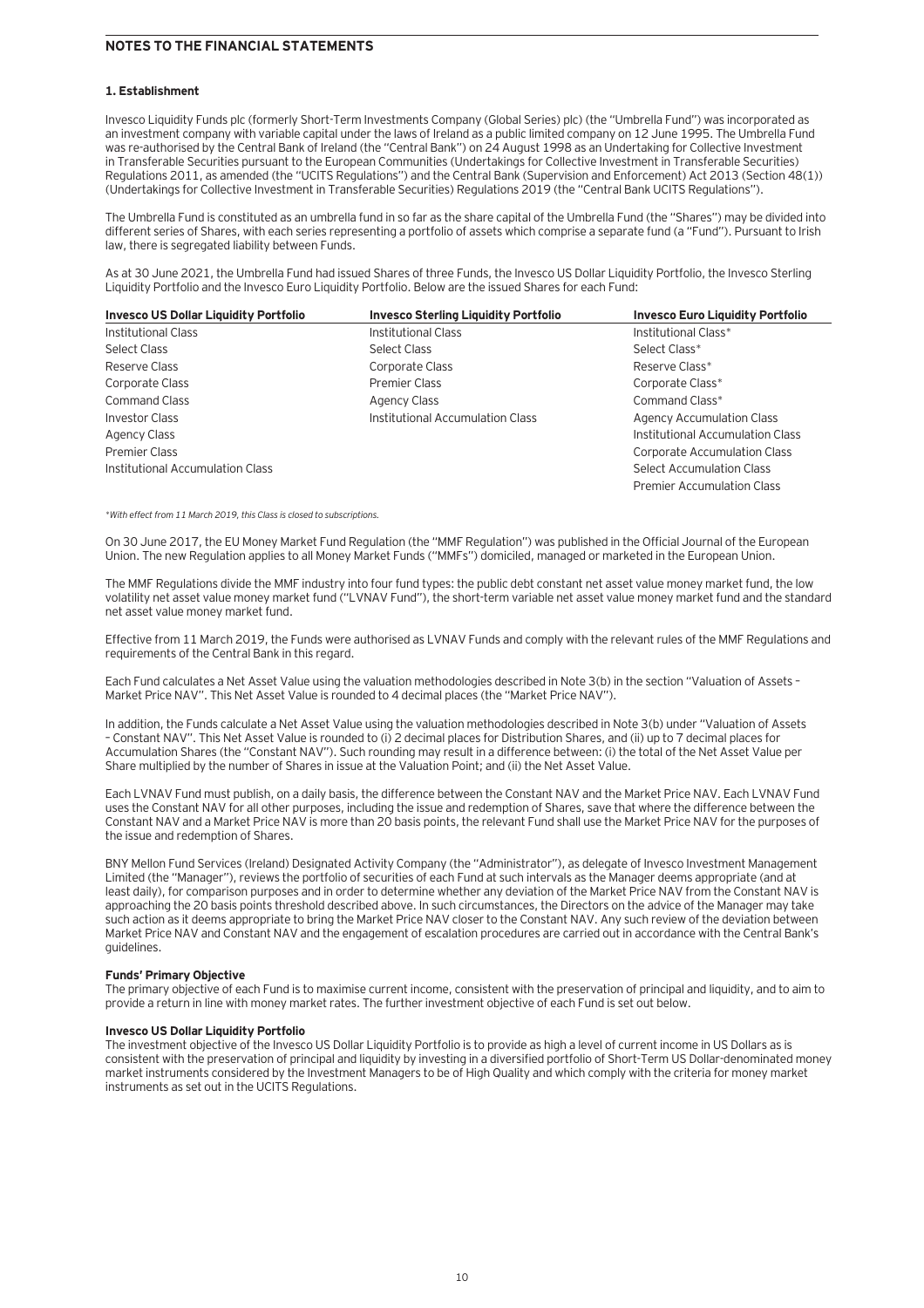### **1. Establishment (continued)**

### **Invesco Sterling Liquidity Portfolio**

The investment objective of the Invesco Sterling Liquidity Portfolio is to provide investors with as high a level of current income in Sterling as is consistent with the preservation of principal and liquidity by investing in a diversified portfolio of Short-Term Sterlingdenominated money market instruments considered by the Investment Managers to be of High Quality and which comply with the criteria for money market instruments as set out in the UCITS Regulations.

### **Invesco Euro Liquidity Portfolio**

The investment objective of the Invesco Euro Liquidity Portfolio is to provide investors with as high a level of current income in Euro as is consistent with the preservation of principal and liquidity by investing in a diversified portfolio of Short-Term Euro-denominated money market instruments considered by the Investment Managers to be of High Quality and which comply with the criteria for money market instruments as set out in the UCITS Regulations.

The Manager believes that its investment practices and disciplined approach to investing in US Dollar, Sterling and Euro denominated money market instruments will enable Invesco US Dollar Liquidity Portfolio, Invesco Sterling Liquidity Portfolio and Invesco Euro Liquidity Portfolio to achieve their stated policies respectively, although this cannot be guaranteed.

### **2. Basis of Preparation**

The financial statements as at 30 June 2021 have been prepared based upon the last available net asset value, which was 30 June 2021 for the Funds.

The condensed financial statements for the financial period ended 30 June 2021 have been prepared in accordance with FRS 104: "Interim Financial Reporting", the UCITS Regulations and the Central Bank UCITS Regulations. The condensed financial statements should be read in conjunction with the audited financial statements for the financial year ended 31 December 2020 which have been prepared in accordance with FRS 102: "The Financial Reporting Standard applicable in the United Kingdom and the Republic of Ireland" ("FRS 102") and in accordance with Irish statute. The accounting policies applied are consistent with those applied to the audited financial statements for the financial year ended 31 December 2020.

The financial statements have been prepared on a going concern basis for the Umbrella Fund under the historical cost convention as modified by the revaluation of financial assets and liabilities held at fair value through profit or loss. Please see liquidity risks outlined in Note 12 (II).

The format and certain wordings of the financial statements have been adapted from those contained in Irish statute so that, in the opinion of the Directors, they more appropriately reflect the nature of the Umbrella Fund's business as an investment fund.

The Umbrella Fund has availed of the exemption available to open-ended investment funds under Section 7 "Statement of Cash Flows" of FRS 102, not to prepare a cash flow statement on the basis that substantially all of the Umbrella Fund's investments are highly liquid and carried at fair value, and the Umbrella Fund provides a Statement of Changes in Net Assets attributable to redeemable participating Shareholders.

### **Segmental Reporting**

A business segment is a group of assets and operations engaged in providing products or services that are subject to risks and returns that are different from those of other business segments. The Umbrella Fund's segments are based on the nature of the products provided and are considered to be each of the Funds.

### **3. Significant Accounting Policies**

The significant accounting policies adopted by the Umbrella Fund are as follows:

### **(a) Use of Estimates**

The preparation of financial statements in conformity with FRS 104 requires the use of certain critical accounting estimates. It also requires the Directors to exercise their judgment in the process of applying the Umbrella Fund's accounting policies. The estimates and associated judgments are based on historical experience and various other factors that are believed to be reasonable under the circumstances, the results of which form the basis of making the judgments about carrying values of assets and liabilities that are not readily apparent from other sources. Actual results may differ from these estimates.

The Directors make estimates and assumptions concerning the future. The resulting accounting estimates will, by definition, seldom equal the actual results.

Changes in data inputs and assumptions about these factors could affect the reported fair value of financial instruments and differences could be material.

Critical accounting estimates and judgments relate to the valuation of investments.

### **(b) Investments**

The Umbrella Fund classifies its investments in transferable securities and money market instruments as financial assets at fair value through profit or loss.

For the purpose of determining the redemption value of the redeemable participating Shares in the Funds, the investments held by the Funds are valued using amortised cost as a best estimate of fair value. In accordance with FRS 102, in accounting for all of its financial instruments, the Umbrella Fund has applied the recognition and measurement provisions of International Accounting Standard 39 "Financial Instruments: Recognition and Measurement" ("IAS 39") as adopted for use in the European Union and the disclosure requirements of Sections 11 and 12 of FRS 102.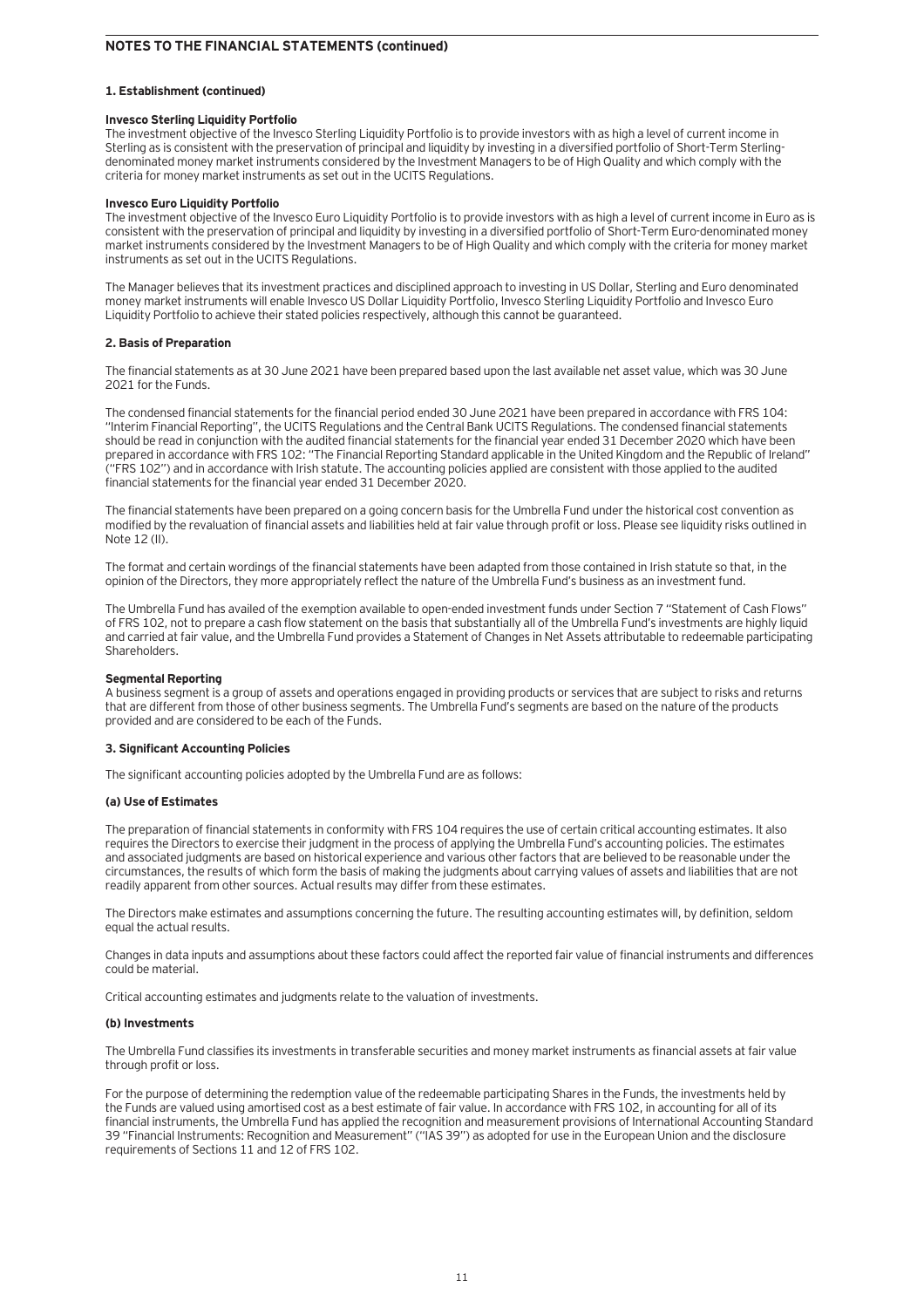### **3. Significant Accounting Policies (continued)**

### **(b) Investments (continued)**

### **Valuation of Financial Assets**

The Articles of Association of the Umbrella Fund specify that the following valuation rules are to be used in valuing the Umbrella Fund's assets.

### **Valuation of Assets – Market Price NAV**

In calculating the Market Price NAV, the Directors shall procure that assets are valued by using the mark-to-market method whenever possible. When using mark-to-market: (a) the asset shall be valued at the more prudent side of bid and offer unless the asset can be closed out at mid-market; and (b) only good quality market data shall be used and such data shall be assessed on the basis of all of the following factors: (i) the number and quality of the counterparties; (ii) the volume and turnover in the market of the asset; and (iii) the issue size and the portion of the issue that the Fund plans to buy or sell.

### **Valuation of Assets – Constant NAV**

In calculating the Constant NAV, the Directors will procure the valuation of assets that have a residual maturity up to 75 days using the amortised cost method by taking the acquisition cost and adjusting that value for amortisation of premiums or discounts until maturity, but only in circumstances where the amortised cost valuation of the given asset does not deviate from the price of that asset calculated in accordance with the Market Price NAV principles below by more than 10 basis points. In such cases and for investments with a residual maturity above 75 days, the value of the asset, for the purposes of the Constant NAV, shall be the value calculated in accordance with the Market Price NAV principles above.

The value of any investment which is not normally listed, quoted or traded on a recognised market shall be the probable realisation value of the investment estimated with care and good faith by a competent person approved for the purpose by The Bank of New York Mellon SA/ NV, Dublin Branch (the "Depositary"), which may be the Directors or their delegate in consultation with Invesco Asset Management Limited and Invesco Advisers, Inc. (the "Investment Managers").

The Umbrella Fund enters into agreements to purchase securities and resell them at a future date (repurchase agreements) at the same price plus accrued interest. The difference between the purchase cost and sales proceeds is recognised as interest income using the effective interest method over the life of the repurchase agreement. All revenues arising from repurchase agreements shall be returned to the relevant Fund following the deduction of any direct and indirect costs and fees arising. Such direct and indirect costs and fees shall include sums payable to the total return payer at normal commercial rates, if any, and shall be borne by the relevant Fund in respect of which the relevant party has been engaged. Non-cash collateral in a form of government securities are valued on a daily mark-to-market basis using bid or mid-market prices at the relevant time (or at close of business on the previous business day), obtained from a generally recognised pricing source or reputable dealer.

### **Recognition and Measurement**

Regular purchases and sales of investments are recognised on the trade date – the date on which the Umbrella Fund commits to purchase or sell the investment. Financial assets at fair value through profit or loss are initially recognised at fair value. Subsequent to initial recognition, all financial assets at fair value through profit or loss are measured at fair value.

Realised gains and losses on investment disposals are calculated using the First In First Out ("FIFO") method and are also recognised as a component of "net gains/(losses) on financial assets at fair value through profit or loss" and are included in the Statement of Comprehensive Income in the financial period in which they arise.

Unrealised gains and losses arising from changes in the fair value of the "financial assets at fair value through profit or loss" category are included in the Statement of Comprehensive Income within "net gains/(losses) on financial assets at fair value through profit or loss" in the financial period in which they arise.

Financial assets are derecognised when the rights to receive cash flows from the investments have expired or the Umbrella Fund has transferred substantially all risks and rewards of ownership.

### **(c) Income Recognition**

### **Interest Income on Securities**

Interest income on securities includes interest and amortisation of discount earned (net of premium), including original issue discount. Interest income is recognised in the Statement of Comprehensive Income for all debt instruments using the effective interest method. The effective interest method is a method of calculating the amortised cost of a financial asset or financial liability and of allocating the interest income over the relevant period. The effective interest rate is the rate that exactly discounts estimated future cash payments or receipts throughout the expected life of the financial instrument, or a shorter period where appropriate, to the net carrying amount of the financial asset or financial liability, as calculated at the acquisition date.

When calculating the effective interest rate, the Umbrella Fund estimates cash flows considering all contractual terms of the financial instrument (for example, prepayment options) but does not consider future credit losses. The calculation includes all fees paid or received between parties to the contract that are an integral part of the effective interest rate, transaction costs and all other premiums or discounts.

### **Deposit Interest**

Interest received and receivable for the financial period is credited as earned.

### **Negative Yield on Financial Assets**

Negative yield on financial assets relates to interest expense resulting from a negative effective interest rate on a financial instrument.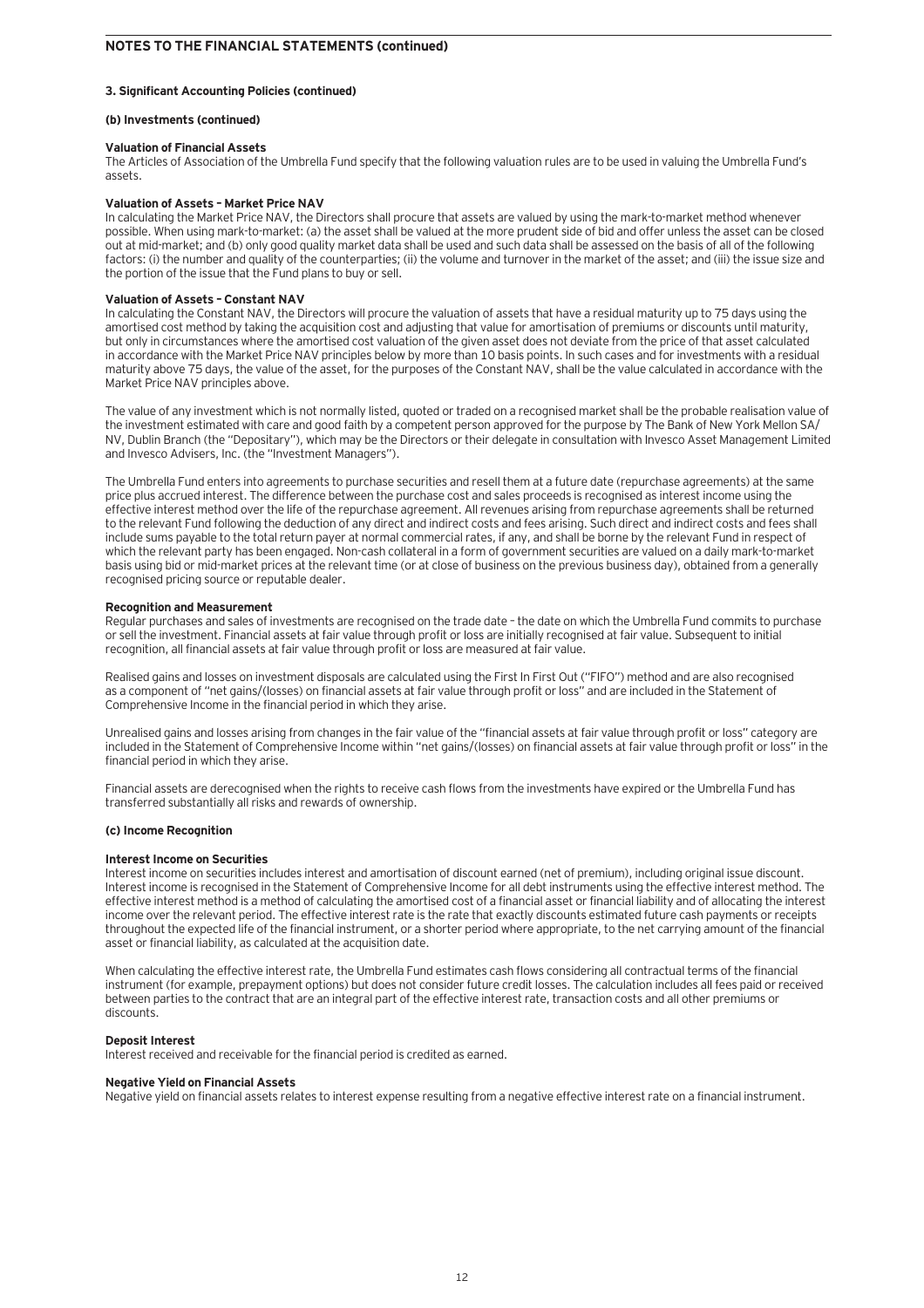### **3. Significant Accounting Policies (continued)**

### **(d) Functional and Presentation Currency**

Items included in the Umbrella Fund's financial statements are measured using the currency of the primary economic environment in which each Fund operates (the "functional currency"). In accordance with Section 30 "Foreign Currency Translation" of FRS 102, the functional currency of each Fund has been evaluated by the Directors.

The functional currency of the Invesco US Dollar Liquidity Portfolio is US Dollar ("USD"), the functional currency of the Invesco Sterling Liquidity Portfolio is Sterling ("GBP") and the functional currency of the Invesco Euro Liquidity Portfolio is Euro ("EUR").

The presentation currency is the same as the functional currency for each of the Funds. The presentation currency of the Umbrella Fund is US Dollar as this is the currency of the primary economic environment in which the Umbrella Fund operates.

### **(e) Foreign Currency Transactions and Balances**

Foreign currency assets and liabilities, including Net Assets Attributable to redeemable participating Shareholders, are converted into the functional currency using the closing rate applicable at the valuation date. Foreign currency income and expenses in the Statement of Comprehensive Income are converted into the functional currency at the average exchange rate for the financial period, which approximates to the actual exchange rates prevailing at the dates of the transactions.

Foreign exchange gains and losses arising from transactions and conversions are presented in the Statement of Comprehensive Income within "net gains/(losses) on financial assets at fair value through profit or loss".

For aggregation purposes, all assets and liabilities together with income and expenses for all classes of shares are converted into US Dollar. Each Fund's Statement of Financial Position is converted to US Dollar at the exchange rate ruling at the reporting financial period end date. Each Fund's Statement of Comprehensive Income, proceeds from redeemable participating Shares issued and amounts paid on redeemable participating Shares are converted at the average rates where those rates represent a reasonable approximation to actual rates.

The above conversion method results in a foreign currency adjustment. This adjustment has no impact on the Net Asset Value of the individual Funds for redemption purposes.

In respect of the aggregation of Funds' financial statements, the following exchange rates against the US Dollar were applied in the preparation of the financial statements:

|          | 30 June 2021        |              | 31 December 2020    |              | 30 June 2020        |              |
|----------|---------------------|--------------|---------------------|--------------|---------------------|--------------|
|          | <b>Closing Rate</b> | Average Rate | <b>Closing Rate</b> | Average Rate | <b>Closing Rate</b> | Average Rate |
| Euro     | 0.8432              | 0.8299       | 0.8173              | 0.8774       | 0.8904              | 0.9079       |
| Sterling | 0.7239              | 0.7204       | 0.7316              | 0.7798       | 0.8093              | 0.7938       |

### **(f) Expenses**

All expenses, including management fees and depositary fees, are recognised in the Statement of Comprehensive Income on an accruals basis.

### **(g) Redeemable Shares**

Redeemable participating Shares are redeemable at the holder's option and are classified as financial liabilities. The dividend, if any, on these redeemable participating Shares is recognised in the Statement of Comprehensive Income as finance costs. A Share can be redeemed at any time for cash equal to a proportionate share of the relevant Fund's Net Asset Value. A Share is carried at the redemption amount that is payable at the Statement of Financial Position date if the holder exercised its right to put the share back to the Fund.

### **(h) Receivables**

Receivables are financial assets with fixed or determinable payments that are not quoted in an active market.

The carrying amount of receivables approximates to their fair value.

### **(i) Payables**

The carrying amount of payables are valued at amortised cost which approximates to their fair value.

### **(j) Transaction Costs**

Transaction costs are costs incurred to acquire financial assets at fair value through profit or loss. They include fees and commissions paid to agents, advisers, brokers and dealers. Transferable costs on transferable securities and money market instruments are included in the purchase and sale prices of the investments as per standard fixed income market practice. These costs cannot be practically or reliably gathered as these costs are embedded in the cost of the investment and cannot be separately identified or disclosed. All transactions are carried out at normal commercial terms, negotiated at arm's length and in the best interests of shareholders.

### **(k) Cash and Cash Equivalents**

Cash and cash equivalents including deposits held on call with banks and other short-term highly liquid investments with original maturities of three months or less are valued at its face value plus any accrued interest, where applicable. Bank overdrafts, where applicable, are classified as liabilities.

A Fund may not borrow or lend cash for investment purposes, save that neither (i) repurchase agreements and reverse repurchase agreements; nor (ii) operational overdraft facilities (which, in accordance with the UCITS Regulations, will not exceed 10% of the NAV of the Fund and will only be on a temporary basis) shall constitute borrowing or lending for this purpose.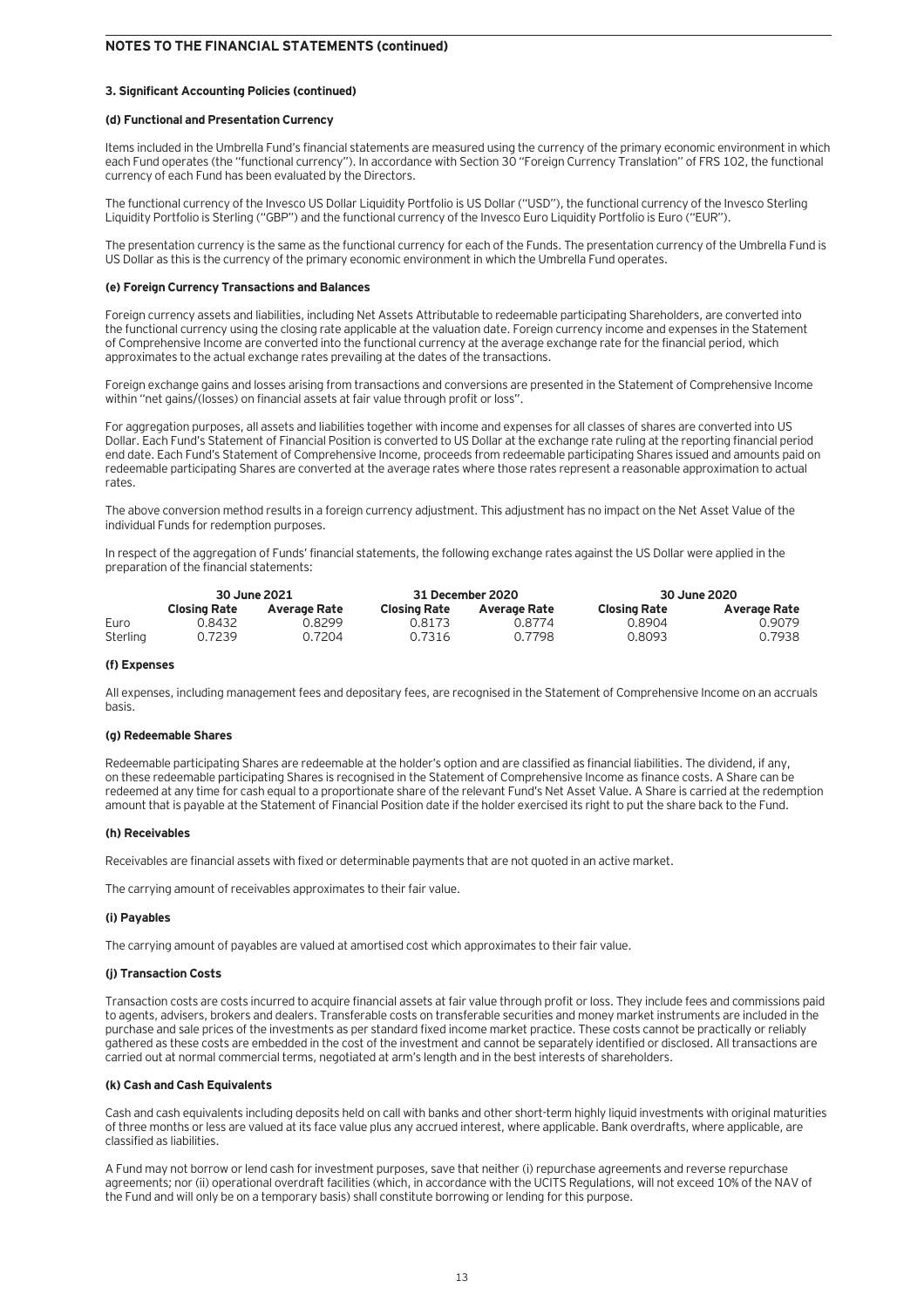### **3. Significant Accounting Policies (continued)**

### **(l) Negative Yield**

Market conditions, including but not limited to a reduction in interest rates, may have a material impact on any yield payable in respect of a class of Shares in a Fund to the extent that either the yield will be so low that following the deduction of the charges and expenses applicable to the Shares, it will be negative net yield or the yield is itself already a negative number before the charges and expenses have been deducted, namely a negative gross yield.

Such market conditions, together with any actions taken by financial institutions in response thereto (such as, for example, by way of reducing interest rates and therefore income payable on investments of a Fund), are outside the control of the Directors. A negative net yield and/or negative gross yield environment creates potential issues for any Fund which seeks to maintain a stable Net Asset Value per Share in a Fund in that the yield of the Fund may be unable to pay a distribution or other charges or expenses or other liabilities of the Fund, such as the fees of service providers or other operating costs.

### **(m) Distributions to Redeemable Participating Shareholders**

The net income of the Fund is calculated as of the Dealing Deadline each Business Day. The net income is allocated to Shareholders in proportion to the number of Shares held by them. Net income for these purposes consists of interest accrued and discount earned (including both original issue discount and market discount) on instruments held by the Fund, less amortisation of market premium and the accrued expenses applicable to that day and attributable to this Share Class.

Dividends on Shares are declared daily. All dividends declared during a calendar month are automatically reinvested in additional full and fractional Shares of the same Share Class at the NAV per Share as of the Dealing Deadline on the last day of the month, except with respect to Shareholders who have elected to have dividends paid by electronic bank transfer. Distributions to redeemable participating shareholders are included in the Statement of Comprehensive Income as finance costs and further information is disclosed in Note 6 to the financial statements.

### **4. Financial Assets at Fair Value through Profit or Loss**

Under FRS 102, the Umbrella Fund is required to classify fair value measurements using a fair value hierarchy that reflects the significance of the inputs used in making the measurements.

The fair value hierarchy has the following levels:

- **•** Level 1: The unadjusted quoted price in an active market for identical assets or liabilities that the entity can access at the measurement date.
- Level 2: Inputs other than quoted prices included within Level 1 that are observable (i.e. developed using market data) for the asset or liability, either directly or indirectly.
- Level 3: Inputs are unobservable (i.e. for which market data is unavailable) for the asset or liability.

The level in the fair value hierarchy within which the fair value measurement is categorised in its entirety is determined on the basis of the lowest level input that is significant to the fair value measurement in its entirety. For this purpose, the significance of an input is assessed against the fair value measurement in its entirety.

If a fair value measurement uses observable inputs that require significant adjustment based on unobservable inputs, that measurement is a level 3 measurement. Assessing the significance of a particular input to the fair value measurement in its entirety requires judgement. considering factors specific to the asset or liability. The determination of what constitutes "observable" requires significant judgement by the Investment Manager. The Investment Manager considers observable data to be those market data that are readily available, regularly distributed or updated, reliable and verifiable, not proprietary, and provided by independent sources that are actively involved in the relevant market.

During the financial period ended 30 June 2021 and financial year ended 31 December 2020, there were no transfers between investment levels of the fair value hierarchy for financial assets which were recorded at fair value.

No reconciliation of movements in the fair value of financial investments categorised within Level 3 between the beginning and the end of the financial period is presented as the Umbrella Fund held no Level 3 investments during the financial period or the prior financial year.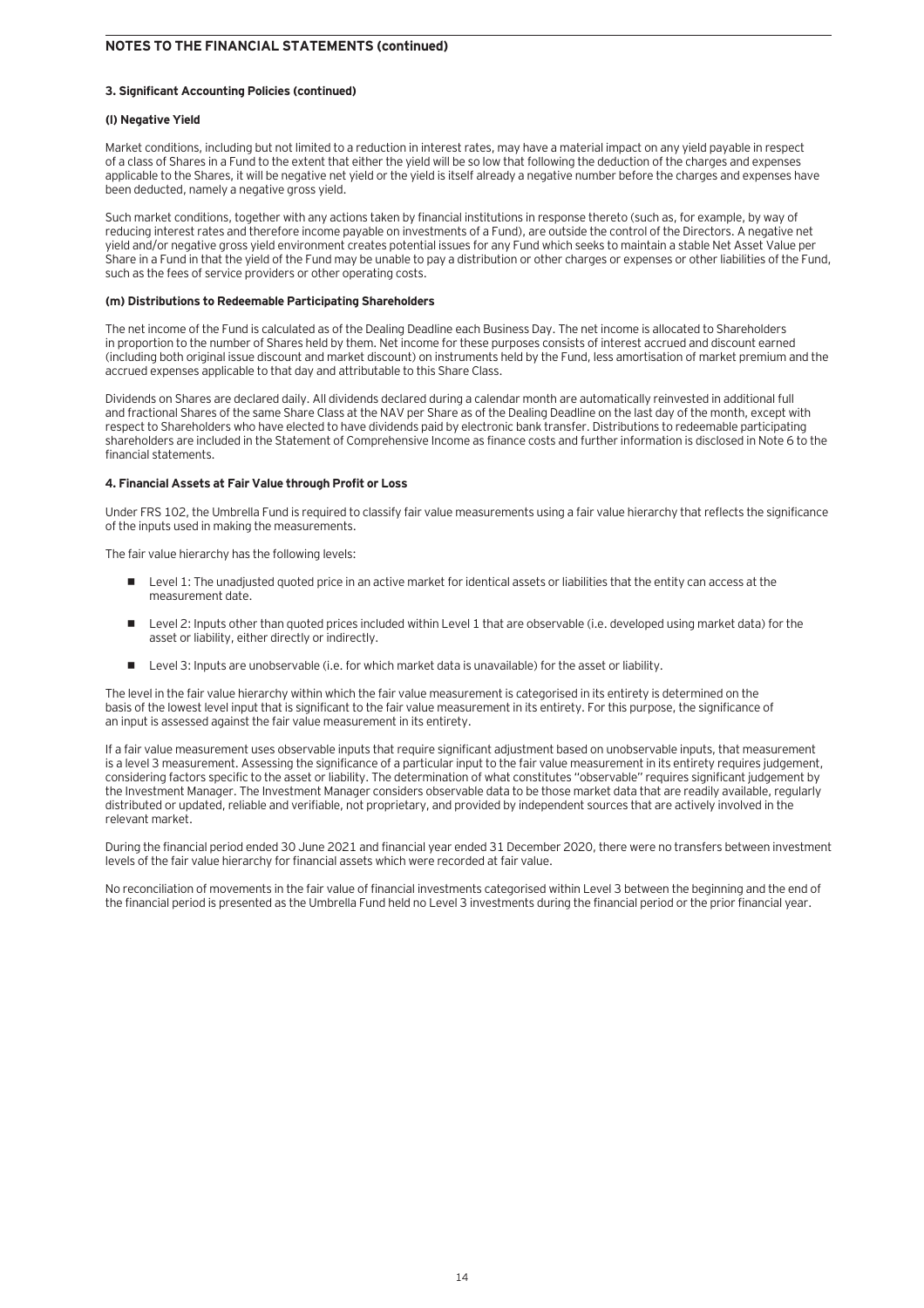### **4. Financial Assets at Fair Value through Profit or Loss (continued)**

The following tables analyse within the fair value hierarchy the Umbrella Fund's financial assets measured at fair value at 30 June 2021 and 31 December 2020. There were no financial liabilities at the financial period end or at the prior financial year end.

|  |  |  |  | As at 30 June 2021 |
|--|--|--|--|--------------------|
|--|--|--|--|--------------------|

| Financial assets at fair value through profit or loss                                | Level 1<br><b>USD</b>        | Level <sub>2</sub><br><b>USD</b> | Level 3<br><b>USD</b>                                | Total<br><b>USD</b>          |
|--------------------------------------------------------------------------------------|------------------------------|----------------------------------|------------------------------------------------------|------------------------------|
| <b>Invesco US Dollar Liquidity Portfolio</b>                                         |                              |                                  |                                                      |                              |
| <b>Transferable Securities</b>                                                       |                              |                                  | $\overline{\phantom{a}}$                             |                              |
| Certificate of Deposit<br><b>Commercial Paper</b>                                    |                              | 974,995,918<br>2,637,555,579     | $\overline{\phantom{a}}$                             | 974,995,918<br>2,637,555,579 |
| <b>Floating Rate Notes</b>                                                           | $\overline{a}$               | 1,229,030,278                    | $\overline{\phantom{a}}$                             | 1,229,030,278                |
| <b>Treasury Bills</b>                                                                | $\overline{a}$               | 299,989,728                      | $\overline{\phantom{a}}$                             | 299,989,728                  |
| Total financial assets at fair value through profit or loss                          | $\qquad \qquad \blacksquare$ | 5,141,571,503                    | $\overline{\phantom{a}}$                             | 5,141,571,503                |
| Financial assets at fair value through profit or loss                                | Level 1<br><b>GBP</b>        | Level <sub>2</sub><br><b>GBP</b> | Level 3<br><b>GBP</b>                                | Total<br><b>GBP</b>          |
| <b>Invesco Sterling Liquidity Portfolio</b>                                          |                              |                                  |                                                      |                              |
| <b>Transferable Securities</b>                                                       |                              |                                  |                                                      |                              |
| Certificate of Deposit<br><b>Commercial Paper</b>                                    |                              | 674,845,784<br>585,921,958       | $\overline{\phantom{m}}$                             | 674,845,784<br>585,921,958   |
| <b>Floating Rate Notes</b>                                                           |                              | 158,047,540                      | $\overline{\phantom{a}}$                             | 158,047,540                  |
| <b>Treasury Bills</b>                                                                |                              | 77,052,738                       | $\overline{\phantom{a}}$                             | 77,052,738                   |
| Total financial assets at fair value through profit or loss                          | ÷                            | 1,495,868,020                    | $\overline{\phantom{a}}$                             | 1,495,868,020                |
| Financial assets at fair value through profit or loss                                | Level 1<br><b>EUR</b>        | Level <sub>2</sub><br><b>EUR</b> | Level 3<br><b>EUR</b>                                | Total<br><b>EUR</b>          |
| <b>Invesco Euro Liquidity Portfolio</b>                                              |                              |                                  |                                                      |                              |
| <b>Transferable Securities</b>                                                       |                              |                                  |                                                      |                              |
| Certificate of Deposit<br><b>Commercial Paper</b>                                    |                              | 234,733,744<br>353,294,793       | $\overline{a}$<br>$\overline{\phantom{m}}$           | 234,733,744<br>353,294,793   |
| Corporate Bond                                                                       |                              | 34,862,291                       | $\overline{\phantom{m}}$                             | 34,862,291                   |
| <b>Floating Rate Notes</b>                                                           |                              | 14,519,040                       | $\overline{\phantom{m}}$                             | 14,519,040                   |
| <b>Treasury Bills</b>                                                                |                              | 34,007,283                       | $\overline{\phantom{m}}$<br>$\overline{a}$           | 34,007,283                   |
| Money Market Fund<br>Total financial assets at fair value through profit or loss     | ÷                            | 30,029,777<br>701,446,928        | $\overline{\phantom{a}}$                             | 30,029,777<br>701,446,928    |
|                                                                                      |                              |                                  |                                                      |                              |
| As at 31 December 2020                                                               |                              |                                  |                                                      |                              |
| Financial assets at fair value through profit or loss                                | Level 1<br><b>USD</b>        | Level <sub>2</sub><br><b>USD</b> | Level 3<br><b>USD</b>                                | Total<br><b>USD</b>          |
| <b>Invesco US Dollar Liquidity Portfolio</b>                                         |                              |                                  |                                                      |                              |
| <b>Transferable Securities</b>                                                       |                              |                                  |                                                      |                              |
| Certificate of Deposit<br><b>Commercial Paper</b>                                    |                              | 434,463,731<br>3,310,143,521     | $\overline{\phantom{0}}$<br>$\overline{\phantom{a}}$ | 434,463,731<br>3,310,143,521 |
| Corporate Bond                                                                       |                              | 30,067,468                       | $\overline{\phantom{a}}$                             | 30,067,468                   |
| <b>Floating Rate Notes</b>                                                           |                              | 1,751,235,323                    | $\overline{\phantom{a}}$                             | 1,751,235,323                |
| <b>Treasury Bills</b>                                                                | $\overline{a}$               | 1,449,916,898                    | $\overline{\phantom{a}}$                             | 1,449,916,898                |
| <b>Money Market Instruments</b><br>Repurchase Agreement                              | $\overline{a}$               | 650,000,000                      | $\overline{\phantom{a}}$                             | 650,000,000                  |
| Total financial assets at fair value through profit or loss                          | ÷                            | 7,625,826,941                    | $\overline{\phantom{a}}$                             | 7,625,826,941                |
| Financial assets at fair value through profit or loss                                | Level 1                      | Level <sub>2</sub>               | Level 3                                              | <b>Total</b>                 |
| <b>Invesco Sterling Liquidity Portfolio</b>                                          | GBP                          | GBP                              | <b>GBP</b>                                           | GBP                          |
| <b>Transferable Securities</b>                                                       |                              |                                  |                                                      |                              |
| Certificate of Deposit                                                               |                              |                                  |                                                      | 550,020,372                  |
| <b>Commercial Paper</b><br><b>Floating Rate Notes</b>                                |                              | 550,020,372                      |                                                      |                              |
|                                                                                      |                              | 598,501,500                      | $\overline{a}$                                       | 598,501,500                  |
|                                                                                      | $\overline{a}$               | 137,653,696                      | $\overline{\phantom{m}}$<br>$\overline{\phantom{a}}$ | 137,653,696                  |
| <b>Treasury Bills</b><br>Total financial assets at fair value through profit or loss | ÷                            | 2,195,402<br>1,288,370,970       | $\overline{\phantom{a}}$                             | 2,195,402<br>1,288,370,970   |
| Financial assets at fair value through profit or loss                                | Level 1                      | Level <sub>2</sub>               | Level 3                                              | Total                        |
|                                                                                      | <b>EUR</b>                   | <b>EUR</b>                       | <b>EUR</b>                                           | <b>EUR</b>                   |
| <b>Invesco Euro Liquidity Portfolio</b><br><b>Transferable Securities</b>            |                              |                                  |                                                      |                              |
| Certificate of Deposit                                                               |                              | 224,173,675                      |                                                      | 224,173,675                  |
| <b>Commercial Paper</b>                                                              |                              | 442,927,543                      | $\overline{\phantom{m}}$                             | 442,927,543                  |
| Corporate Bond                                                                       |                              | 24,242,227                       | $\qquad \qquad -$                                    | 24,242,227                   |
| <b>Floating Rate Notes</b>                                                           |                              | 27,109,154                       | $\overline{\phantom{a}}$<br>$\overline{\phantom{a}}$ | 27,109,154                   |
| <b>Treasury Bills</b><br>Money Market Fund                                           |                              | 110,620,671<br>35,004,505        | $\overline{\phantom{a}}$                             | 110,620,671<br>35,004,505    |

All other assets and liabilities, including cash balances, are carried at amortised cost; their carrying values are a reasonable approximation of fair value. As such, Level 1 is deemed to be the most appropriate categorisation for cash and Level 2 is deemed to be the most appropriate categorisation for all other assets and liabilities.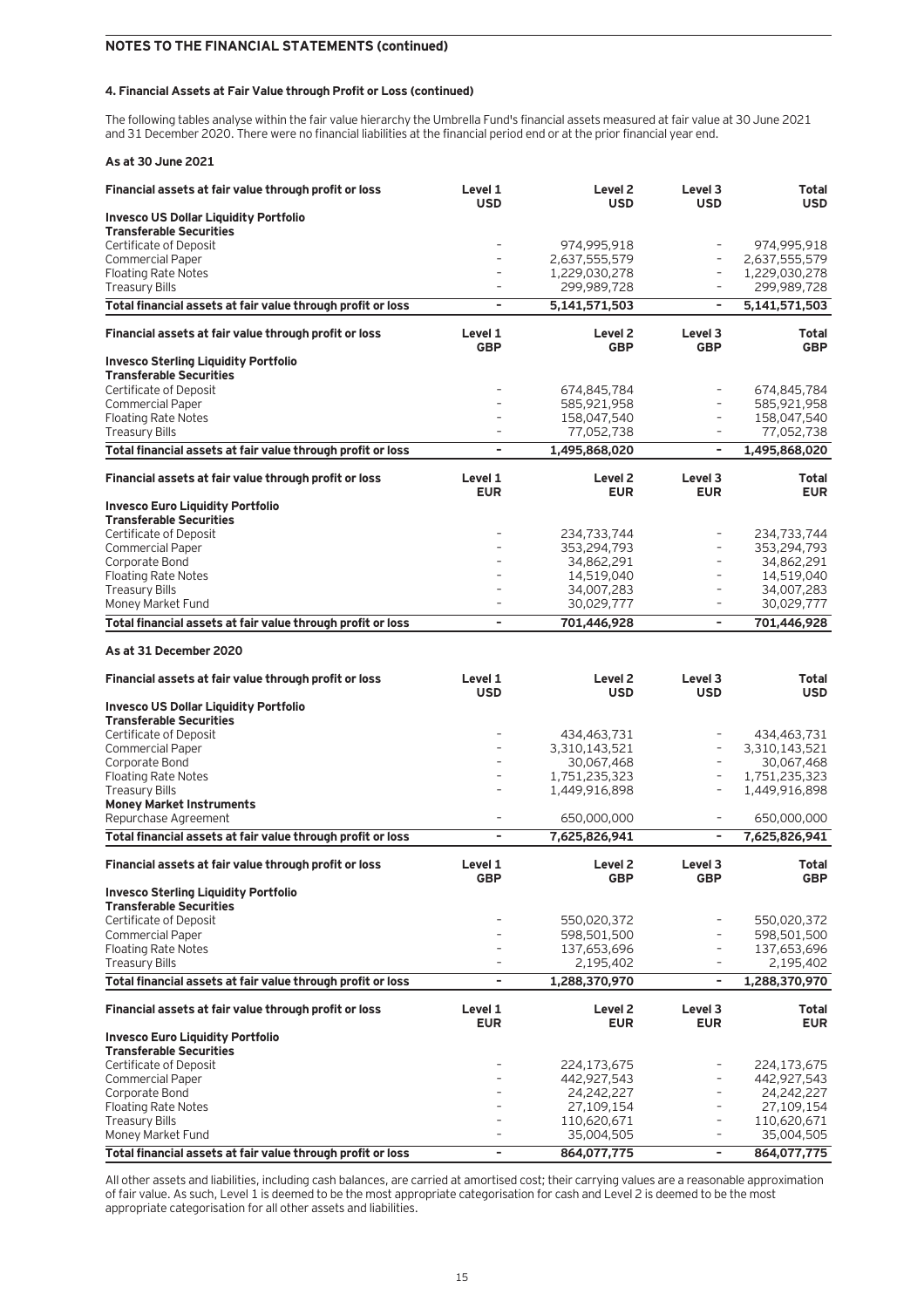### **5. Accrued Income and Other Receivables**

| 30 June 2021                                | <b>Invesco US Dollar</b><br>Liquidity<br><b>Portfolio</b><br><b>USD</b> | <b>Invesco Sterling</b><br>Liquidity<br><b>Portfolio</b><br><b>GBP</b> | <b>Invesco Euro</b><br>Liquidity<br><b>Portfolio</b><br><b>EUR</b> | <b>Combined Total</b><br><b>USD</b> |
|---------------------------------------------|-------------------------------------------------------------------------|------------------------------------------------------------------------|--------------------------------------------------------------------|-------------------------------------|
| Accrued interest income<br>Other receivable | 603,908<br>20,313                                                       | 249,945<br>11,290                                                      | 110.771<br>11,795                                                  | 1,080,570<br>49.897                 |
|                                             | 624,221                                                                 | 261,235                                                                | 122,566                                                            | 1,130,467                           |
| 31 December 2020                            | <b>Invesco US Dollar</b><br>Liquidity<br><b>Portfolio</b><br><b>USD</b> | <b>Invesco Sterling</b><br>Liauidity<br><b>Portfolio</b><br><b>GBP</b> | <b>Invesco Euro</b><br>Liquidity<br><b>Portfolio</b><br><b>EUR</b> | <b>Combined Total</b><br><b>USD</b> |
| Accrued interest income<br>Other receivable | 1,572,670<br>49.264                                                     | 226,480<br>16,978                                                      | 256.276<br>13,269                                                  | 2,195,848<br>88,709                 |
|                                             | 1,621,934                                                               | 243,458                                                                | 269,545                                                            | 2.284.557                           |

### **6. Distributions to Redeemable Participating Shareholders**

### **For the financial period ended 30 June 2021**

### **Invesco US Dollar Liquidity Portfolio**

|                                                         | <b>Institutional</b><br><b>Class</b><br><b>USD</b> | <b>Select</b><br><b>Class</b><br><b>USD</b> | Reserve<br><b>Class</b><br><b>USD</b> | Corporate<br><b>Class</b><br><b>USD</b> | <b>Command</b><br><b>Class</b><br><b>USD</b> | Investor<br><b>Class</b><br><b>USD</b> | <b>Class</b><br>USD | Class<br><b>USD</b>      | <b>Institutional</b><br><b>Agency Premier Accumulation</b><br><b>Class</b><br><b>USD</b> | Total<br>2021<br><b>USD</b> |
|---------------------------------------------------------|----------------------------------------------------|---------------------------------------------|---------------------------------------|-----------------------------------------|----------------------------------------------|----------------------------------------|---------------------|--------------------------|------------------------------------------------------------------------------------------|-----------------------------|
| Opening balance<br>Distributions paid                   | (142, 642)                                         | (13, 851)                                   | (10.314)                              | (45, 212)                               | (3,349)                                      | (8,649)                                | (58,592)            | (1)                      |                                                                                          | (282, 610)                  |
| during the financial period<br>Distributions reinvested | 261.267                                            | 5.431                                       | 2.389                                 | 45.696                                  | 742                                          | 1.858                                  | 315.417             |                          | ۰                                                                                        | 632,801                     |
| during the financial period<br>Distributions payable    | 282,303                                            | 75,998                                      | 50.217                                | 58,020                                  | 16.628                                       | 49.189                                 | 4.814               | 2                        | ۰.                                                                                       | 537,171                     |
| at financial period end                                 | 18,938                                             | 12,456                                      | 6.738                                 | 6.306                                   | 2.425                                        | 7.634                                  | 30,598              | $\overline{\phantom{a}}$ | ۰.                                                                                       | 85,095                      |
|                                                         | 419,866                                            | 80,034                                      | 49,030                                | 64,810                                  | 16,446                                       | 50,032                                 | 292,237             | 2                        | ۰.                                                                                       | 972,457                     |

Income transferred to

Net Assets Attributable to redeemable

| participating Shareholders |         |        | -      |        | -      |        | -                       | - | $\sim$ $\sim$<br>J. | 305<br>--- |
|----------------------------|---------|--------|--------|--------|--------|--------|-------------------------|---|---------------------|------------|
|                            | 419.866 | 80.034 | 49,030 | 64,810 | 16.446 | 50.032 | 292 237<br>. . <u>.</u> |   | 395                 | 972.852    |

### **Invesco Sterling Liquidity Portfolio**

|                                                                   | <b>Institutional</b><br><b>Class</b><br><b>GBP</b> | <b>Select</b><br><b>Class</b><br><b>GBP</b> | Corporate<br><b>Class</b><br><b>GBP</b> | Premier<br><b>Class</b><br><b>GBP</b> | Agency<br><b>Class</b><br><b>GBP</b> | <b>Institutional</b><br>Accumulation<br><b>Class</b><br><b>GBP</b> | Total<br>2021<br><b>GBP</b> |
|-------------------------------------------------------------------|----------------------------------------------------|---------------------------------------------|-----------------------------------------|---------------------------------------|--------------------------------------|--------------------------------------------------------------------|-----------------------------|
| Opening balance<br>Distributions paid                             | (5, 753)                                           | (51)                                        | (490)                                   | (509)                                 | (36, 768)                            | ٠.                                                                 | (43, 571)                   |
| during the financial period<br>Distributions reinvested           | 28,430                                             | 49                                          | 2,493                                   | 439                                   | 63,192                               | ٠.                                                                 | 94,603                      |
| during the financial period<br>Distributions payable              | 16,972                                             | 249                                         | 37                                      | 843                                   | 72.766                               | ٠.                                                                 | 90,867                      |
| at financial period end                                           | 7.595                                              | 45                                          | 445                                     | 268                                   | 23.595                               | ۰                                                                  | 31,948                      |
|                                                                   | 47.244                                             | 292                                         | 2,485                                   | 1,041                                 | 122,785                              | ۰                                                                  | 173,847                     |
| Income transferred to<br>Net Assets Attributable<br>to redeemable |                                                    |                                             |                                         |                                       |                                      |                                                                    |                             |
| participating Shareholders                                        |                                                    |                                             |                                         |                                       |                                      | 3,249                                                              | 3,249                       |
|                                                                   | 47.244                                             | 292                                         | 2,485                                   | 1,041                                 | 122,785                              | 3,249                                                              | 177,096                     |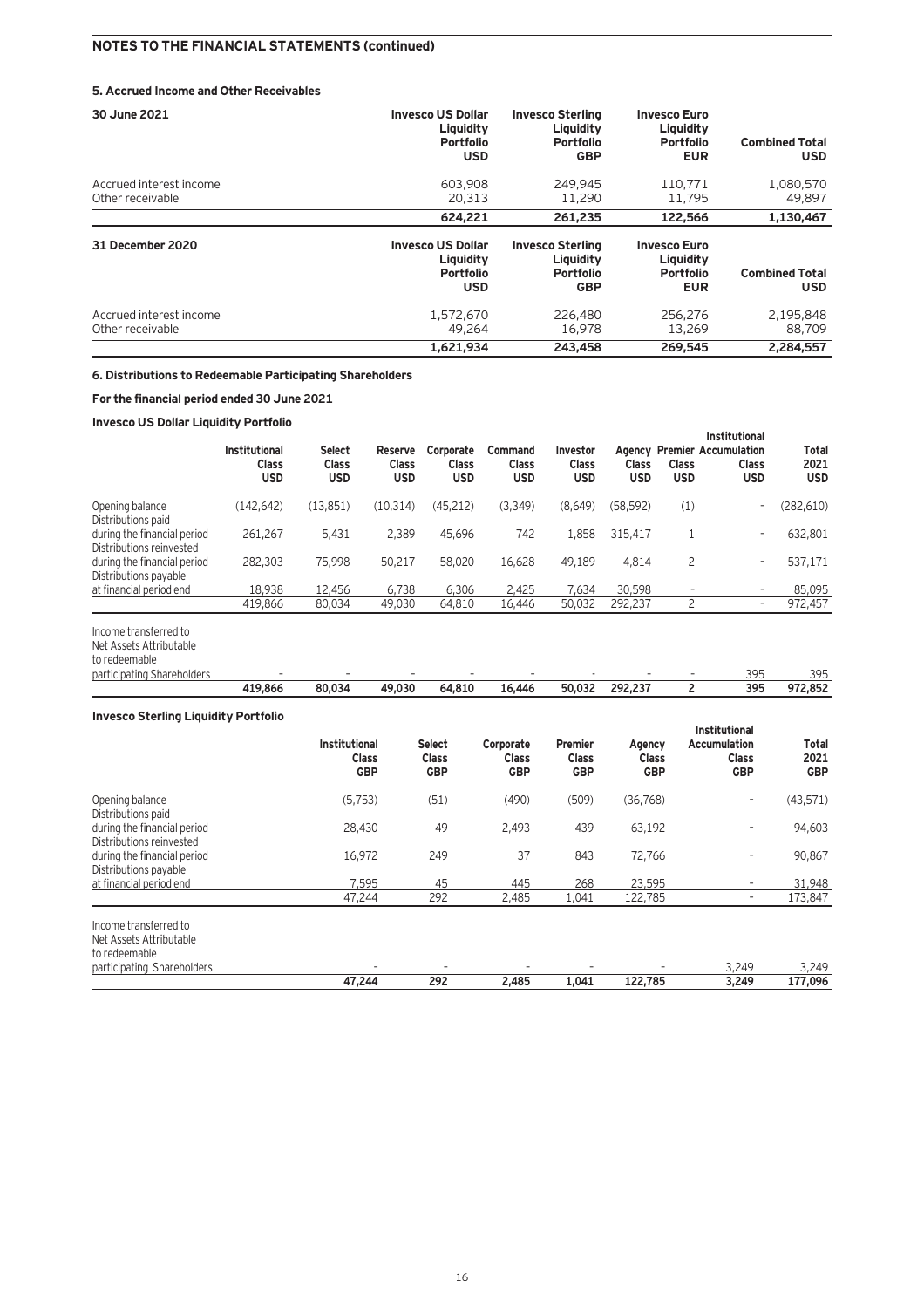### **6. Distributions to Redeemable Participating Shareholders (continued)**

### **For the financial period ended 30 June 2021 (continued)**

### **Invesco Euro Liquidity Portfolio**

|                                                                                                 | Agency<br><b>Accumulation</b><br><b>Class</b><br><b>EUR</b> | <b>Institutional</b><br><b>Accumulation</b><br><b>Class</b><br><b>EUR</b> | Corporate<br><b>Accumulation</b><br><b>Class</b><br><b>EUR</b> | <b>Select</b><br><b>Accumulation</b><br><b>Class</b><br><b>EUR</b> | <b>Premier</b><br><b>Accumulation</b><br><b>Class</b><br><b>EUR</b> | <b>Total</b><br>2021<br><b>EUR</b> |
|-------------------------------------------------------------------------------------------------|-------------------------------------------------------------|---------------------------------------------------------------------------|----------------------------------------------------------------|--------------------------------------------------------------------|---------------------------------------------------------------------|------------------------------------|
| Opening balance<br>Distributions paid<br>during the financial period                            | ۰.                                                          |                                                                           | $\overline{\phantom{a}}$                                       |                                                                    |                                                                     |                                    |
|                                                                                                 |                                                             |                                                                           | $\overline{\phantom{a}}$                                       | ٠                                                                  | ۰                                                                   |                                    |
| Income transferred to<br>Net Assets Attributable<br>to redeemable participating<br>Shareholders | (2,665,667)                                                 | (328, 893)                                                                | (34)                                                           | (13.952)                                                           | (1.488)                                                             | (3,010,034)                        |
|                                                                                                 | (2,665,667)                                                 | (328, 893)                                                                | (34)                                                           | (13,952)                                                           | (1,488)                                                             | (3,010,034)                        |

### **For the financial period ended 30 June 2020**

### **Invesco US Dollar Liquidity Portfolio**

|                                                         | Institutional<br><b>Class</b><br><b>USD</b> | <b>Select</b><br><b>Class</b><br><b>USD</b> | <b>Reserve</b><br><b>Class</b><br><b>USD</b> | Corporate<br><b>Class</b><br><b>USD</b> | Command<br><b>Class</b><br><b>USD</b> | Investor<br>Class<br><b>USD</b> | Agency<br><b>Class</b><br><b>USD</b> | <b>Premier</b><br><b>Class</b><br><b>USD</b> | Institutional<br>Accumulation<br>Class<br><b>USD</b> | Total<br>2020<br><b>USD</b> |
|---------------------------------------------------------|---------------------------------------------|---------------------------------------------|----------------------------------------------|-----------------------------------------|---------------------------------------|---------------------------------|--------------------------------------|----------------------------------------------|------------------------------------------------------|-----------------------------|
| Opening balance<br>Distributions paid                   | (3.152.241)                                 | (1.553.784)                                 | (1.781.933)                                  | (915.616)                               | (821.428)                             | (519.813)                       | (459.975)                            | (8)                                          | ۰                                                    | (9,204,798)                 |
| during the financial period<br>Distributions reinvested | 5.798.616                                   | 778,458                                     | 196.576                                      | 1.562.895                               | 173.211                               | 68.274                          | 2.164.324                            | $\overline{\phantom{a}}$                     | $\overline{a}$                                       | 10,742,354                  |
| during the financial period<br>Distributions payable    | 7.398.555                                   | 6.124.178                                   | 6.606.226                                    | 2.087.597                               | 3.792.725                             | 1.782.037                       | 30,091                               | 34                                           | ٠                                                    | 27,821,443                  |
| at financial period end                                 | 732.634                                     | 149.782                                     | 14.072                                       | 169.835                                 | 140.849                               | 8.905                           | 152.689                              | $\overline{c}$                               | ٠                                                    | 1,368,768                   |
|                                                         | 10.777.564                                  | 5,498,634                                   | 5.034.941                                    | 2.904.711                               | 3,285,357                             | 1,339,403                       | 1.887.129                            | 28                                           | ٠                                                    | 30,727,767                  |
| Income transferred to<br>Net Assets Attributable        |                                             |                                             |                                              |                                         |                                       |                                 |                                      |                                              |                                                      |                             |

participating Shareholders – – – – – - – – 135,598 135,598

# **10,777,564 5,498,634 5,034,941 2,904,711 3,285,357 1,339,403 1,887,129 28 135,598 30,863,365**

to redeemable

| <b>Invesco Sterling Liquidity Portfolio</b>                       |                                                    |                                      |                                         |                                              |                                      |                                                                           |                             |
|-------------------------------------------------------------------|----------------------------------------------------|--------------------------------------|-----------------------------------------|----------------------------------------------|--------------------------------------|---------------------------------------------------------------------------|-----------------------------|
|                                                                   | <b>Institutional</b><br><b>Class</b><br><b>GBP</b> | <b>Select</b><br>Class<br><b>GBP</b> | Corporate<br><b>Class</b><br><b>GBP</b> | <b>Premier</b><br><b>Class</b><br><b>GBP</b> | Agency<br><b>Class</b><br><b>GBP</b> | <b>Institutional</b><br><b>Accumulation</b><br><b>Class</b><br><b>GBP</b> | Total<br>2020<br><b>GBP</b> |
| Opening balance<br>Distributions paid                             | (504, 275)                                         | (3,029)                              | (10,642)                                | (19, 599)                                    | (637, 405)                           | $\overline{\phantom{a}}$                                                  | (1, 174, 950)               |
| during the financial period<br>Distributions reinvested           | 1,601,681                                          | 1,226                                | 48,131                                  | 32                                           | 293,877                              | $\overline{\phantom{a}}$                                                  | 1,944,947                   |
| during the financial period<br>Distributions payable              | 1,019,783                                          | 9,962                                | 1,933                                   | 98,535                                       | 2,396,381                            | $\overline{\phantom{a}}$                                                  | 3,526,594                   |
| at financial period end                                           | 206.654                                            | 85                                   | 9,975                                   | 8,987                                        | 215,123                              | $\overline{\phantom{a}}$                                                  | 440,824                     |
|                                                                   | 2,323,843                                          | 8,244                                | 49,397                                  | 87,955                                       | 2,267,976                            | $\overline{\phantom{a}}$                                                  | 4,737,415                   |
| Income transferred to<br>Net Assets Attributable<br>to redeemable |                                                    |                                      |                                         |                                              |                                      |                                                                           |                             |
| participating Shareholders                                        |                                                    |                                      |                                         |                                              | $\qquad \qquad -$                    | 247,850                                                                   | 247,850                     |
|                                                                   | 2,323,843                                          | 8,244                                | 49,397                                  | 87,955                                       | 2,267,976                            | 247,850                                                                   | 4,985,265                   |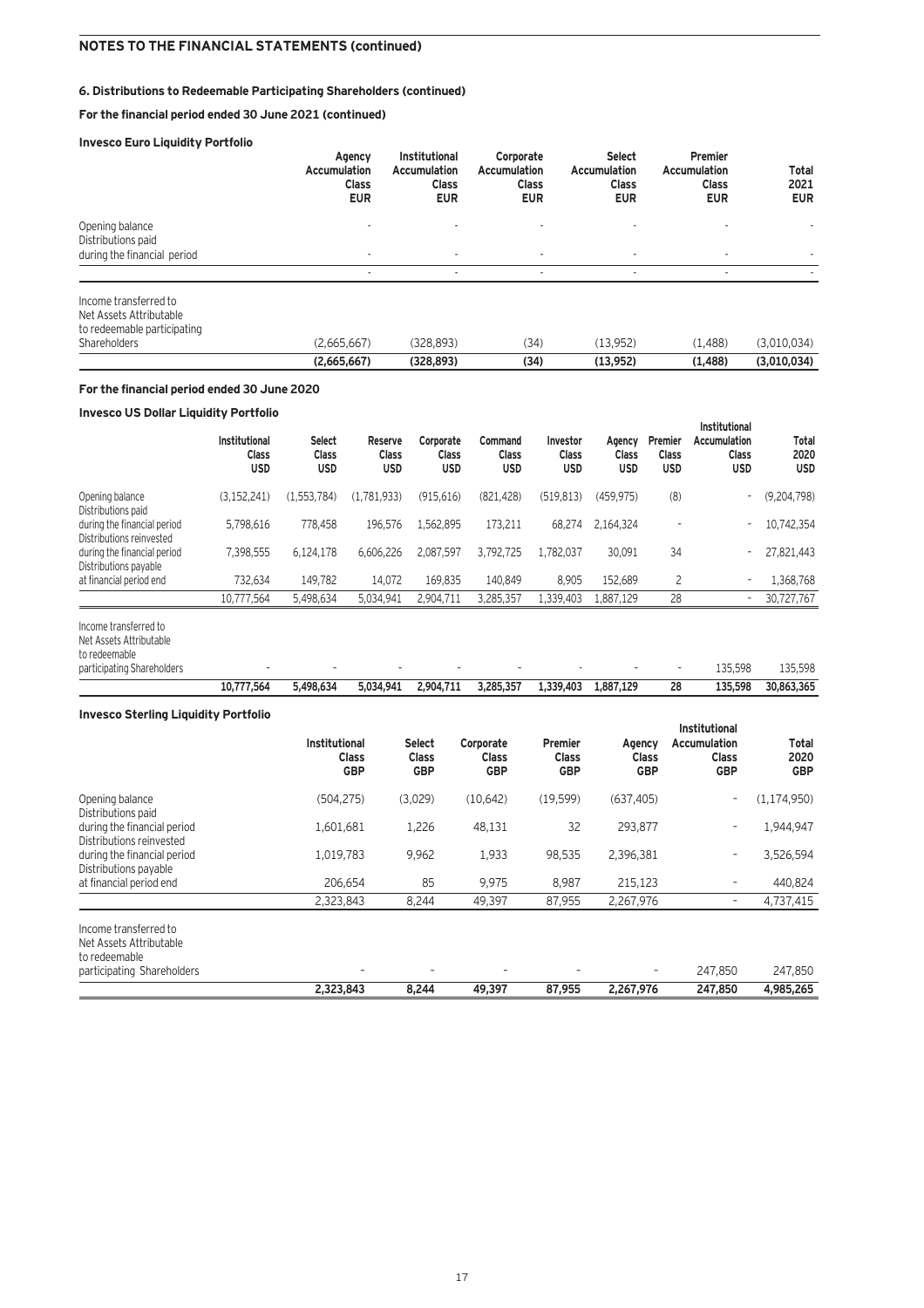### **6. Distributions to Redeemable Participating Shareholders (continued)**

**For the financial period ended 30 June 2020 (continued)**

### **Invesco Euro Liquidity Portfolio**

|                                                                                                 | Agency<br><b>Accumulation</b><br><b>Class</b><br><b>EUR</b> | Institutional<br><b>Accumulation</b><br><b>Class</b><br><b>EUR</b> | Corporate<br><b>Accumulation</b><br><b>Class</b><br><b>EUR</b> | <b>Select</b><br><b>Accumulation</b><br><b>Class</b><br><b>EUR</b> | Premier<br><b>Accumulation</b><br><b>Class</b><br><b>EUR</b> | Total<br>2020<br><b>EUR</b> |
|-------------------------------------------------------------------------------------------------|-------------------------------------------------------------|--------------------------------------------------------------------|----------------------------------------------------------------|--------------------------------------------------------------------|--------------------------------------------------------------|-----------------------------|
| Opening balance<br>Distributions paid<br>during the financial period                            | $\overline{\phantom{a}}$                                    |                                                                    | $\overline{\phantom{a}}$                                       | ۰                                                                  |                                                              |                             |
| Distributions reinvested<br>during the financial period<br>Distributions payable                |                                                             |                                                                    |                                                                |                                                                    |                                                              |                             |
| at financial period end                                                                         | ۰<br>٠                                                      |                                                                    |                                                                | $\overline{\phantom{a}}$<br>٠                                      | ٠                                                            |                             |
| Income transferred to<br>Net Assets Attributable<br>to redeemable participating<br>Shareholders | (2,343,414)<br>(2,343,414)                                  | (196, 899)<br>(196, 899)                                           | (6, 455)<br>(6, 455)                                           | (12, 932)<br>(12, 932)                                             | (982)<br>(982)                                               | (2,560,682)<br>(2,560,682)  |
|                                                                                                 |                                                             |                                                                    |                                                                |                                                                    |                                                              |                             |

### **7. Share Capital**

### **Authorised**

The authorised Share Capital of the Umbrella Fund consists of 30,000 Subscriber Shares of no par value and 500,000,000,000 redeemable participating Shares of no par value.

### **Issued**

The Umbrella Fund issued 30,000 Subscriber Shares at EUR1.27 each to a total value of EUR38,100. All but 2 of the Subscriber Shares have since been redeemed by the Umbrella Fund. These Subscriber Shares do not form part of the Net Assets Attributable to redeemable participating Shareholders of the Umbrella Fund. Invesco Asset Management limited and Matsack Trust Limited (a Matheson nominee company) each hold a Subscriber Share in the Umbrella Fund. They are disclosed in the financial statements by way of this note only.

Holders of Subscriber Shares are entitled to attend and vote at general meetings of the Umbrella Fund but are not entitled to participate in the profits or assets of the Umbrella Fund except for a return of capital on a winding up.

### **Redeemable Participating Shares**

The Shares, which are of no par value and which must be fully paid up on issue, carry no preferential or pre-emptive rights. The Shareholders are entitled to one vote on a show of hands in respect of their shareholdings and one vote for each share on a poll at all meetings of the relevant class of Shareholders. All classes of Shares of each Fund will rank pari passu. They may be redeemed by the Umbrella Fund at the request of the Shareholder. The shares in issue at 30 June 2021 and 31 December 2020 are set out on the following pages.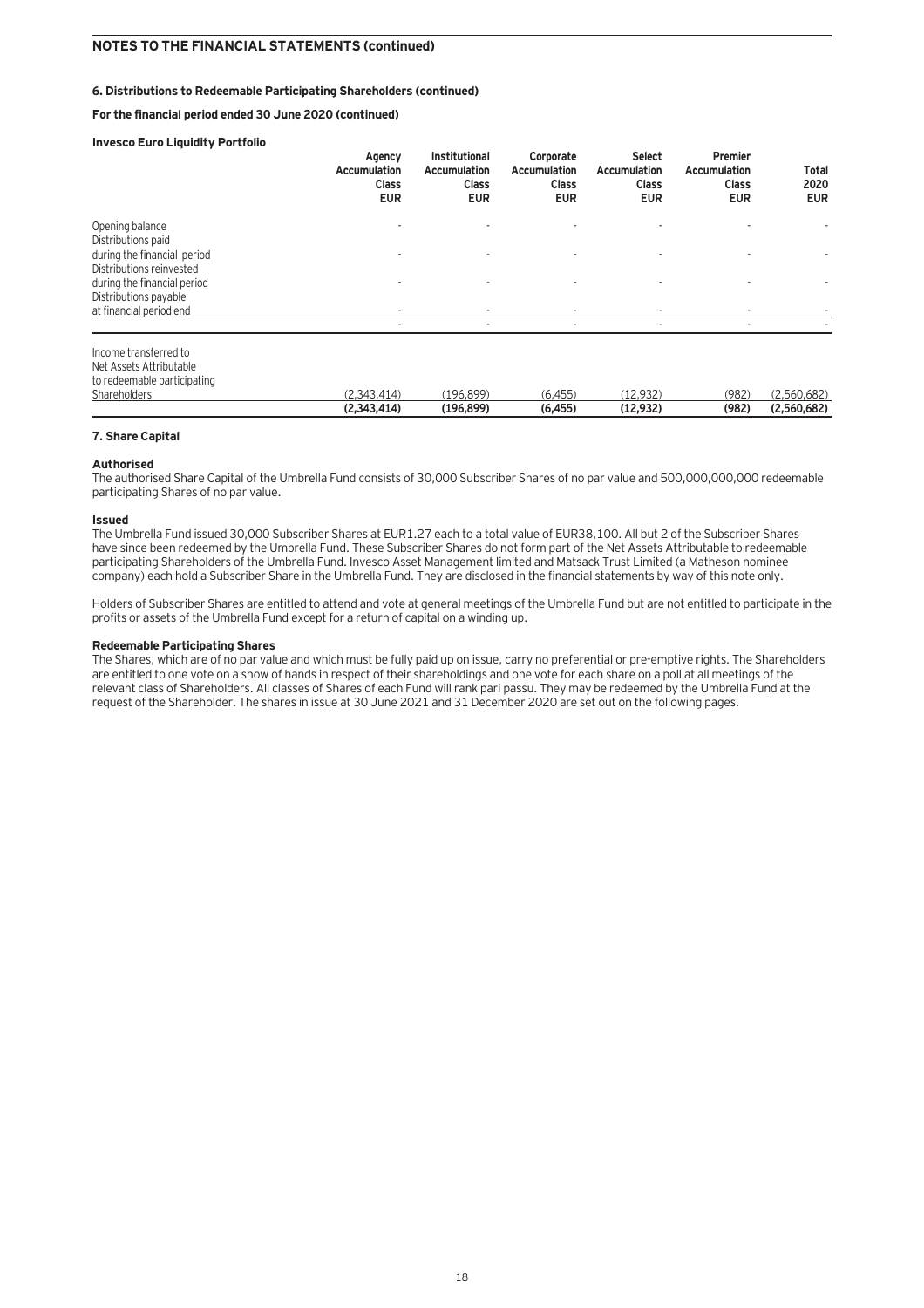### **7. Share Capital (continued)**

All issued redeemable participating Shares are fully paid. The Umbrella Fund's capital is represented by these Shares with no par value and with each carrying one vote. They are entitled to dividends and to payment of a proportionate Share based on the respective Fund's Net Asset Value per Share on the redemption date.

### **(a) Invesco US Dollar Liquidity Portfolio**

|                                                                        | Institutional<br>Class | <b>Select</b><br>Class | Reserve<br>Class | Corporate<br>Class | Command<br><b>Class</b> | Investor<br>Class | Agency<br><b>Class</b> | Premier<br>Class | <b>Institutional</b><br><b>Accumulation</b><br>Class |
|------------------------------------------------------------------------|------------------------|------------------------|------------------|--------------------|-------------------------|-------------------|------------------------|------------------|------------------------------------------------------|
| 30 June 2021                                                           |                        |                        |                  |                    |                         |                   |                        |                  |                                                      |
| Redeemable participating                                               |                        |                        |                  |                    |                         |                   |                        |                  |                                                      |
| Shares of no par value                                                 | 2.143.341.081          | 1.493.510.048          | 809.863.722      | 722.741.233        | 293.272.398             | 927,978,961       | 340.219.667            | 5,068            | 627,310                                              |
|                                                                        | Institutional<br>Class | <b>Select</b><br>Class | Reserve<br>Class | Corporate<br>Class | Command<br><b>Class</b> | Investor<br>Class | Agency<br><b>Class</b> | Premier<br>Class | Institutional<br><b>Accumulation</b><br>Class        |
| 31 December 2020<br>Redeemable participating<br>Shares of no par value | 3.089.714.878          | 1.664.214.053          | 1.206.230.123    | 1.174.616.977      | 399.619.392             | 1.059.491.431     | 370.534.146            | 5,065            | 6,348,292                                            |
|                                                                        |                        |                        |                  |                    |                         |                   |                        |                  |                                                      |
| (h) Invoces Charling Liquidity Derthelia                               |                        |                        |                  |                    |                         |                   |                        |                  |                                                      |

### **(b) Invesco Sterling Liquidity Portfolio**

| 30 June 2021<br>Redeemable participating     | Institutional<br>Class | <b>Select</b><br><b>Class</b> | Corporate<br>Class | <b>Premier</b><br>Class | Agency<br>Class | Institutional<br><b>Accumulation</b><br><b>Class</b> |
|----------------------------------------------|------------------------|-------------------------------|--------------------|-------------------------|-----------------|------------------------------------------------------|
| Shares of no par value                       | 986.159.337            | 5.283.602                     | 54.185.009         | 24.843.578              | 833.600.075     | 37,073,864                                           |
| 31 December 2020<br>Redeemable participating | Institutional<br>Class | <b>Select</b><br>Class        | Corporate<br>Class | Premier<br>Class        | Agency<br>Class | Institutional<br><b>Accumulation</b><br><b>Class</b> |
| Shares of no par value                       | 747.640.172            | 6.263.490                     | 57.653.949         | 20.342.735              | 924.603.918     | 84,112,395                                           |

### **(c) Invesco Euro Liquidity Portfolio**

| 30 June 2021<br>Redeemable participating | Agency<br>Accumulation<br><b>Class</b> | Institutional<br><b>Accumulation</b><br>Class | Corporate<br><b>Accumulation</b><br>Class | <b>Select</b><br>Accumulation<br>Class | Premier<br>Accumulation<br>Class        |
|------------------------------------------|----------------------------------------|-----------------------------------------------|-------------------------------------------|----------------------------------------|-----------------------------------------|
| Shares of no par value                   | 743.893.406                            | 147.867.297                                   |                                           | 349                                    | 500,000                                 |
| 31 December 2020                         | Agency<br>Accumulation<br><b>Class</b> | Institutional<br><b>Accumulation</b><br>Class | Corporate<br><b>Accumulation</b><br>Class | <b>Select</b><br>Accumulation<br>Class | Premier<br><b>Accumulation</b><br>Class |
| Redeemable participating                 | 985.939.430                            | 101.877.967                                   |                                           | 485                                    | 500,000                                 |
| Shares of no par value                   |                                        |                                               |                                           |                                        |                                         |

### **8. Net Asset Value per Redeemable Participating Share**

### **(a) Invesco US Dollar Liquidity Portfolio**

|                                                                            | Institutional<br>Class | <b>Select</b><br>Class | Reserve<br>Class | Corporate<br>Class | Command<br>Class | Investor<br>Class | Agency<br>Class | Premier<br>Class | Institutional<br>Accumulation<br>Class |
|----------------------------------------------------------------------------|------------------------|------------------------|------------------|--------------------|------------------|-------------------|-----------------|------------------|----------------------------------------|
| 30 June 2021<br>Net Assets Attributable to<br>redeemable participating     |                        |                        |                  |                    |                  |                   |                 |                  |                                        |
| <b>Shareholders</b>                                                        | 2.143.341.082          | 1,493,510,041          | 809.863.723      | 722.741.235        | 293.272.397      | 927.978.965       | 340.219.665     | 5,068            | 1,118,101                              |
| Net Asset Value per redeemable                                             |                        |                        |                  |                    |                  |                   |                 |                  |                                        |
| participating Share                                                        | 1.00                   | 1.00                   | 1.00             | 1.00               | 1.00             | 1.00              | 1.00            | 1.00             | 1.7823731                              |
| 31 December 2020<br>Net Assets Attributable to<br>redeemable participating |                        |                        |                  |                    |                  |                   |                 |                  |                                        |
| Shareholders<br>Net Asset Value per redeemable                             | 3.089.958.936          | 1.664.345.517          | 1.206.325.399    | 1.174.709.756      | 399.650.957      | 1.059.575.123     | 370.563.413     | 5,066            | 11.313.462                             |
| participating Share                                                        | 1.00                   | 1.00                   | 1.00             | 1.00               | 1.00             | 1.00              | 1.00            | 1.00             | 1.78                                   |

For distributing classes, the NAVs per share shown are those of the NAV per share for dealing purposes (i.e. Constant NAV per share) and therefore may differ to the actual NAV per share of the share class (i.e. Market Pric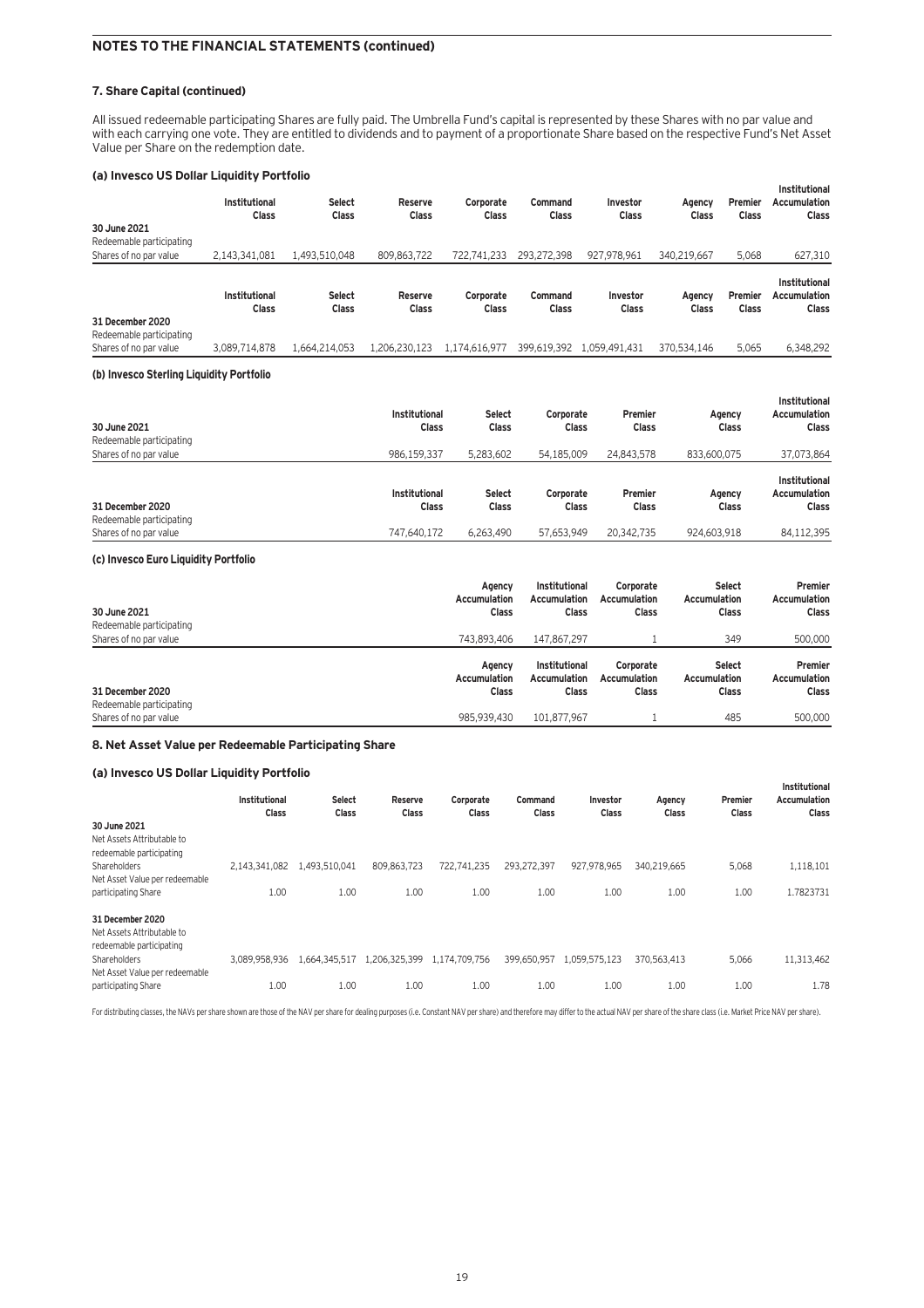### **8. Net Asset Value per Redeemable Participating Share (continued)**

### **(b) Invesco Sterling Liquidity Portfolio**

| 30 June 2021<br>Net Assets Attributable to<br>redeemable participating     | Institutional<br>Class<br><b>GBP</b> | <b>Select</b><br><b>Class</b><br><b>GBP</b> | Corporate<br><b>Class</b><br>GBP | Premier<br><b>Class</b><br><b>GBP</b> | Agency<br>Class<br><b>GBP</b> | Institutional<br>Accumulation<br>Class<br><b>GBP</b> |
|----------------------------------------------------------------------------|--------------------------------------|---------------------------------------------|----------------------------------|---------------------------------------|-------------------------------|------------------------------------------------------|
| Shareholders<br>Net Asset Value per redeemable                             | 986.159.340                          | 5,283,602                                   | 54,185,009                       | 24.843.578                            | 833,600,076                   | 38,776,804                                           |
| participating Share                                                        | 1.00                                 | 1.00                                        | 1.00                             | 1.00                                  | 1.00                          | 1.0459337                                            |
| 31 December 2020<br>Net Assets Attributable to<br>redeemable participating |                                      |                                             |                                  |                                       |                               |                                                      |
| Shareholders<br>Net Asset Value per redeemable                             | 747.726.805                          | 6,264,097                                   | 57.660.220                       | 20,344,894                            | 924.703.296                   | 87,973,350                                           |
| participating Share                                                        | 1.00                                 | 1.00                                        | 1.00                             | 1.00                                  | 1.00                          | 1.05                                                 |

For distributing classes, the NAVs per share shown are those of the NAV per share for dealing purposes (i.e. Constant NAV per share) and therefore may differ to the actual NAV per share of the share class (i.e. Market Pric

### **(c) Invesco Euro Liquidity Portfolio**

| 30 June 2021<br>Net Assets Attributable to                                                                                                          | Agency<br>Accumulation<br><b>Class</b><br><b>EUR</b> | Institutional<br>Accumulation<br><b>Class</b><br><b>EUR</b> | Corporate<br>Accumulation<br><b>Class</b><br><b>EUR</b> | <b>Select</b><br>Accumulation<br><b>Class</b><br><b>EUR</b> | <b>Premier</b><br><b>Accumulation</b><br><b>Class</b><br><b>EUR</b> |
|-----------------------------------------------------------------------------------------------------------------------------------------------------|------------------------------------------------------|-------------------------------------------------------------|---------------------------------------------------------|-------------------------------------------------------------|---------------------------------------------------------------------|
| redeemable participating<br>Shareholders<br>Net Asset Value per redeemable<br>participating Share                                                   | 728.992.777<br>0.9799694                             | 162.828.166<br>1.1011777                                    | 9,857<br>9.857.1600000                                  | 3.439.074<br>9.855.7200000                                  | 496.239<br>0.9924776                                                |
| 31 December 2020<br>Net Assets Attributable to<br>redeemable participating<br>Shareholders<br>Net Asset Value per redeemable<br>participating Share | 969.038.454<br>0.98                                  | 112,544,341<br>1.10                                         | 9,891<br>9.891.37                                       | 4.795.493<br>9.891.14                                       | 497,727<br>1.00                                                     |

For distributing classes, the NAVs per share shown are those of the NAV per share for dealing purposes (i.e. Constant NAV per share) and therefore may differ to the actual NAV per share of the share class (i.e. Market Price NAV per share).

### **9. Net Gains/(Losses) on Financial Assets at Fair Value through Profit or Loss**

The following table summarises the net gains/(losses) on financial assets at fair value through profit or loss for the financial period ended 30 June 2021:

|                                                                      | <b>Invesco</b><br><b>US Dollar</b><br>Liquidity<br><b>Portfolio</b><br><b>USD</b> | <b>Invesco</b><br><b>Sterling</b><br>Liquidity<br><b>Portfolio</b><br><b>GBP</b> | <b>Invesco</b><br><b>Euro</b><br>Liquidity<br>Portfolio<br><b>EUR</b> | <b>Combined</b><br>Total<br><b>USD</b> |
|----------------------------------------------------------------------|-----------------------------------------------------------------------------------|----------------------------------------------------------------------------------|-----------------------------------------------------------------------|----------------------------------------|
| Realised gains/(losses) on:                                          |                                                                                   |                                                                                  |                                                                       |                                        |
| Certificate of Deposit                                               | (1,288)                                                                           | $\qquad \qquad -$                                                                | ۰.                                                                    | (1,288)                                |
| <b>Commercial Paper</b>                                              | 45,367                                                                            | -                                                                                | ۰.                                                                    | 45,367                                 |
| Corporate Bond                                                       | (186, 571)                                                                        | -                                                                                | ۰.                                                                    | (186, 571)                             |
| <b>Net realised losses</b>                                           | (142, 492)                                                                        | ۰                                                                                | ۰                                                                     | (142, 492)                             |
| Unrealised gains/(losses) on:<br>Certificate of Deposit              | (22, 262)                                                                         | (98, 553)                                                                        | (28, 523)                                                             | (193, 453)                             |
| <b>Commercial Paper</b>                                              | (184, 204)                                                                        | (51, 811)                                                                        | (60, 324)                                                             | (328, 824)                             |
| Corporate Bond                                                       |                                                                                   |                                                                                  | (6,160)                                                               | (7, 423)                               |
| Floating Rate Note                                                   |                                                                                   | 6,851                                                                            | (2,935)                                                               | 5,975                                  |
| <b>Treasury Bill</b>                                                 | 1,584                                                                             | (1,226)                                                                          | 4,322                                                                 | 5,090                                  |
| <b>Net unrealised losses</b>                                         | (204,882)                                                                         | (144, 739)                                                                       | (93,620)                                                              | (518, 635)                             |
|                                                                      |                                                                                   |                                                                                  |                                                                       |                                        |
| Net loss on financial assets at fair<br>value through profit or loss | (347, 374)                                                                        | (144, 739)                                                                       | (93,620)                                                              | (661, 127)                             |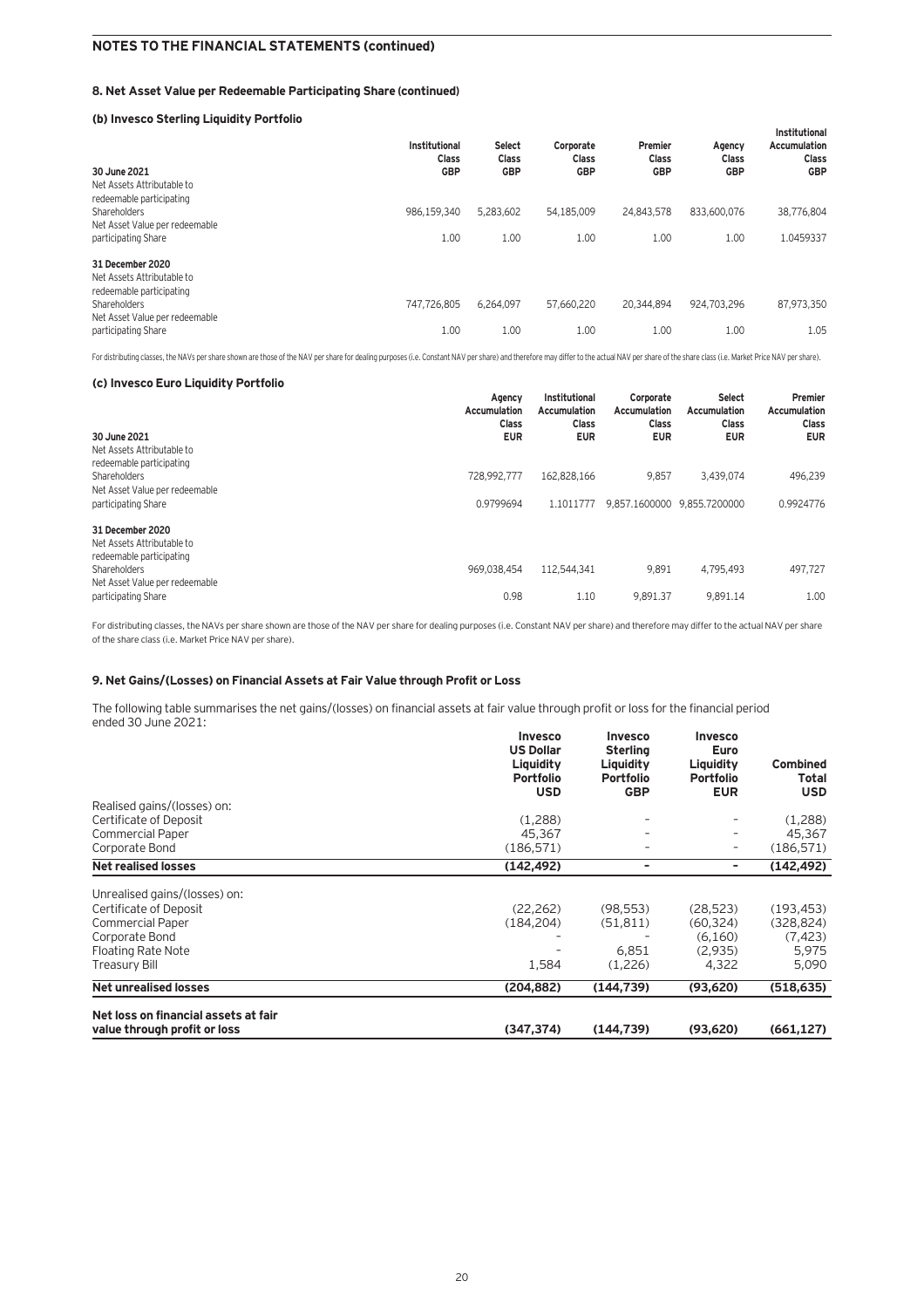### **9. Net Gains/(Losses) on Financial Assets at Fair Value through Profit or Loss (continued)**

The following table summarises the net gains/(losses) on financial assets at fair value through profit or loss for the financial period ended 30 June 2020:

|                                       | <b>Invesco</b><br><b>US Dollar</b><br>Liquidity<br><b>Portfolio</b><br><b>USD</b> | <b>Invesco</b><br><b>Sterling</b><br>Liquidity<br><b>Portfolio</b><br><b>GBP</b> | <b>Invesco</b><br>Euro<br>Liquidity<br><b>Portfolio</b><br><b>EUR</b> | Combined<br><b>Total</b><br><b>USD</b> |
|---------------------------------------|-----------------------------------------------------------------------------------|----------------------------------------------------------------------------------|-----------------------------------------------------------------------|----------------------------------------|
| Realised gains/(losses) on:           |                                                                                   |                                                                                  |                                                                       |                                        |
| Certificate of Deposit                | 1,288                                                                             |                                                                                  |                                                                       | 1,288                                  |
| <b>Commercial Paper</b>               | (57, 418)                                                                         |                                                                                  |                                                                       | (57, 418)                              |
| Corporate Bond                        | 321,502                                                                           | (161)                                                                            | -                                                                     | 321,299                                |
| Net realised gains/(losses)           | 265,372                                                                           | (161)                                                                            | -                                                                     | 265,169                                |
| Unrealised gains/(losses) on:         |                                                                                   |                                                                                  |                                                                       |                                        |
| Certificate of Deposit                | 204,000                                                                           | 177.114                                                                          | (6.608)                                                               | 419,850                                |
| <b>Commercial Paper</b>               | 1,393,128                                                                         | 142.107                                                                          | 50,718                                                                | 1,628,015                              |
| Corporate Bond                        | (224)                                                                             | (119.322)                                                                        | (39, 815)                                                             | (194, 398)                             |
| Treasury Bill                         | 10.978                                                                            | 26.666                                                                           | 2,602                                                                 | 47,438                                 |
| Net unrealised gains                  | 1,607,882                                                                         | 226,565                                                                          | 6,897                                                                 | 1,900,905                              |
| Net gains on financial assets at fair |                                                                                   |                                                                                  |                                                                       |                                        |
| value through profit or loss          | 1,873,254                                                                         | 226,404                                                                          | 6,897                                                                 | 2.166.074                              |

### **10. Operating Expenses**

The following table summarises the activity of the Funds' expenses for the financial period ended 30 June 2021:

|                                                                                                  | <b>Invesco</b><br><b>US Dollar</b><br>Liquidity<br><b>Portfolio</b><br><b>USD</b> | <b>Invesco</b><br><b>Sterling</b><br>Liquidity<br><b>Portfolio</b><br><b>GBP</b> | <b>Invesco</b><br>Euro<br>Liquidity<br><b>Portfolio</b><br><b>EUR</b> | <b>Combined</b><br><b>Total</b><br><b>USD</b>              |
|--------------------------------------------------------------------------------------------------|-----------------------------------------------------------------------------------|----------------------------------------------------------------------------------|-----------------------------------------------------------------------|------------------------------------------------------------|
| Management fees<br>less: Management fees waived                                                  | 5,412,453<br>(142, 843)                                                           | 734.796<br>(281,056)                                                             | 190.701<br>(25, 582)                                                  | 6,662,365<br>(563, 859)                                    |
| <b>Net Management Fees</b>                                                                       | 5,269,610                                                                         | 453,740                                                                          | 165,119                                                               | 6,098,506                                                  |
| <b>Shareholder service fees</b>                                                                  | 615,332                                                                           | 135,495                                                                          | 114,186                                                               | 941,034                                                    |
| Depositary fees<br>Audit fees<br>Legal fees<br>Trustee fees<br>Directors' fees<br>Other expenses | 26,705<br>9,644<br>494<br>284,852<br>3,462<br>432,589                             | 56,378<br>7,220<br>494<br>89,016<br>2,621<br>85,914                              | 38,573<br>8,654<br>494<br>59,344<br>3,166<br>(50, 665)                | 151,455<br>30,096<br>1,775<br>479,942<br>10,916<br>490,812 |
| Total Other Expenses                                                                             | 757,746                                                                           | 241,643                                                                          | 59,566                                                                | 1,164,996                                                  |
| Expenses paid out of management fees                                                             | (383, 565)                                                                        | (188, 433)                                                                       | (152, 503)                                                            | (828, 933)                                                 |
| <b>Total Operating Expenses</b>                                                                  | 6.259.123                                                                         | 642,445                                                                          | 186,368                                                               | 7,375,603                                                  |

The following table summarises the activity of the Funds' expenses for the financial period ended 30 June 2020:

|                                                                                                  | <b>Invesco</b><br><b>US Dollar</b><br>Liquidity<br><b>Portfolio</b><br><b>USD</b> | <b>Invesco</b><br><b>Sterling</b><br>Liquidity<br><b>Portfolio</b><br><b>GBP</b> | <b>Invesco</b><br><b>Euro</b><br>Liquidity<br><b>Portfolio</b><br><b>EUR</b> | <b>Combined</b><br><b>Total</b><br><b>USD</b>              |
|--------------------------------------------------------------------------------------------------|-----------------------------------------------------------------------------------|----------------------------------------------------------------------------------|------------------------------------------------------------------------------|------------------------------------------------------------|
| Management fees<br>less: Management fees waived                                                  | 5,498,136                                                                         | 752,080                                                                          | 180,620<br>(18,531)                                                          | 6,644,541<br>(20, 410)                                     |
| <b>Net Management Fees</b>                                                                       | 5,498,136                                                                         | 752,080                                                                          | 162,089                                                                      | 6,624,131                                                  |
| <b>Shareholder service fees</b>                                                                  | 9,479,418                                                                         | 132,414                                                                          | 124,807                                                                      | 9,783,696                                                  |
| Depositary fees<br>Audit fees<br>Legal fees<br>Trustee fees<br>Directors' fees<br>Other expenses | 25.298<br>9,698<br>499<br>286,194<br>3,482<br>72,463                              | 49.332<br>7,261<br>500<br>69,265<br>2,636<br>34,399                              | 31.562<br>8.700<br>500<br>51,964<br>3.183<br>42,717                          | 122.209<br>28,427<br>1,680<br>430,687<br>10,309<br>162,847 |
| <b>Total Other Expenses</b>                                                                      | 397,634                                                                           | 163,393                                                                          | 138,626                                                                      | 756,159                                                    |
| Expenses paid out of management fees                                                             | (380.437)                                                                         | (163.891)                                                                        | (138, 627)                                                                   | (739, 591)                                                 |
| <b>Total Operating Expenses</b>                                                                  | 14,994,751                                                                        | 883,996                                                                          | 286,895                                                                      | 16,424,395                                                 |

The total annual fees and expenses of each Class within a Fund are capped at a percentage of the average daily net assets attributable to that Class as disclosed in the Prospectus.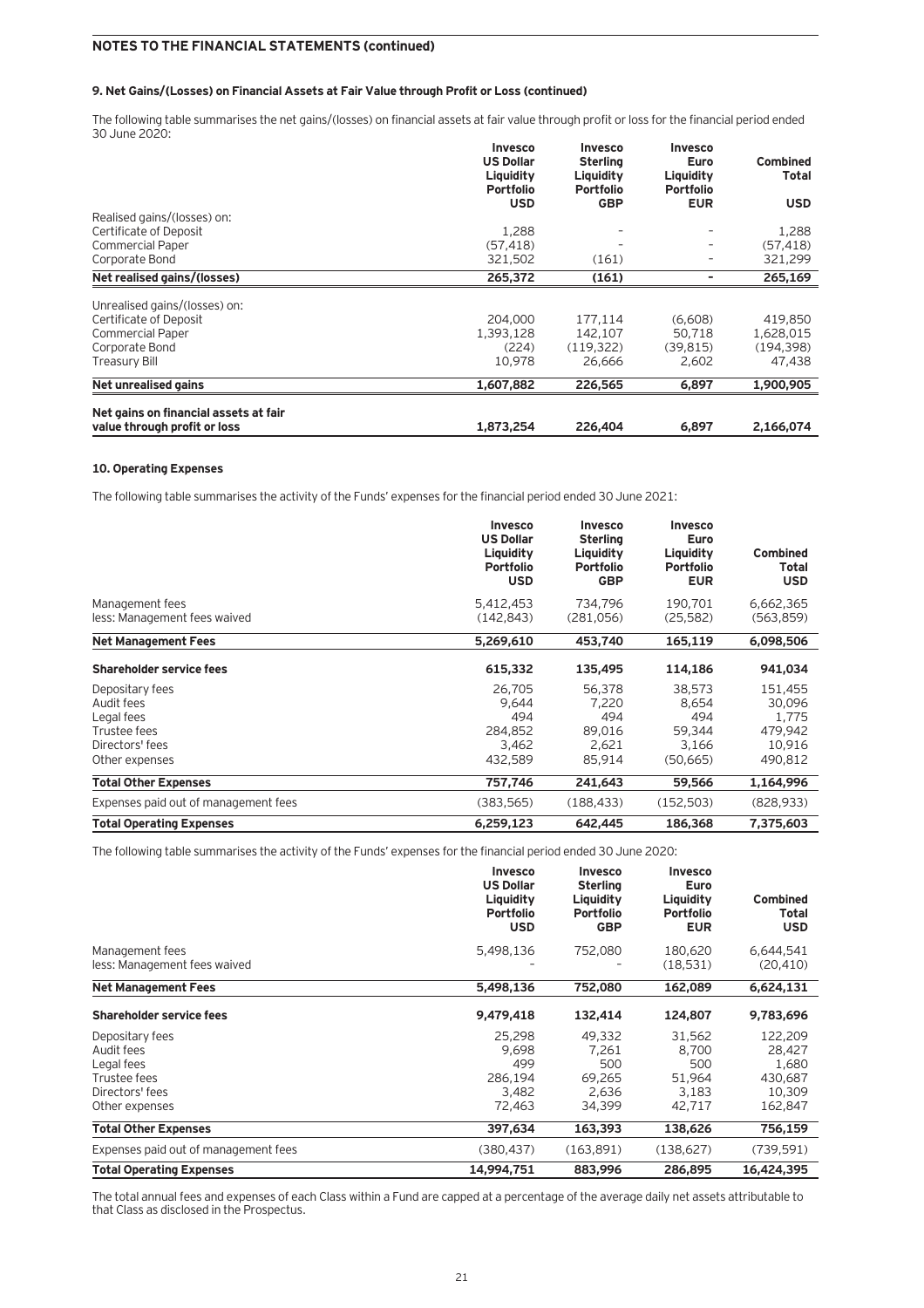### **11. Related Party and Connected Persons Transactions**

The Umbrella Fund pays a management fee in relation to each class (with the exception of the Agency Class) in the Funds (see Note 10), calculated at 0.10% per annum of the Net Asset Value of Fund attributable to Premier and Premier Accumulation Classes and 0.15% per annum of the Net Asset Value of the Fund attributable to Shares of the other relevant classes in respect of the Invesco US Dollar Liquidity Portfolio, the Invesco Sterling Liquidity Portfolio and the Invesco Euro Liquidity Portfolio to the Manager, a wholly owned subsidiary of Invesco UK Limited, which is a wholly owned subsidiary of Invesco Limited, the group parent company.

The Manager may, in its absolute discretion, from time to time agree to waive voluntarily all or any portion of its fee or to make other arrangements to reduce the expenses of the Umbrella Fund or of any Fund thereof to the extent that such expenses exceed such lower expense limitation as may be provided for in agreements with the Umbrella Fund or as the Manager, by notice to the Umbrella Fund, may voluntarily declare to be effective. The Manager may rebate all or part of its fees to any party that invests in or provides services to the Umbrella Fund or in respect of any Fund. For the financial period ended 30 June 2021, management fees were waived in respect of Invesco US Dollar Liquidity Portfolio, Invesco Sterling Liquidity Portfolio and Invesco Euro Liquidity Portfolio amounting to USD 142,843 (30 June 2020: USD Nil), GBP 281,056 (30 June 2020: GBP Nil), and EUR 25,582 (30 June 2020: EUR 18,531), respectively.

The Manager has delegated certain responsibilities to BNY Mellon Fund Services (Ireland) Designated Activity Company (the "Administrator"). The Manager has also delegated certain responsibilities to the Investment Managers. All fees or costs arising in respect of such delegated responsibilities are paid by the Manager from its management fee.

The Umbrella Fund may, in its normal course of business, enter into arm's length transactions with the Manager, the Investment Manager, the Administrator, the Depositary and related entities.

Feargal Dempsey, Gary Buxton, Anne-Marie King and Barry McGrath are also Directors of the Manager. The Directors of the Manager also hold directorships in other Invesco promoted entities. Directors' fees in respect of the Umbrella Fund are paid from the Funds. See Note 10 for the amount of Directors fees paid during the financial period.

### **Transactions with connected persons**

Any transaction carried out with a UCITS by a management company or depositary to the UCITS, the delegates or sub-delegates of the management company or depositary, and any associated or group of such a management company, depositary, delegate or sub-delegate ("connected persons") must be carried out as if conducted at arm's length. Transactions must be in the best interests of the Shareholders.

The Directors are satisfied that there are arrangements (evidenced by written procedures) in place, to ensure that the obligations set out in Regulation 43(1) of the Central Bank UCITS Regulations are applied to all transactions with connected persons, and are satisfied that transactions with connected persons entered into during the period complied with the obligations set out in Regulation 43(1) of the Central Bank UCITS Regulations.

The entities listed below are related parties of the Manager. These entities held a beneficial interest in the Institutional and Agency share classes of the Funds listed below as at 30 June 2021 and 31 December 2020.

| 30 June 2021<br><b>Invesco US Dollar Liquidity</b> | <b>Investor Name</b>                            | <b>Holding</b> | Value<br><b>USD</b> |
|----------------------------------------------------|-------------------------------------------------|----------------|---------------------|
| <b>Portfolio</b>                                   | AIM Investment Services Inc                     | 3,355,583,287  | 3,355,583,287       |
|                                                    | Invesco Holding Company Ltd                     | 140,168        | 140,168             |
|                                                    | Invesco UK Limited                              | 15,490         | 15,490              |
|                                                    | Invesco Management S.A.                         | 4,476          | 4,476               |
|                                                    | <b>Invesco Asset Mgmt Ireland Holdings</b>      | 408,041        | 408,041             |
|                                                    | <b>Invesco Cayman Commodity Fund I</b>          | 106,187,954    | 106,187,954         |
|                                                    | Invesco Cayman Commodity Fund III               | 236,519,634    | 236,519,634         |
|                                                    | Invesco Cayman Commodity Fund V Ltd             | 23,668,457     | 23,668,457          |
|                                                    | Invesco Cayman Commodity Fund VII Ltd           | 4,771,317      | 4,771,317           |
|                                                    | Invesco Balanced Risk Allocation 10 Fund (UK)   | 172,675,979    | 172,675,979         |
|                                                    | Invesco Investment Management Ltd               | 5,358,465      | 5,358,465           |
|                                                    | Invesco Global Flexible Bond Fund               | 7,573,453      | 7,573,453           |
|                                                    | Invesco India All-Cap Equity Fund               | 961,478        | 961,478             |
|                                                    | <b>Invesco Global Thematic Innovation Fund</b>  | 29             | 29                  |
|                                                    | <b>Invesco Asset Management Limited</b>         | 2,161,182      | 2,161,182           |
|                                                    | Invesco Global Targeted Returns Fund            | 1,969          | 1,969               |
|                                                    | Invesco Responsible Global Real Assets Fund     | 84,000         | 84,000              |
|                                                    | Invesco Australian Global Real Estate Fund      | 6,000          | 6,000               |
|                                                    | <b>Invesco Asia Asset Allocation Fund</b>       | 11,490,000     | 11,490,000          |
|                                                    | Invesco Asian Investment Grade Bond Fund        | 470,000        | 470,000             |
|                                                    | Invesco Bond Fund                               | 2,579,740      | 2,579,740           |
|                                                    | Invesco Greater China Equity Fund               | 8,434,382      | 8,434,382           |
|                                                    | Invesco Asia Consumer Demand Fund               | 535,763        | 535,763             |
|                                                    | Invesco Gold & Special Minerals Fund            | 1,162,364      | 1,162,364           |
|                                                    | Invesco Global Small Cap Equity Fund            | 4,782,245      | 4,782,245           |
|                                                    | Invesco Emerging Markets Equity Fund            | 235,828        | 235,828             |
|                                                    | Invesco Belt and Road Debt Fund                 | 92,328,327     | 92,328,327          |
|                                                    | Invesco Emerging Markets Innovators Equity Fund | 272,789        | 272,789             |
|                                                    | Invesco Global High Income Fund                 | 20,411,766     | 20,411,766          |
|                                                    | Invesco US Equity Fund                          | 5,017,583      | 5,017,583           |
|                                                    | Invesco India Bond Fund                         | 7,537,862      | 7,537,862           |
|                                                    | <b>Invesco Asian Equity Fund</b>                | 28,183,963     | 28,183,963          |
|                                                    | Invesco Global Convertible Fund                 | 165,137        | 165,137             |
|                                                    | Invesco Emerging Markets Local Debt Fund        | 43,599,925     | 43,599,925          |
|                                                    | Invesco US Structured Equity Fund               | 1,436,028      | 1,436,028           |
|                                                    | Invesco Developed Small and Mid-Cap Equity Fund | 1,046,595      | 1,046,595           |
|                                                    | Invesco Global High Yield Short Term Bond Fund  | 124,534        | 124,534             |
|                                                    | Invesco US High Yield Bond Fund                 | 342,564        | 342,564             |
|                                                    | Invesco Asian Flexible Bond Fund                | 5,392,391      | 5,392,391           |
|                                                    | Invesco Pacific Equity Fund                     | 377,445        | 377,445             |
|                                                    | Invesco Global Equity Fund                      | 1,059,814      | 1,059,814           |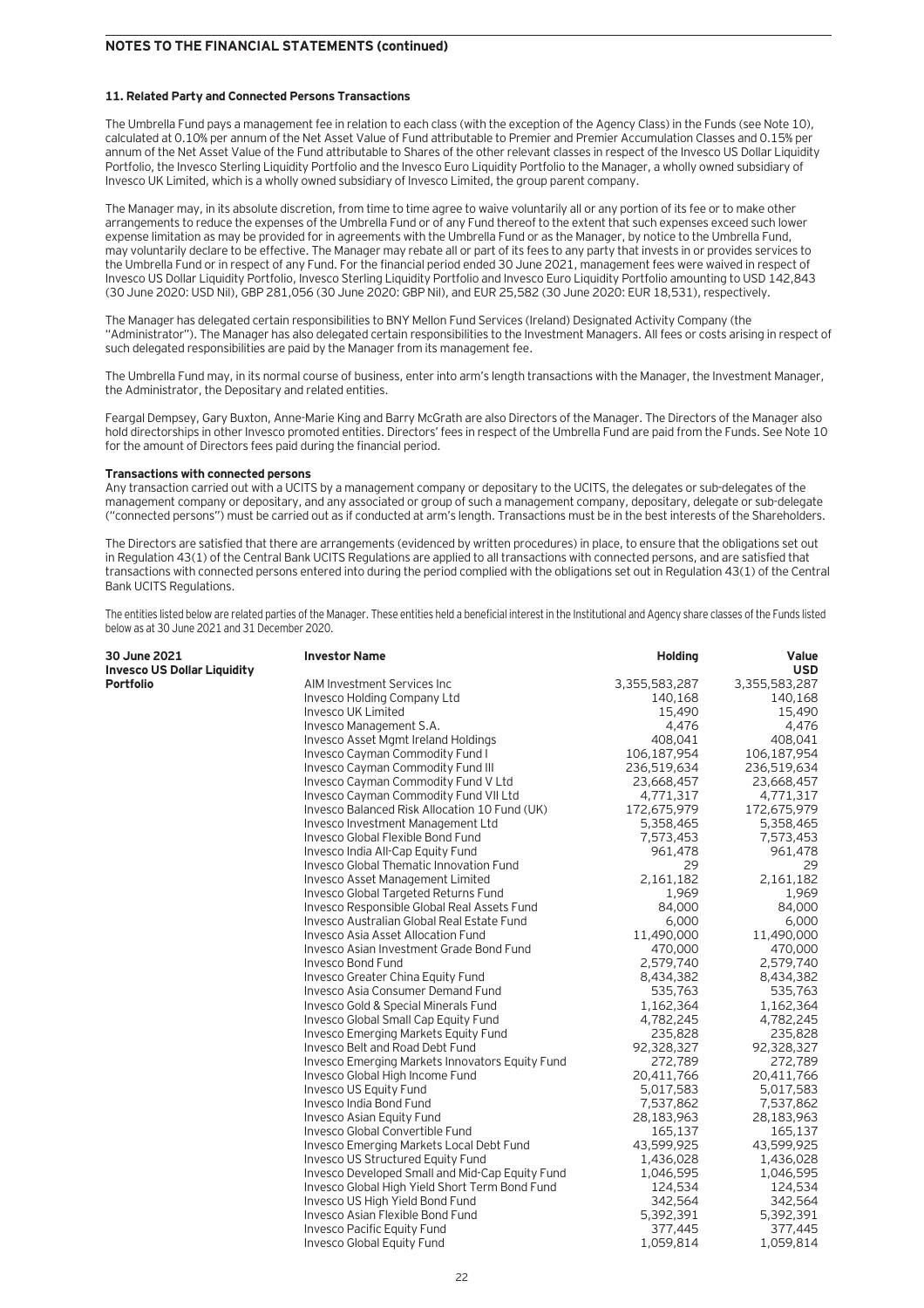### **11. Related Party and Connected Persons Transactions (continued)**

| 30 June 2021<br><b>Invesco US Dollar Liquidity</b> | <b>Investor Name</b>                                                  | <b>Holding</b> | Value<br><b>USD</b> |
|----------------------------------------------------|-----------------------------------------------------------------------|----------------|---------------------|
| Portfolio (continued)                              |                                                                       |                |                     |
|                                                    | Invesco Global Health Care Innovation Fund                            | 3,374,129      | 3,374,129           |
|                                                    | Invesco Emerging Market Structured Equity Fund                        | 429,482        | 429,482             |
|                                                    | Invesco PRC Equity Fund                                               | 2,120,276      | 2,120,276           |
|                                                    | Invesco Developing Markets Equity Fund                                | 6,069,902      | 6,069,902           |
|                                                    | Invesco Global Focus Equity Fund                                      | 2,967,284      | 2,967,284           |
|                                                    | Invesco Global Investment Grade Corporate Bond Fund                   | 16,052,023     | 16,052,023          |
|                                                    | Invesco US Value Equity Fund                                          | 3,869,188      | 3,869,188           |
|                                                    |                                                                       |                |                     |
|                                                    | Invesco US Investment Grade Corporate Bond Fund                       | 719,433        | 719,433             |
|                                                    | <b>Invesco Emerging Markets Select Equity Fund</b>                    | 422,607        | 422,607             |
|                                                    | Invesco Global Income Real Estate Securities Fund                     | 832,259        | 832,259             |
|                                                    | Invesco ASEAN Equity Fund                                             | 93,885         | 93,885              |
|                                                    | Invesco Fixed Maturity Global Debt 2024 Fund                          | 308,576        | 308,576             |
|                                                    | <b>Invesco Global Consumer Trends Fund</b>                            | 11,263,837     | 11,263,837          |
|                                                    | Invesco Asian Investment Grade Bond Fund                              | 520,000        | 520,000             |
|                                                    | Invesco Emerging Market Flexible Bond Fund                            | 668,133        | 668,133             |
|                                                    |                                                                       | 4,202,819,438  | 4,202,819,438       |
| 30 June 2021<br><b>Invesco Sterling Liquidity</b>  | <b>Investor Name</b>                                                  | <b>Holding</b> | Value<br><b>GBP</b> |
| Portfolio                                          | Invesco UK Limited                                                    | 97,428,786     | 97,428,786          |
|                                                    | <b>Invesco Pensions Limited</b>                                       | 22,276,368     | 22,276,368          |
|                                                    | Invesco Management S.A.                                               | 270            | 270                 |
|                                                    | <b>Invesco Fund Managers Limited</b>                                  | 49,104,445     | 49,104,445          |
|                                                    |                                                                       |                |                     |
|                                                    | Invesco Asset Management Limited                                      | 266,065,081    | 266,065,081         |
|                                                    | Invesco Global Targeted Returns Fund (UK)                             | 71,535,853     | 71,535,853          |
|                                                    | Invesco Global Targeted Income Fund (UK)                              | 440,958        | 440,958             |
|                                                    | Invesco Summit Growth 1                                               | 10             | 10                  |
|                                                    | <b>Invesco Summit Growth 2</b>                                        | 1              | 1                   |
|                                                    | Invesco Summit Growth 3                                               | $\mathbf{1}$   | 1                   |
|                                                    | <b>Invesco Summit Growth 5</b>                                        | 1              | 1                   |
|                                                    | Invesco Multi Strategy FCP RAIF                                       | 4,942,322      | 4,942,322           |
|                                                    | Invesco Bond Income Plus Ltd                                          | 9,420,000      | 9,420,000           |
|                                                    | Invesco Perpetual UK Smaller Companies Investment Trust plc 1,669,929 |                | 1,669,929           |
|                                                    |                                                                       |                |                     |
|                                                    | Invesco Balanced Risk Liquidity Share Portfolio                       | 2,389,202      | 2,389,202           |
|                                                    | Invesco Managed Liquidity Share Portfolio                             | 140,000        | 140,000             |
|                                                    | Invesco European Focus Fund (UK)                                      | 55,072         | 55,072              |
|                                                    | Invesco Global ex UK Core Equity Index Fund (UK)                      | 754,964        | 754,964             |
|                                                    | Invesco Balanced Risk 10 Fund (UK)                                    | 8,822,300      | 8,822,300           |
|                                                    | Invesco Balanced Risk 8 Fund (UK)                                     | 31,700,029     | 31,700,029          |
|                                                    | Invesco China Equity Fund (UK)                                        | 838,932        | 838,932             |
|                                                    | Invesco Global Emerging Markets Bond Fund (UK)                        | 719,997        | 719,997             |
|                                                    | Invesco Global Unconstrained Bond Fund                                | 43,246         | 43,246              |
|                                                    |                                                                       |                |                     |
|                                                    | Invesco Emerging European Fund (UK)                                   | 75,111         | 75,111              |
|                                                    | Invesco Japan Fund (UK)                                               | 2,806,777      | 2,806,777           |
|                                                    | Invesco Global Smaller Companies Fund (UK)                            | 8,118,825      | 8,118,825           |
|                                                    | Invesco Asian Equity Income Fund (UK)                                 | 1,242,550      | 1,242,550           |
|                                                    | Invesco European Equity Fund (UK)                                     | 46,054,225     | 46,054,225          |
|                                                    | Invesco Global Emerging Markets Fund (UK)                             | 3,558,150      | 3,558,150           |
|                                                    | Invesco Japanese Smaller Companies Fund (UK)                          | 2,134,419      | 2,134,419           |
|                                                    | Invesco UK Smaller Companies Equity Fund (UK)                         | 5,299,077      | 5,299,077           |
|                                                    | Invesco European High Income Fund (UK)                                | 1,295,263      | 1,295,263           |
|                                                    |                                                                       |                |                     |
|                                                    | Invesco Tactical Bond Fund (UK)                                       | 69,726,899     | 69,726,899          |
|                                                    | Invesco UK Investment Grade Bond Fund                                 | 105,170        | 105,170             |
|                                                    | Invesco Asian Fund (UK)                                               | 23,140,428     | 23,140,428          |
|                                                    | Invesco Global Focus Fund (UK)                                        | 906,867        | 906,867             |
|                                                    | Invesco Distribution Fund (UK)                                        | 46,372,439     | 46,372,439          |
|                                                    | Invesco Global ex UK Enhanced Index Fund (UK)                         | 2,068,492      | 2,068,492           |
|                                                    | Invesco Pacific Fund (UK)                                             | 610,133        | 610,133             |
|                                                    | Invesco High Yield Fund (UK)                                          | 1,124,913      | 1,124,913           |
|                                                    |                                                                       |                |                     |
|                                                    | Invesco Global Financial Capital Fund (UK)                            | 826,017        | 826,017             |
|                                                    | Invesco Global Equity Fund (UK)                                       | 7,121,844      | 7,121,844           |
|                                                    | Invesco UK Enhanced Index Fund (UK)                                   | 17,253,831     | 17,253,831          |
|                                                    | Invesco Global Income Fund (UK)                                       | 27,482         | 27,482              |
|                                                    | Invesco Sterling Bond Fund                                            | 58,980,963     | 58,980,963          |
|                                                    | Invesco Corporate Bond Fund (UK)                                      | 34,939,246     | 34,939,246          |
|                                                    | Invesco Monthly Income Plus Fund (UK)                                 | 100,114,760    | 100,114,760         |
|                                                    |                                                                       |                |                     |
|                                                    |                                                                       | 1,002,251,648  | 1,002,251,648       |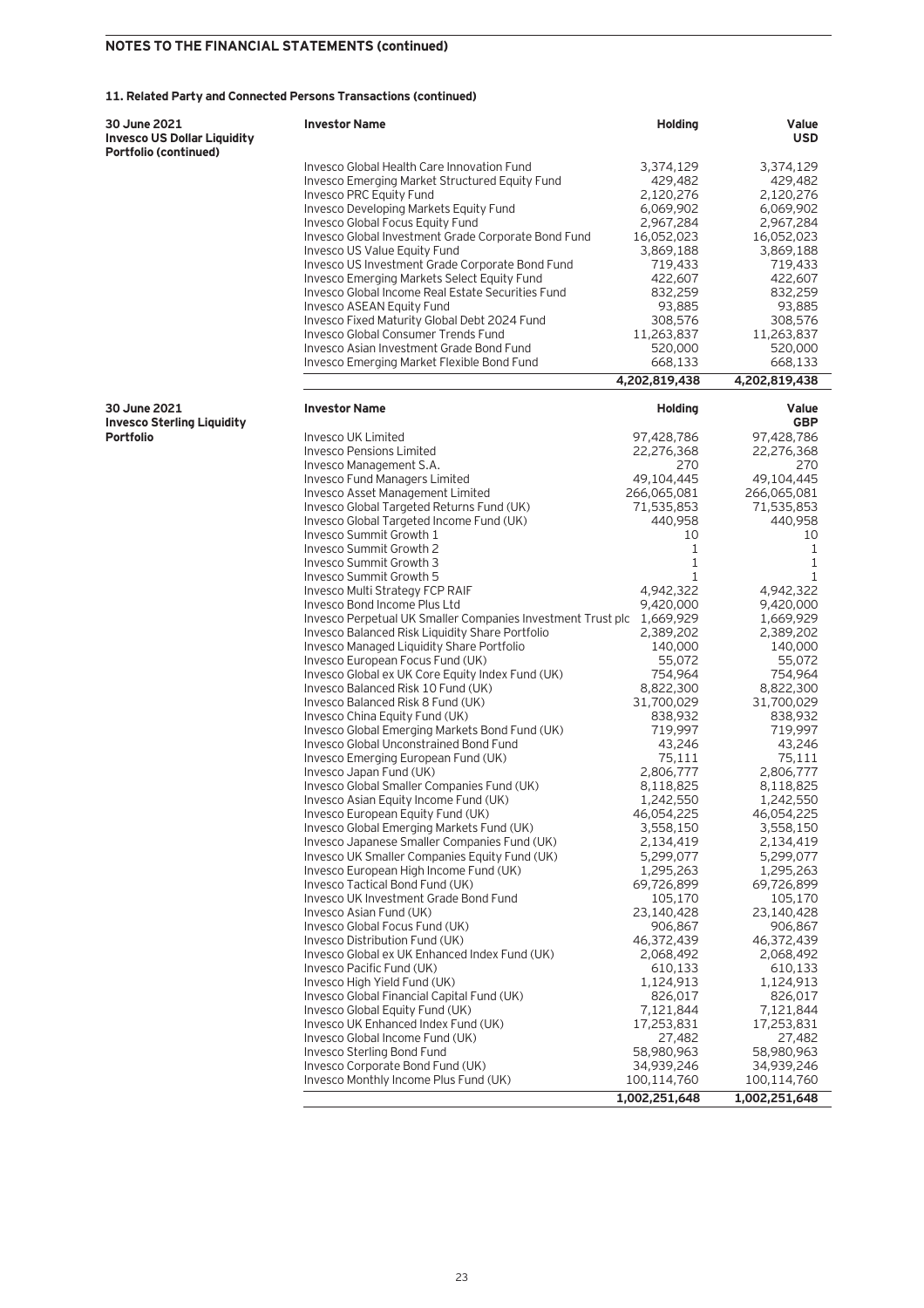### **11. Related Party and Connected Persons Transactions (continued)**

| 30 June 2021                                                  | <b>Investor Name</b>                                                                    | <b>Holding</b>            | Value                     |
|---------------------------------------------------------------|-----------------------------------------------------------------------------------------|---------------------------|---------------------------|
| Invesco Euro Liquidity<br>Portfolio                           | Invesco UK Limited                                                                      | 318                       | <b>EUR</b>                |
|                                                               | Invesco Asset Management (Schweiz) AG                                                   | 141,009                   | 20,061<br>155,276         |
|                                                               | Invesco Management SA France                                                            | 3,546,134                 | 3,904,924                 |
|                                                               | Invesco Management SA                                                                   | 73,310,254                | 80,727,617                |
|                                                               | Invesco Management SA Italy                                                             | 16,634,239                | 18,317,253                |
|                                                               | Invesco Management SA Spain                                                             | 7,416,393                 | 8,166,766                 |
|                                                               | Invesco Real Estate Management SARL                                                     | 5,685,245                 | 6,260,465                 |
|                                                               | Invesco Continental Europe Holdings SA                                                  | 8,313,797                 | 9,154,968                 |
|                                                               | Invesco Investment Management Ltd                                                       | 25,976,369                | 28,550,248                |
|                                                               | Invesco Global Targeted Returns Fund                                                    | 38,345,599                | 37,577,514                |
|                                                               | Invesco Global Targeted Returns Select                                                  | 9,070,365                 | 8,888,680                 |
|                                                               | Invesco Euro High Yield Bond Fund                                                       | 300,000                   | 293,991                   |
|                                                               | CACEIS Bank Luxembourg Branch OBO                                                       | 2,580,508                 | 2,528,818                 |
|                                                               | <b>BNY Custodial Nominees (Ireland)</b>                                                 | 497,201                   | 487,242                   |
|                                                               | Invesco Asset Management Limited                                                        | 4,189,266                 | 4,105,352                 |
|                                                               | Invesco Global Targeted Returns                                                         | 101,000                   | 98,977                    |
|                                                               | Invesco Macro Allocation Strategy Fund                                                  | 3,833,261                 | 3,756,478                 |
|                                                               | Invesco Global Conservative Fund                                                        | 3,650,000                 | 3,576,888                 |
|                                                               | Invesco Pan European High Income Fund                                                   | 175,373,654               | 171,863,551               |
|                                                               | Invesco Pan European Focus Equity Fund                                                  | 6,514                     | 6,383                     |
|                                                               | Invesco Euro Short Term Bond Fund                                                       | 29,982,648                | 29,382,545                |
|                                                               | Invesco Pan European Equity Fund                                                        | 8,429,802                 | 8,261,079                 |
|                                                               | Invesco Global Income Fund                                                              | 23,526,856                | 23,055,966                |
|                                                               | Invesco Euro Structured Equity Fund                                                     | 926,443                   | 907,900                   |
|                                                               | Invesco Active Multi-Sector Credit Fund                                                 | 1,148,576                 | 1,125,587                 |
|                                                               | Invesco Pan European Equity Income Fund                                                 | 1                         | 1                         |
|                                                               | Invesco Global Total Return (EUR) Bond Fund                                             | 175,373,654               | 171,863,551               |
|                                                               | Invesco Euro Bond Fund                                                                  | 3,292,350                 | 3,226,454                 |
|                                                               | Invesco Real Return (EUR) Bond Fund                                                     | 402,644                   | 394,585                   |
|                                                               | Invesco Euro Corporate Bond Fund                                                        | 37,915,296                | 37,156,421                |
|                                                               | Invesco Euro Ultra-Short Term Debt Fund<br><b>Invesco Balanced-Risk Allocation Fund</b> | 1,349,721                 | 1,322,706                 |
|                                                               | Invesco Balanced-Risk Select Fund                                                       | 166,401,120<br>32,257,676 | 163,070,602<br>31,612,038 |
|                                                               |                                                                                         |                           |                           |
|                                                               |                                                                                         | 859,977,913               | 859,820,887               |
| <b>31 December 2020</b><br><b>Invesco US Dollar Liquidity</b> | <b>Investor Name</b>                                                                    | <b>Holding</b>            | Value<br><b>USD</b>       |
| Portfolio                                                     | Invesco ASEAN Equity Fund                                                               | 86,885                    | 86,885                    |
|                                                               | Invesco Asia Asset Allocation Fund                                                      | 17,010,000                | 17,010,000                |
|                                                               | Invesco Asia Consumer Demand Fund                                                       | 7,695,634                 | 7,695,634                 |
|                                                               |                                                                                         |                           |                           |
|                                                               | Invesco Asian Equity Fund                                                               | 23,550,857                | 23,550,857                |
|                                                               | Invesco Asian Flexible Bond Fund                                                        | 17,142,853                | 17,142,853                |
|                                                               | Invesco Asian Investment Grade Bond Fund                                                | 1,990,000                 | 1,990,000                 |
|                                                               | Invesco Asset Management Ireland Holdings                                               | 8,030                     | 8,030                     |
|                                                               | Invesco Asia Opportunities Equity Fund                                                  | 14,153,264                | 14,153,264                |
|                                                               | Invesco Balanced Risk Allocation 10 Fund (UK)                                           | 221,852,266               | 221,852,266               |
|                                                               | Invesco Belt and Road Debt Fund                                                         | 98,371,669                | 98,371,669                |
|                                                               | Invesco Bond Fund                                                                       | 1,901,961                 | 1,901,961                 |
|                                                               | Invesco Cayman Commodity Fund I                                                         | 81,039,371                | 81,039,371                |
|                                                               | Invesco Cayman Commodity Fund III                                                       | 115,539,607               | 115,539,607               |
|                                                               | Invesco Cayman Commodity Fund V Limited                                                 | 15,946,170                | 15,946,170                |
|                                                               | Invesco Cayman Commodity Fund VI Limited                                                | 1,359,569                 | 1,359,569                 |
|                                                               | <b>Invesco Cayman Commodity Fund VII Limited</b>                                        | 5,819,527                 | 5,819,527                 |
|                                                               | Invesco China Focus Equity Fund                                                         | 12,053,129                | 12,053,129                |
|                                                               | Invesco Developing Markets Equity Fund                                                  | 4,709,207                 | 4,709,207                 |
|                                                               | Invesco Developed Small and Mid-Cap Equity Fund                                         | 4,905,976                 | 4,905,976                 |
|                                                               | Invesco Emerging Markets Bond Fund                                                      | 4,413,530                 | 4,413,530                 |
|                                                               | Invesco Emerging Market Corporate Bond Fund                                             | 4,276,926                 | 4,276,926                 |
|                                                               | Invesco Emerging Markets Equity Fund<br>Invesco Emerging Market Flexible Bond Fund      | 819,292                   | 819,292                   |
|                                                               | Invesco Emerging Market Innovators Equity Fund                                          | 592,118<br>402,838        | 592,118<br>402,838        |
|                                                               | Invesco Emerging Markets Local Debt Fund                                                | 25,069,048                | 25,069,048                |
|                                                               | Invesco Emerging Markets Select Equity Fund                                             | 5,163,877                 | 5,163,877                 |
|                                                               | Invesco Emerging Market Structured Equity Fund                                          | 1,359,851                 | 1,359,851                 |
|                                                               | <b>Invesco Energy Fund</b>                                                              | 44,115                    | 44,115                    |
|                                                               | Invesco Global Bond Fund                                                                | 291,681                   | 291,681                   |
|                                                               | Invesco Global Equity Fund                                                              | 2,355,128                 | 2,355,128                 |
|                                                               | Invesco Global Flexible Bond Fund                                                       | 1,100,260                 | 1,100,260                 |
|                                                               | Invesco Global Focus Equity Fund                                                        | 5,836,670                 | 5,836,670                 |
|                                                               | Invesco Global Health Care Innovation Fund                                              | 4,615,296                 | 4,615,296                 |
|                                                               | Invesco Global High Income Fund                                                         | 5,734,191                 | 5,734,191                 |
|                                                               | Invesco Global High Yield Short Term Bond Fund                                          | 15,380                    | 15,380                    |
|                                                               | Invesco Global Income Real Estate Securities Fund                                       | 748,794                   | 748,794                   |
|                                                               | Invesco Global Investment Grade Corporate Bond Fund                                     | 21,348,942                | 21,348,942                |
|                                                               | Invesco Global Real Estate Securities Fund                                              | 180,634                   | 180,634                   |
|                                                               | Invesco Global Small Cap Equity Fund<br>Invesco Global Structured Equity Fund           | 6,963,839<br>8,711,020    | 6,963,839<br>8,711,020    |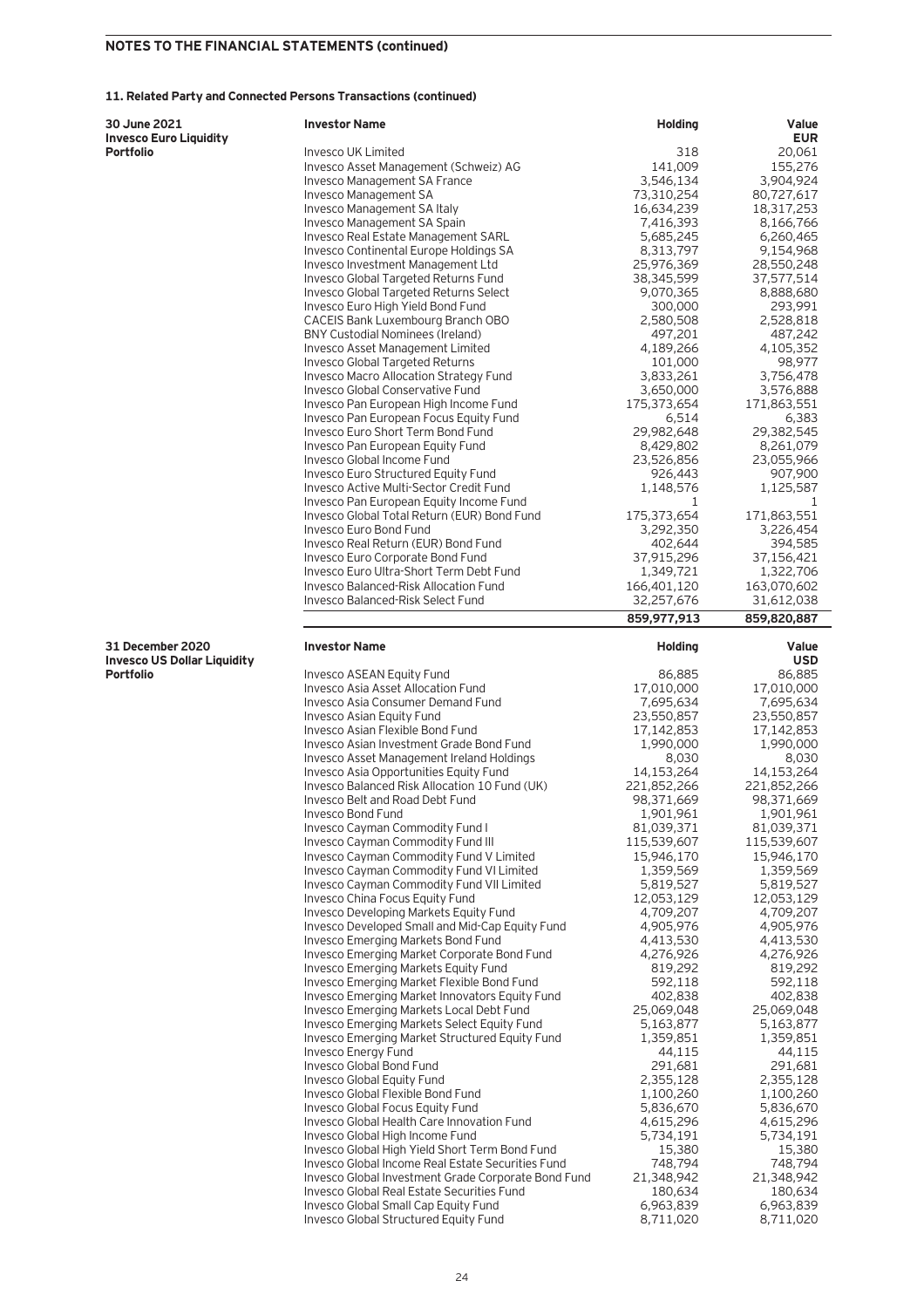### **11. Related Party and Connected Persons Transactions (continued)**

| <b>31 December 2020</b>            | <b>Investor Name</b>                             | <b>Holding</b> | Value       |
|------------------------------------|--------------------------------------------------|----------------|-------------|
| <b>Invesco US Dollar Liquidity</b> |                                                  |                | <b>USD</b>  |
| Portfolio (continued)              | Invesco Global Thematic Innovation Equity Fund   | 25             | 25          |
|                                    | Invesco Gold & Special Minerals Fund             | 108,070        | 108,070     |
|                                    | Invesco Greater China Equity Fund                | 7,435,994      | 7,435,994   |
|                                    | <b>Invesco Holding Company Limited</b>           | 140,138        | 140,138     |
|                                    | Invesco India All-Cap Equity Fund                | 1,070,286      | 1,070,286   |
|                                    | Invesco India Bond Fund                          | 20,495,771     | 20,495,771  |
|                                    | Invesco Investment Management Limited            | 7,607,045      | 7,607,045   |
|                                    | Invesco Management SA                            | 44,531,699     | 44,531,699  |
|                                    | Invesco Markets III plc                          | 294            | 294         |
|                                    | Invesco Pacific Equity Fund                      | 1,548,176      | 1,548,176   |
|                                    | Invesco PRC Equity Fund                          | 2,946,150      | 2,946,150   |
|                                    | Invesco UK Limited                               | 103            | 103         |
|                                    | <b>Invesco US Equity Fund</b>                    | 2,514,911      | 2,514,911   |
|                                    | Invesco US Investment Grade Corporate Bond Fund  | 702,164        | 702,164     |
|                                    | Invesco US High Yield Bond Fund                  | 761,984        | 761,984     |
|                                    | Invesco US Structured Equity Fund                | 1,242,464      | 1,242,464   |
|                                    | <b>Invesco US Value Equity Fund</b>              | 2,540,632      | 2,540,632   |
|                                    |                                                  | 838,825,311    | 838,825,311 |
| <b>31 December 2020</b>            | <b>Investor Name</b>                             | <b>Holding</b> | Value       |
| <b>Invesco Sterling Liquidity</b>  |                                                  |                | <b>GBP</b>  |
| Portfolio                          | Invesco Asian Equity Income Fund (UK)            | 211,039        | 211,039     |
|                                    | Invesco Asian Fund (UK)                          | 34,799,400     | 34,799,400  |
|                                    | Invesco Asset Management Limited re St           | 240,043,267    | 240,043,267 |
|                                    | Invesco Asset Management Limited                 | 117,029,176    | 117,029,176 |
|                                    | Invesco Balanced Risk 8 Fund (UK)                | 33,265,992     | 33,265,992  |
|                                    | Invesco Balanced Risk 10 Fund (UK)               | 9,101,652      | 9,101,652   |
|                                    | Invesco Corporate Bond Fund (UK)                 | 111,920,751    | 111,920,751 |
|                                    | Invesco Distribution Fund (UK)                   | 26,566,834     | 26,566,834  |
|                                    | Invesco Emerging European Fund (UK)              | 49,034         | 49,034      |
|                                    | Invesco European ex UK Enhanced Index Fund (UK)  | 39,046         | 39,046      |
|                                    | Invesco European High Income Fund (UK)           | 1,623,066      | 1,623,066   |
|                                    | Invesco European Smaller Companies Fund (UK)     | 1,312,017      | 1,312,017   |
|                                    | Invesco Fund Managers Limited                    | 92,001,867     | 92,001,867  |
|                                    | Invesco Global Bond Fund (UK)                    | 5,024,489      | 5,024,489   |
|                                    | Invesco Global Emerging Markets Fund (UK)        | 4,113,256      | 4,113,256   |
|                                    | Invesco Global Emerging Markets Bond Fund (UK)   | 502,977        | 502,977     |
|                                    | Invesco Global ex UK Core Equity Index Fund (UK) | 1,155,956      | 1,155,956   |
|                                    | Invesco Global ex UK Enhanced Index Fund (UK)    | 2,496,785      | 2,496,785   |
|                                    | Invesco Global Opportunities Fund (UK)           | 2,574,558      | 2,574,558   |
|                                    | Invesco Global Unconstrained Bond Fund           | 109,425        | 109,425     |
|                                    | Invesco UK Equity High Income Fund (UK)          | 21,162,453     | 21,162,453  |
|                                    | Invesco Holding Company Limited                  | 786,481        | 786,481     |
|                                    | Invesco Hong Kong & China Fund (UK)              | 8,519,066      | 8,519,066   |
|                                    | Invesco Income & Growth Fund (UK)                | 3,513,815      | 3,513,815   |
|                                    | Invesco Japan Fund (UK)                          | 1,296,923      | 1,296,923   |
|                                    | Invesco Japanese Smaller Companies Fund (UK)     | 1,425,064      | 1,425,064   |
|                                    | Invesco Latin American Fund (UK)                 | 103,463        | 103,463     |
|                                    | Invesco Management SA                            | 270            | 270         |
|                                    | Invesco Multi Strategy FCP RAIF                  | 1,634,482      | 1,634,482   |
|                                    | Invesco Pacific Fund (UK)                        | 2,218,999      | 2,218,999   |
|                                    | Invesco Pan European High Income Fund            | 6,627          | 6,627       |
|                                    | <b>Invesco Pensions Limited</b>                  | 21,275,401     | 21,275,401  |
|                                    | Invesco Sterling Bond Fund                       | 65,069,690     | 65,069,690  |
|                                    | Invesco Summit Growth 1 Fund (UK)                | 485,797        | 485,797     |
|                                    | Invesco Tactical Bond Fund (UK)                  | 11,878,747     | 11,878,747  |
|                                    | Invesco UK Enhanced Index Fund (UK)              | 19,919,876     | 19,919,876  |
|                                    | Invesco UK Focus Fund (UK)                       | 2,067,177      | 2,067,177   |
|                                    | Invesco UK Investment Grade Bond Fund            | 860,207        | 860,207     |
|                                    | Invesco UK Limited                               | 55,996,207     | 55,996,207  |
|                                    | Invesco UK Limited Income Protection             | 1,017,767      | 1,017,767   |
|                                    | Invesco UK Smaller Companies Equity Fund (UK)    | 457,923        | 457,923     |
|                                    | Invesco US Equity Fund (UK)                      | 2,601,351      | 2,601,351   |
|                                    |                                                  | 906,238,373    | 906,238,373 |
|                                    |                                                  |                |             |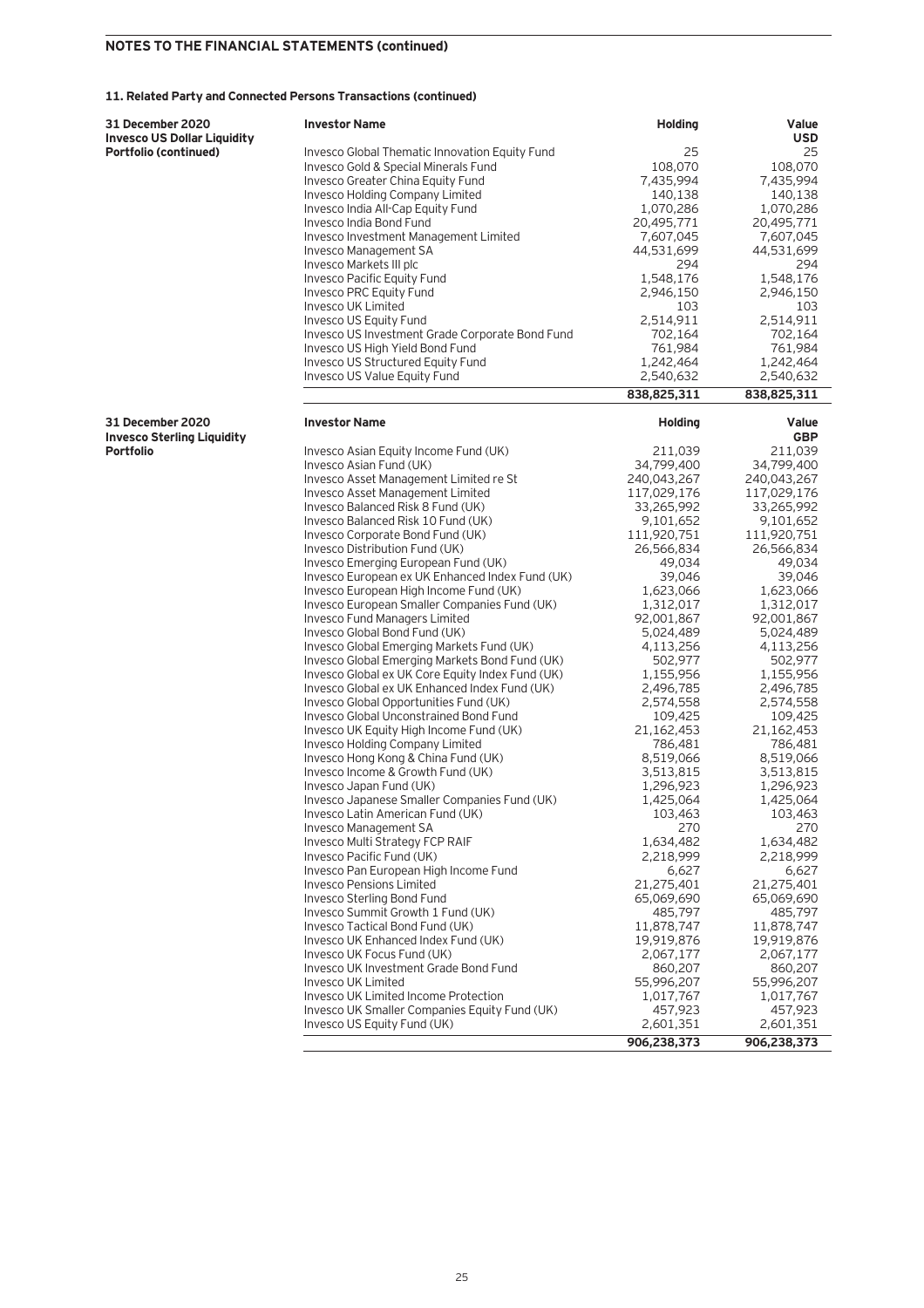### **11. Related Party and Connected Persons Transactions (continued)**

| 31 December 2020<br><b>Invesco Euro Liquidity</b><br><b>Portfolio</b> | <b>Investor Name</b>                               | <b>Holding</b> | Value<br><b>EUR</b> |
|-----------------------------------------------------------------------|----------------------------------------------------|----------------|---------------------|
|                                                                       | <b>BNP Paribas 2S Milan</b>                        | 26,040,476     | 25,593,033          |
|                                                                       | Caceis Bank Luxembourg                             | 2,669,983      | 2,624,106           |
|                                                                       | Invesco Active Multi-Sector Credit Fund            | 109,502        | 107,627             |
|                                                                       | <b>Invesco Asset Management Limited</b>            | 3,340,270      | 3,282,875           |
|                                                                       | <b>Invesco Asset Management Deutschland</b>        | 8,899,450      | 9,830,754           |
|                                                                       | Invesco Asset Management (Schweiz) AG              | 141,009        | 155,766             |
|                                                                       | <b>Invesco Balanced-Risk Allocation Fund</b>       | 159,111,365    | 156,386,901         |
|                                                                       | Invesco Balanced-Risk Select Fund                  | 27,548,802     | 27,077,084          |
|                                                                       | Invesco Continental Europe Holdings SA             | 532,292        | 587,995             |
|                                                                       | Invesco Continental European Small Cap Equity Fund | 851,238        | 836,663             |
|                                                                       | Invesco Euro Bond Fund                             | 51,598,378     | 51,598,378          |
|                                                                       | Invesco Euro Corporate Bond Fund                   | 143,755,043    | 141,293,526         |
|                                                                       | Invesco Euro High Yield Bond Fund                  | 61,144         | 60,093              |
|                                                                       | Invesco Euro Short Term Bond Fund                  | 58,838,038     | 57,830,554          |
|                                                                       | Invesco Euro Structured Equity Fund                | 1,105,875      | 1,086,939           |
|                                                                       | Invesco Euro Ultra-Short Term Debt Fund            | 11,938,459     | 11,734,037          |
|                                                                       | <b>Invesco Global Conservative Fund</b>            | 3,500,000      | 3,440,070           |
|                                                                       | Invesco Global Income Fund                         | 17,081,233     | 16,788,751          |
|                                                                       | <b>Invesco Global Targeted Returns Fund</b>        | 47,606,599     | 46,788,594          |
|                                                                       | Invesco Global Targeted Returns Select Fund        | 13,380,365     | 13,150,455          |
|                                                                       | Invesco Global Total Return (EUR) Bond Fund        | 157,835,476    | 155,132,859         |
|                                                                       | Invesco Investment Management Limited              | 19,939,350     | 21,971,334          |
|                                                                       | <b>Invesco Management SA</b>                       | 23,713,340     | 26,194,880          |
|                                                                       | <b>Invesco Management SA France</b>                | 5,525,180      | 6,103,375           |
|                                                                       | Invesco Management SA Italy                        | 16,632,628     | 18,373,189          |
|                                                                       | Invesco Management SA Spain                        | 14,257,162     | 15,749,137          |
|                                                                       | <b>Invesco Macro Allocation Strategy Fund</b>      | 5,699,195      | 5,601,607           |
|                                                                       | Invesco Pan European Equity Fund                   | 6,135,817      | 6,030,753           |
|                                                                       | Invesco Pan European Equity Income Fund            | 471,010        | 462,945             |
|                                                                       | Invesco Pan European High Income Fund              | 215,294,735    | 211,608,244         |
|                                                                       | Invesco Pan European Small Cap Equity Fund         | 343,035        | 337,162             |
|                                                                       | Invesco Pan European Structured Equity Fund        | 21,553,414     | 21,184,355          |
|                                                                       | <b>Invesco Real Estate Management SARL</b>         | 8,209,923      | 9,069,070           |
|                                                                       | Invesco Real Return (EUR) Bond Fund                | 128,271        | 126,075             |
|                                                                       | <b>Invesco UK Limited</b>                          | 318            | 20,131              |
|                                                                       |                                                    | 1,073,848,375  | 1,068,219,317       |

### **12. Financial Instruments and Associated Risks**

In pursuing its investment objectives referred to in Note 1, the Funds hold the following financial instruments: Corporate Bond, Floating Rate Notes, Certificate of Deposit, Deposits with Credit Institutions, Commercial Paper, Treasury Bills, Repurchase Agreements and Money Market Funds.

The main risks to which the Umbrella Fund's financial investments are exposed are market risk, liquidity risk, credit risk and certain other additional risks. The Investment Managers review and agree policies for managing each of these risks and they are summarised below. These policies have remained substantially unchanged since the beginning of the financial period.

Following the assessment of the investment policy of each of the Funds, the Directors have determined that the global exposure should be calculated on a daily basis using the commitment approach. Global exposure as measured by the commitment approach is the sum of the exposures of all derivatives held in the Funds taking into account eventual hedging and netting arrangements. There were no derivatives held by the Funds at 30 June 2021 or 31 December 2020.

The nature and extent of the financial instruments outstanding at the Statement of Financial Position date and the risk management policies employed by the Umbrella Fund are discussed below.

### **I. Market Risk**

The potential for changes in the fair value of the Umbrella Fund's investment portfolio is referred to as market risk. The most relevant categories of market risk that could potentially impact the Umbrella Fund include interest rate risk, currency risk and other price risk.

- Interest rate risk may result from exposures to changes in the level, slope and curvature of the various yield curves, the volatility of interest rates and credit spreads.
- − Currency risk may result from exposures to changes in spot prices, forward prices and volatilities of currency rates.
- − Other price risk is the risk that the value of an instrument will fluctuate as a result of changes in market prices other than those arising from interest rate risk or currency risk.

The Umbrella Fund's market risk strategy is driven by the Funds' investment objectives. The Directors have instructed the Investment Managers to manage each of the risks in accordance with policies and procedures in place.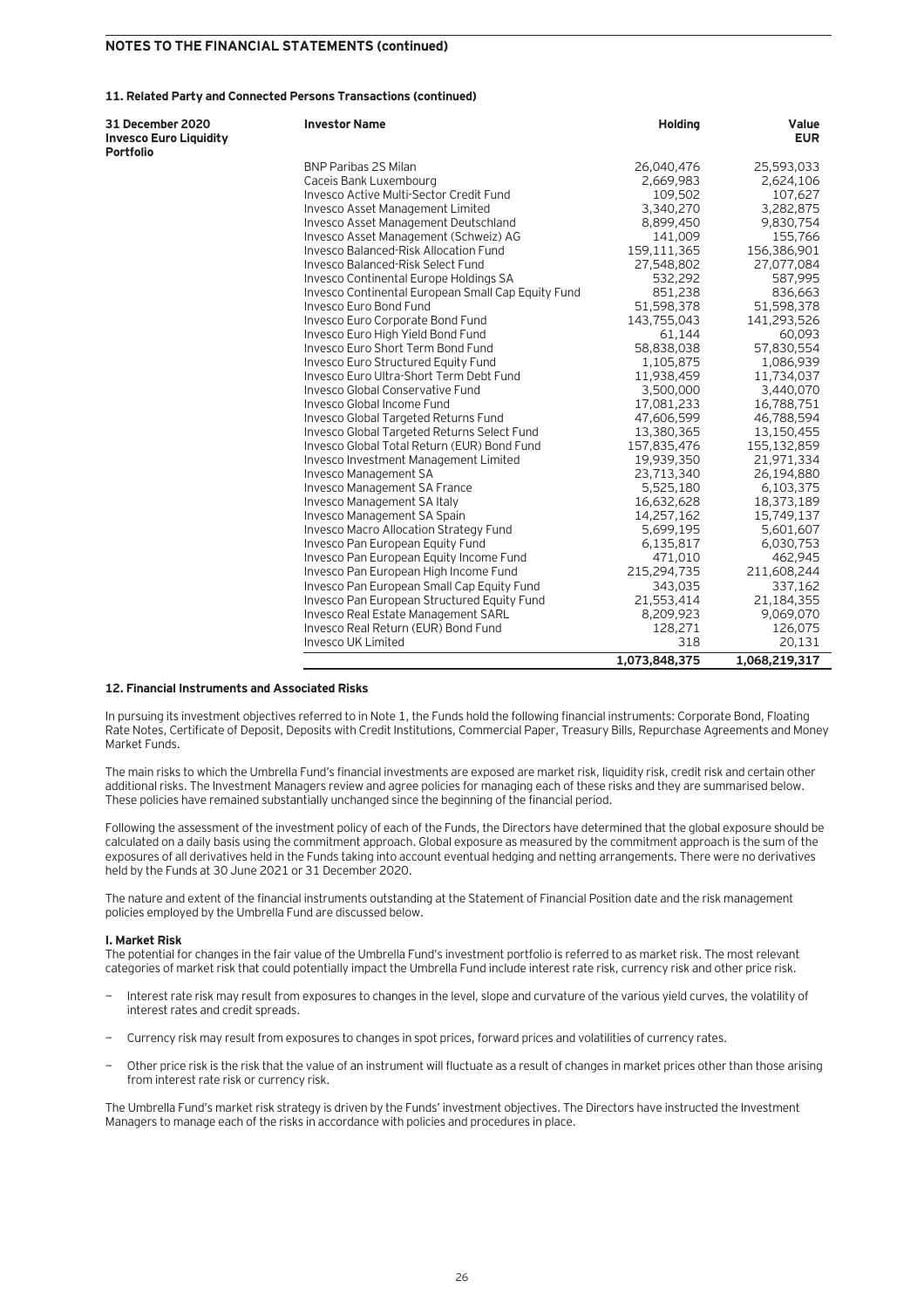### **12. Financial Instruments and Associated Risks (continued)**

### **I. Market Risk (continued)**

### **(a) Interest Rate Risk**

Interest rate risk may result from exposures to changes in the level, slope and curvature of the various yield curves, the volatility of interest rates and credit spreads.

The Umbrella Fund and its underlying Funds may invest in fixed income securities, floating rate securities and deposits with credit institutions. Interest-bearing financial assets and interest-bearing financial liabilities which mature in the short term (i.e., no longer than 397 days). As a result, the Umbrella Fund is subject to limited exposure to fair value interest rate risk due to changes in the prevailing levels of market interest rates. All fixed income securities, floating rate securities and deposits with credit institutions are disclosed on the Funds' Portfolio Listings. Interest rate risk is further limited as the Umbrella Fund aims to maintain a weighted average maturity of less than 60 days.

### **(b) Currency Risk**

Currency risk may result from exposures to changes in spot prices, forward prices and volatilities of currency rates.

All of the financial assets and liabilities of each Fund are denominated in the base currency of the relevant Fund and so have no exposure to currency risk.

### **(c) Other Price Risk**

Other price risk is the risk that the value of a financial investment will fluctuate as a result of changes in market prices, other than those arising from interest rate or currency risk whether caused by factors specific to an individual investment, its issuer or any factor affecting financial investments traded in the market.

Interest rate and price risks are managed by the Umbrella Fund's Investment Managers as part of the integrated market risk management processes described above.

### **II. Liquidity Risk**

The Umbrella Fund's assets comprise mainly of readily realisable securities, which can be readily sold. The main liquidity risk that the Umbrella Fund is exposed to is the redemption at any time of Shares that investors may wish to sell.

In order to ensure that each Fund is able to comply at all times with the Central Bank UCITS Regulations, UCITS Regulations and MMF Regulations and meet its redemption obligations, all Funds are subject to liquidity monitoring in both normal and stress test conditions. For each fund, liquidity under normal condition is monitored on a daily basis, whereas a comprehensive liquidity stress testing carries out at least on a quarterly basis to check whether the fund has sufficient liquid assets to cover the estimated largest possible outflow under distressed market environment.

### **III. Credit Risk**

Credit risk is the risk that a counterparty to a financial instrument will fail to discharge an obligation or commitment that it has entered into with the Funds. The carrying amounts of financial assets best represent the maximum credit risk exposure at the Statement of Financial Position date.

Credit risk arising on debt instruments is mitigated by investing in high credit quality instruments. A money market instrument will not be considered to be of high quality unless it has been awarded one of the two highest available short-term credit ratings by recognised statistical rating organisations, or, if the instrument is not rated, it is of an equivalent quality as determined by the Investment Managers.

The Funds may be subject to the risk that issuers do not make payments on the securities held. An issuer suffering from an adverse change in its financial condition could lower the quality of a security leading to greater price volatility on that security. A lowering of the credit rating of a security may also offset the security's liquidity, making it more difficult to sell. Funds investing in lower quality debt securities are more susceptible to these problems and their value may be more volatile.

Substantially all of the assets of the Funds are held by the Depositary. Under the Depositary agreement, the Depositary must segregate, keep and maintain the investments of the Funds separate from those of the Depositary and its affiliates.

Nonetheless, there remains the risk that bankruptcy or insolvency of the Depositary may cause the Funds' rights with respect to securities held by the Depositary to be delayed or limited. The Umbrella Fund monitors this risk by monitoring the credit quality and financial positions of the Depositary and of its parent. The Bank of New York Mellon SA/NV has a long-term issuer S&P credit rating of AA- as at 30 June 2021 (31 December 2020: AA-).

In respect of cash, the general position is that any cash accounts will be designated to the order of the Depositary for the benefit of the relevant Fund. However, due to the fungible nature of cash, it will be held on the balance sheet of the bank with whom such cash accounts are held and will not be protected from the bankruptcy of such bank. A Fund will therefore have counterparty exposure risk to such bank.

The Funds intend to be fully invested each day and any risks relating to cash held at the Depositary intra-day is considered small.

The Funds enter into collateralised repurchase agreements that may result in credit exposure in the event that the counterparty to the transaction is unable to fulfil its contractual obligations. The Funds minimise their credit risk by monitoring counterparty creditworthiness and requiring additional collateral to be deposited with the relevant Fund.

### **IV. Additional Risks**

### **(a) Operational Risk**

Operational risk is the potential for loss resulting from inadequate or failed internal processes, people or systems or from external events. The Umbrella Fund's service providers maintain controls and procedures for the purpose of managing operational risk.

### **(b) Legal, Tax and Regulatory Risks**

Legal, tax and regulatory changes could occur which may adversely affect the Umbrella Fund.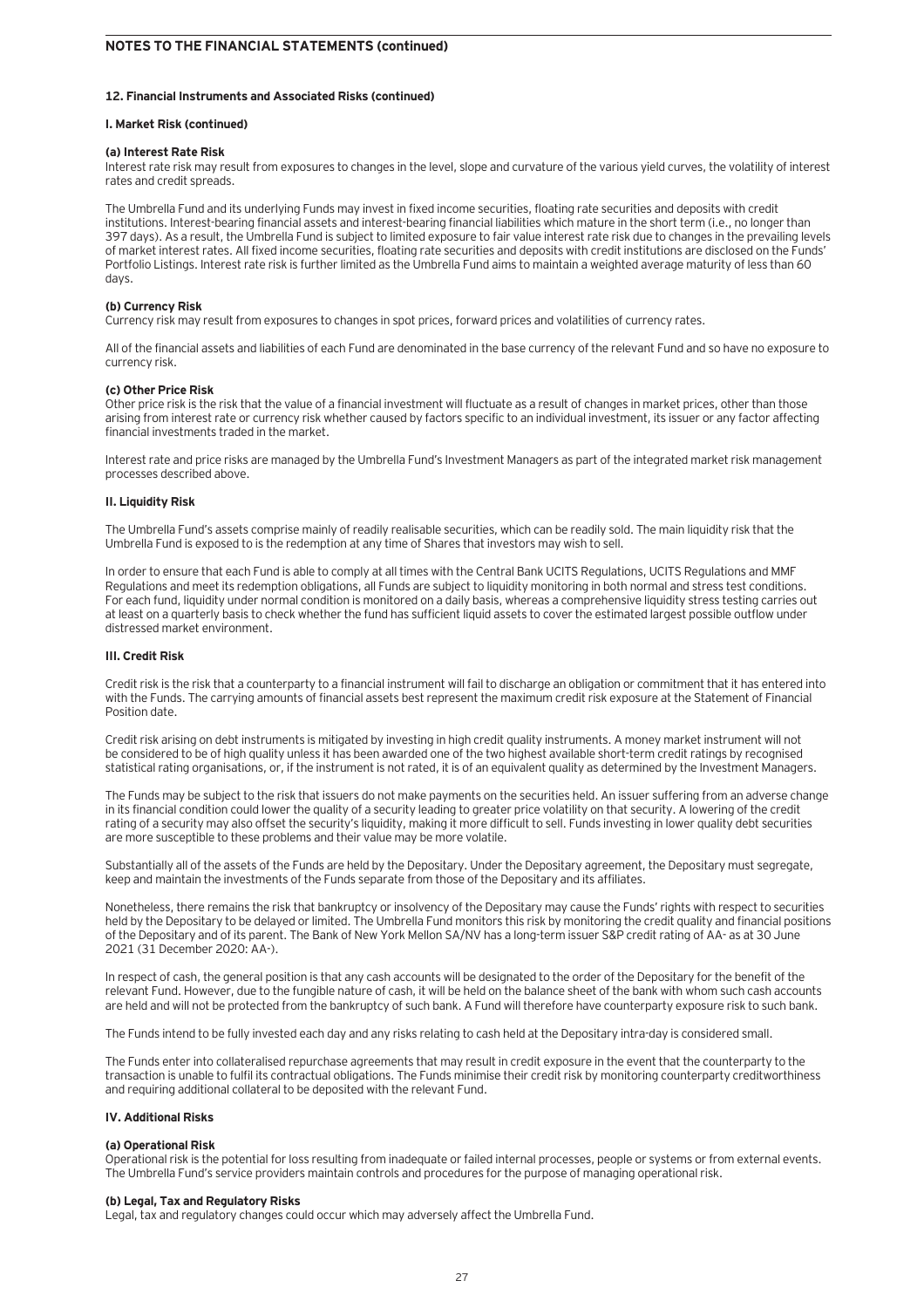### **12. Financial Instruments and Associated Risks (continued)**

### **IV. Additional Risks (continued)**

### **(c) Sustainability Risks**

Sustainability risk means an environmental, social or governance event of condition that the Company considers could have a material negative impact on the financial value of one or more investments in the Umbrella Fund.

### **(d) Other Risks**

As a result of COVID-19, markets have seen a noticeable increase in volatility as well as, in some cases, lower liquidity levels; this may continue and may increase these risks in the future. Additional details of risks not disclosed in these financial statements can be found in the Prospectus.

### **13. Efficient Portfolio Management**

The Umbrella Fund enters into repurchase agreements, whereby securities are purchased from a counterparty under an agreement to resell them at a future date at the same price plus accrued interest. As at 30 June 2021, the Funds did not hold any repurchase agreements.

The table below shows revenue earned from repurchase agreements during the financial period ended 30 June 2021 and 30 June 2020 which is shown as a component of "Interest Income" in the Statement of Comprehensive Income.

|                                       |          | 30 June 2021 | 30 June 2020             |
|---------------------------------------|----------|--------------|--------------------------|
| <b>Fund</b>                           | Currency | Amount       | Amount                   |
| Invesco US Dollar Liquidity Portfolio | JSD      | 3.711        | $\overline{\phantom{0}}$ |

### **14. Taxation**

Under current Irish law and practice, the Umbrella Fund qualifies as an investment undertaking as outlined in Section 739B of the Taxes Consolidation Act, 1997, as amended (the "TCA"). On that basis, it is not chargeable to Irish tax on its income or gains.

However, Irish tax can arise on the happening of a "chargeable event" in the Umbrella Fund. A chargeable event includes any distribution payments to Shareholders or any encashment, redemption, cancellation, transfer or deemed disposal of Shares for Irish tax purposes, arising as a result of holding shares in the Umbrella Fund for a period of eight years or more, or the appropriation or cancellation of Shares of a Shareholder by the Umbrella Fund for the purposes of meeting the amount of tax payable on a gain arising on a transfer.

No Irish tax will arise in respect of chargeable events in respect of:

- a. a Shareholder who is an Exempt Irish Investor (as outlined in Section 739D TCA).
- b. a Shareholder who is neither Irish resident nor ordinarily resident in Ireland at the time of the chargeable event provided that a relevant declaration is in place (in accordance with Schedule 2B of the TCA) and the Umbrella Fund is not in possession of any information which would reasonably suggest that the information contained therein is no longer materially correct.

Dividends, interest and capital gains (if any) received on investments made by the Umbrella Fund may be subject to withholding taxes imposed by the country from which the investment income/gains are received and such taxes may not be recoverable by the Umbrella Fund or its Shareholders.

There were no chargeable events during the financial period under review, nor did the Umbrella Fund suffer any taxes on capital gains, dividends or interest received.

### **15. Commitments and Contingent Liabilities**

There were no significant commitments or contingent liabilities as at 30 June 2021 or 31 December 2020.

### **16. Soft Commissions and Brokerage Arrangements**

No soft commission arrangements were entered into during the financial period ended 30 June 2021 or 30 June 2020.

There have been no brokerage services or similar arrangements during the financial period ended 30 June 2021 or 30 June 2020.

### **17. Segregated Liability**

The Umbrella Fund has segregated liability between its Funds and accordingly any liability incurred on behalf of, or attributable to, any Fund shall be discharged solely out of the assets of that Fund.

### **18. Investor Money Regulations**

The Central Bank (Supervision and Enforcement) Act 2013 (Section 48(1)) Investor Money Regulations 2015 for Fund Service Providers and the Central Bank (Supervision and Enforcement) Act 2013 (Section 48(1)) Client Asset Regulations 2015 for Investment Firms came into effect on 1 July 2016. The Umbrella Fund has adopted the Fund Assets Model under the Client Asset Regulations. Accordingly, subscription and redemption monies are channelled through an umbrella cash collection account in the name of the Umbrella Fund.

As at 30 June 2021 and 31 December 2020, no adjustment to the financial statements was required in relation to these collection accounts.

### **19. Significant Events During the Financial Period**

On 5 January 2021, an updated Prospectus was issued to incorporate: (1) the addition of a commitments statement to the 'Responsible Investment Philosophy at Invesco' section, outlining Invesco's commitment to responsible investing along with the disclosure of a number of exclusions to the Funds' investment universe, (2) the introduction of the flexibility to switch investor into the Funds' accumulation share classes should the yield achieve on the Invesco Sterling Liquidity Portfolio or the Invesco US Dollar Liquidity Portfolio turn negative and (3) the clarification on the rounding of NAV to facilitate appropriate calculation methodologies for each relevant Class of Accumulation Shares or Distribution Shares.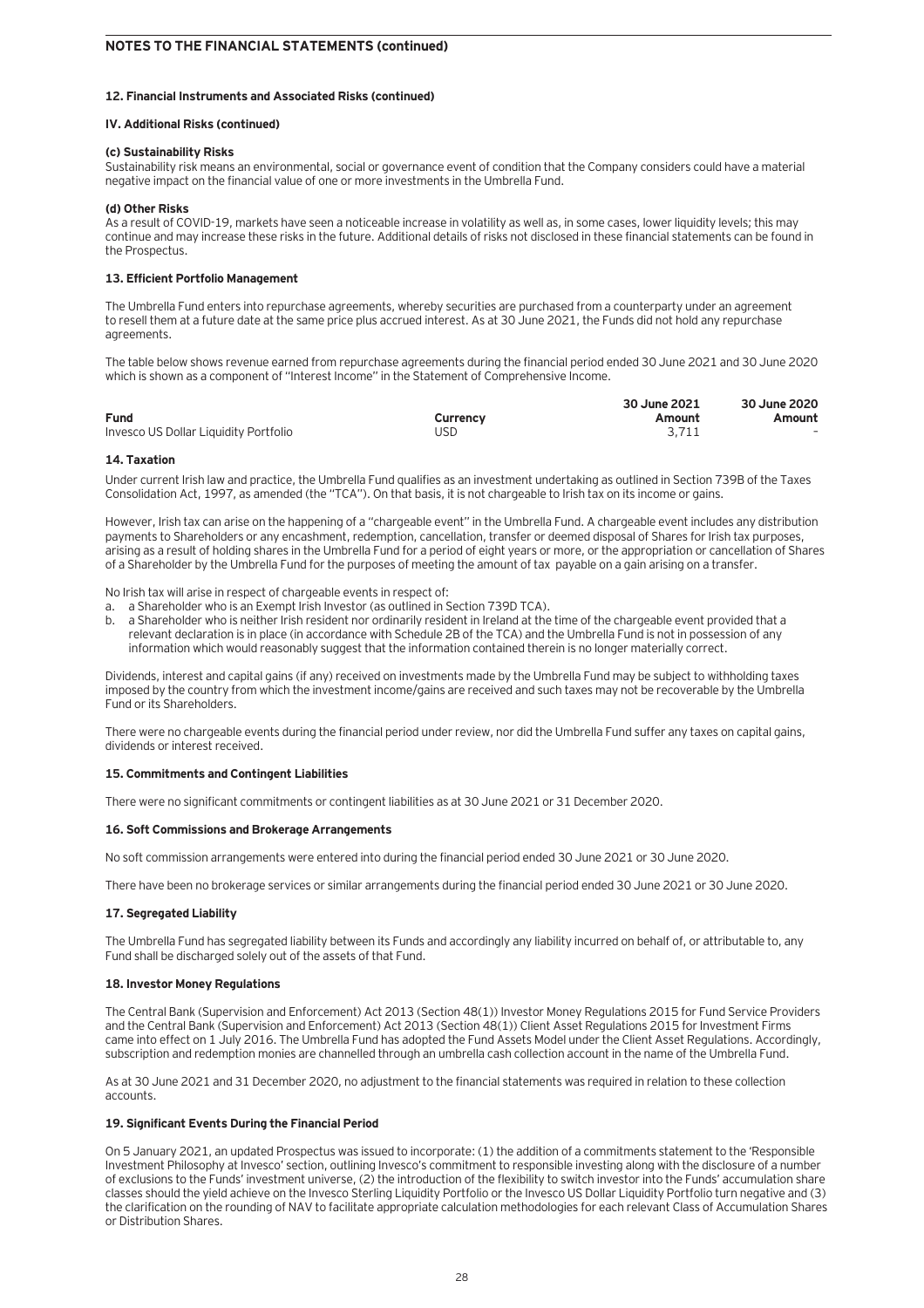### **19. Significant Events During the Financial Period (continued)**

On 3 March 2021, an Addendum to the Prospectus in respect of the Umbrella Fund and the Funds was issued. The Addendum incorporates into the Prospectus: (a) the sustainability risk management as required by Regulation (EU) 2019/2088 of the European Parliament and of the Council of 27 November 2019 on sustainability-related disclosures in the financial services sector, (b) the Manager's policy on the integration of sustainability risk and (c) the risks relating to the integration of the sustainability risks. Sustainability risk means an environmental, social or governance event of condition that the Company considers could have a material negative impact on the financial value of one or more investments in the Funds.

On 23 June 2021, an updated Prospectus was issued to include a set of new 'CAVU' share classes across the Invesco US Dollar Liquidity Portfolio, Invesco Euro Liquidity Portfolio and Invesco Sterling Liquidity Portfolio.

### **Managing the risks presented by the outbreak of Coronavirus**

The spread of the coronavirus ("COVID-19") disease has caused significant volatility within the global economy and financial markets. To date, the primary focus of our response has been threefold:

- to ensure the health and safety of our employees:
- to preserve our ability to serve our clients; and
- to appropriately manage client assets in a highly dynamic market environment.

There has been no material impact to the Funds of the Company as a result of COVID-19 during the financial period ended 30 June 2021.

There were no other significant events affecting the Umbrella Fund during the financial period.

### **20. Subsequent Events**

On 14 July 2021, Invesco US Dollar Liquidity Portfolio CAVU Class was launched.

There were no other significant events affecting the Umbrella Fund subsequent to the financial period end to the date the financial statements were approved by the Directors.

### **21. Approval of Financial Statements**

The financial statements were approved by the Directors on 17 August 2021.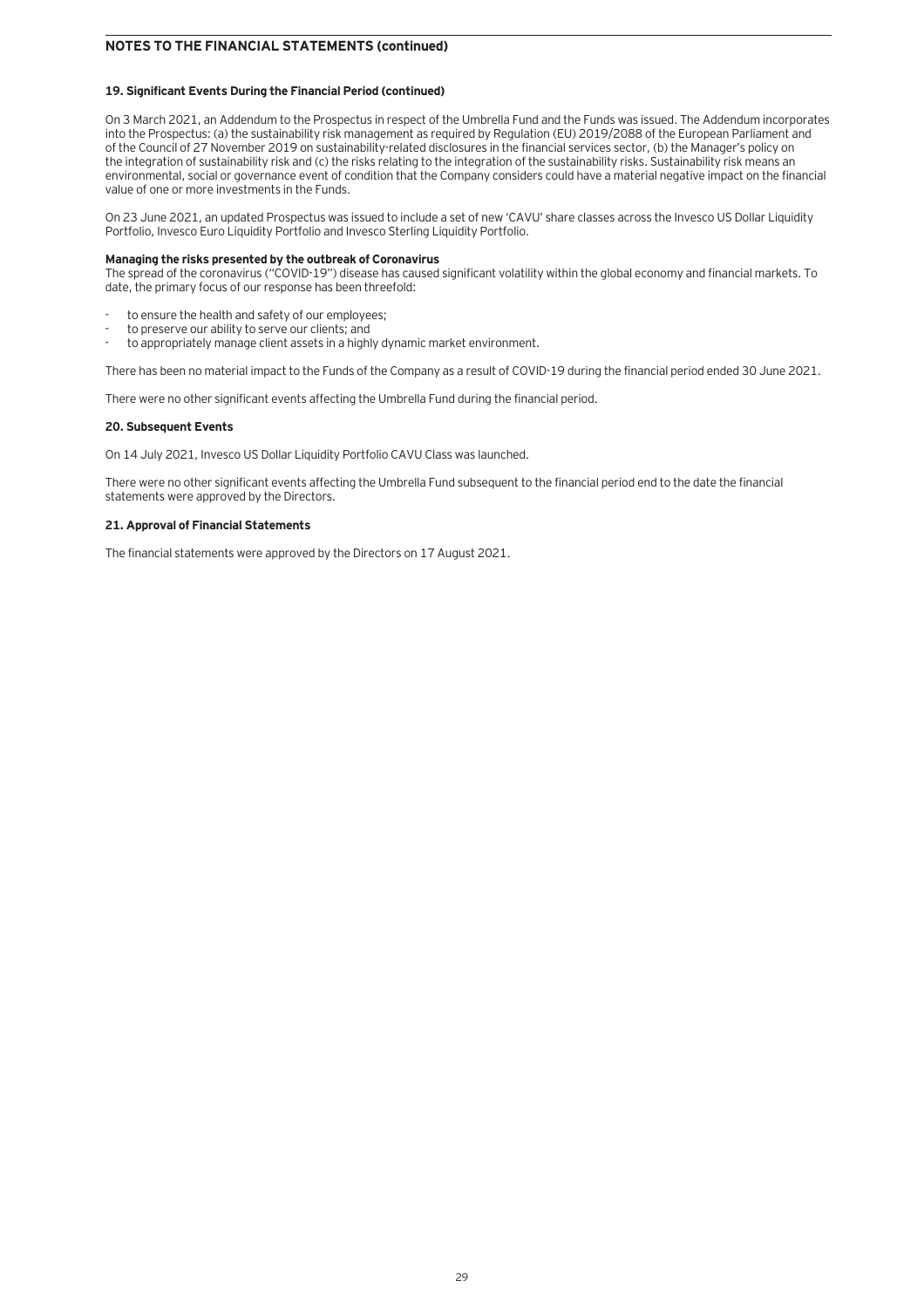### **PORTFOLIO LISTING – INVESCO US DOLLAR LIQUIDITY PORTFOLIO AS AT 30 JUNE 2021**

 $1, 1, 1, 1, 1, 1, 1, 1$ 

|                           | <b>Nominal Security Description</b>                                                                                                       | Fair<br>Value<br><b>USD</b> | $%$ of<br>Net<br><b>Assets</b> |
|---------------------------|-------------------------------------------------------------------------------------------------------------------------------------------|-----------------------------|--------------------------------|
|                           | <b>Transferable Securities</b>                                                                                                            |                             |                                |
|                           | Certificate of Deposit 14.48% (31 December 2020: 4.84%) (b)                                                                               |                             |                                |
| 100,000,000               | ABN AMRO Bank NV, due 1/7/2021                                                                                                            | 99,999,553                  | 1.49                           |
|                           | 100,000,000 ABN AMRO Bank NV, due 5/8/2021                                                                                                | 99,984,840                  | 1.49                           |
|                           | 50,000,000 Bank of Montreal, due 24/6/2022                                                                                                | 49,996,514                  | 0.74                           |
|                           | 75,000,000 China Construction Bank, due 19/7/2021<br>100,000,000 China Construction Bank, due 29/7/2021                                   | 74,999,566<br>99,999,116    | 1.11<br>1.49                   |
|                           | 250,000,000 KBC Bank NV, due 1/7/2021                                                                                                     | 250,000,000                 | 3.71                           |
|                           | 200,000,000 Sumitomo Mitsui Banking Corp., due 6/7/2021                                                                                   | 200,000,000                 | 2.97                           |
|                           | 50,000,000 Svenska Handelsbanken AB, due 28/6/2022                                                                                        | 49,990,440                  | 0.74                           |
| 50,000,000                | Westpac Banking Corporation, due 5/4/2022                                                                                                 | 50,025,889                  | 0.74                           |
|                           | Total Certificate of Deposit 14.48% (31 December 2020: 4.84%)(b)                                                                          | 974,995,918                 | 14.48                          |
|                           | Commercial Paper 39.18% (31 December 2020: 36.88%) (b)                                                                                    |                             |                                |
| 50,000,000                | Agricultural Bank of China Limited (New York Branch), due 4/8/2021                                                                        | 49,993,779                  | 0.74                           |
|                           | 20,000,000 Agricultural Bank of China Limited (New York Branch), due 7/9/2021                                                             | 19,992,525                  | 0.30                           |
|                           | 35,000,000 Anglesea Funding LLC, due 2/7/2021<br>100,000,000 ANZ New Zealand International Limited, due 23/6/2022                         | 34,999,844<br>99,803,100    | 0.52<br>1.48                   |
|                           | 70,000,000 ASB Finance Ltd, due 10/11/2021                                                                                                | 69,970,518                  | 1.04                           |
|                           | 23,000,000 ASB Finance Ltd, due 24/11/2021                                                                                                | 22,988,824                  | 0.34                           |
|                           | 100,000,000 Barclays Bank Plc, due 2/8/2021                                                                                               | 99,982,494                  | 1.49                           |
|                           | 75,000,000 Barclays Bank Plc, due 2/8/2021                                                                                                | 74,986,871                  | 1.11                           |
|                           | 7,000,000 Barclays Bank Plc, due 9/8/2021                                                                                                 | 6,998,670                   | 0.11                           |
|                           | 45,000,000 Barclays US CCP Funding LLC, due 10/9/2021                                                                                     | 44,987,599                  | 0.67                           |
|                           | 200,000,000 Canadian Imperial Bank of Commerce, due 2/7/2021                                                                              | 199,999,446                 | 2.97                           |
|                           | 25,000,000 Canadian Imperial Bank of Commerce, due 6/7/2021                                                                               | 24,999,792                  | 0.37                           |
|                           | 5,550,000 Collateralized Commercial Paper V Co LLC, due 9/7/2021                                                                          | 5,549,781<br>74,972,927     | 0.08                           |
|                           | 75,000,000 Collateralized Commercial Paper V Co LLC, due 21/10/2021<br>25,000,000 Collateralized Commercial Paper V Co LLC, due 3/11/2021 | 24,989,150                  | 1.11<br>0.37                   |
|                           | 74,295,000 Collateralized Commercial Paper V Co LLC, due 10/12/2021                                                                       | 74,242,187                  | 1.10                           |
|                           | 99,600,000 Dexia Crédit Local, due 3/8/2021                                                                                               | 99,587,681                  | 1.48                           |
|                           | 45,000,000 Dexia Crédit Local, due 6/8/2021                                                                                               | 44,994,234                  | 0.67                           |
|                           | 100,000,000 FMS Wertmanagement AöR, due 9/7/2021                                                                                          | 99,996,783                  | 1.49                           |
|                           | 100,000,000 FMS Wertmanagement AöR, due 14/7/2021                                                                                         | 99,997,543                  | 1.49                           |
|                           | 165,000,000 Goldman Sachs International, due 23/8/2021                                                                                    | 164,964,375                 | 2.45                           |
|                           | 75,000,000 Goldman Sachs International Bank, due 7/7/2021                                                                                 | 74,998,031                  | 1.12                           |
|                           | 15,000,000 HSBC Bank Plc, due 8/10/2021<br>150,000,000 Industrial and Commercial Bank of China Limited, due 27/9/2021                     | 14,992,083<br>149,937,701   | 0.22<br>2.23                   |
| 50,000,000                | Industrial and Commercial Bank of China Limited, due 1/10/2021                                                                            | 49,977,784                  | 0.74                           |
| 50,000,000                | Managed and Enhanced Tab (Magenta) Funding ST SA, due 1/9/2021                                                                            | 49,981,348                  | 0.74                           |
|                           | 50,000,000 Managed and Enhanced Tap Magenta Funding, due 1/7/2021                                                                         | 49,999,796                  | 0.74                           |
| 50,000,000                | Matchpoint Finance Plc, due 15/9/2021                                                                                                     | 49,987,595                  | 0.74                           |
|                           | 139,075,000 Nationwide Building Society, due 9/7/2021                                                                                     | 139,073,092                 | 2.07                           |
| 64,000,000                | Nationwide Building Society, due 12/7/2021                                                                                                | 63,998,829                  | 0.95                           |
|                           | 25,000,000 Natixis SA, due 14/10/2021                                                                                                     | 24,993,301                  | 0.37                           |
| 15,000,000                | Royal Bank of Canada, due 16/6/2022                                                                                                       | 14,966,947                  | 0.22                           |
| 30,000,000<br>10,000,000  | Royal Bank of Canada, due 24/6/2022<br>Svenska Handelsbanken AB, due 18/11/2021                                                           | 29,931,790<br>9,996,318     | 0.45<br>0.15                   |
| 32,300,000                | Svenska Handelsbanken AB, due 28/4/2022                                                                                                   | 32,250,143                  | 0.48                           |
| 68,750,000                | Swedbank AB, due 26/7/2021                                                                                                                | 68,745,978                  | 1.02                           |
| 100,000,000               | Toronto Dominion, due 10/5/2022                                                                                                           | 99,835,150                  | 1.48                           |
| 25,000,000                | Toronto Dominion, due 22/6/2022                                                                                                           | 24,950,912                  | 0.37                           |
| 95,000,000                | United Overseas Bank Ltd, due 1/9/2021                                                                                                    | 94,984,044                  | 1.41                           |
| 110,000,000               | United Overseas Bank Ltd, due 28/9/2021                                                                                                   | 109,969,750                 | 1.63                           |
| 45,000,000                | United Overseas Bank Ltd, due 1/10/2021<br>Total Commercial Paper 39.18% (31 December 2020: 36.88%) (b)                                   | 44,986,864<br>2,637,555,579 | 0.67<br>39.18                  |
|                           |                                                                                                                                           |                             |                                |
|                           | Floating Rate Notes 18.26% (31 December 2020: 19.51%) (a)                                                                                 |                             |                                |
| 10,000,000                | Anglesea Funding LLC, due 3/9/2021                                                                                                        | 9,999,863                   | 0.15                           |
| 100,000,000<br>80,000,000 | Anglesea Funding LLC, due 27/9/2021<br>Anglesea Funding LLC, due 12/11/2021                                                               | 99,992,600<br>79,994,800    | 1.49<br>1.19                   |
| 50,000,000                | ANZ New Zealand International Ltd London Branch, due 23/7/2021                                                                            | 50,002,760                  | 0.74                           |
| 70,000,000                | Bank of Montreal, due 12/10/2021                                                                                                          | 70,015,744                  | 1.04                           |
| 100,000,000               | Bank of Montreal, due 18/11/2021                                                                                                          | 100,038,590                 | 1.49                           |
| 50,000,000                | Bank of Nova Scotia, due 9/11/2021                                                                                                        | 50,008,884                  | 0.74                           |
| 15,000,000                | Bedford Row Funding Corporation, due 21/10/2021                                                                                           | 15,003,177                  | 0.22                           |
| 15,000,000                | Bedford Row Funding Corporation, due 2/12/2021                                                                                            | 15,005,697                  | 0.22                           |
| 50,000,000                | Glencove Funding DAC, due 3/9/2021                                                                                                        | 50,000,864                  | 0.74                           |
| 105,900,000               | National Australia Bank Ltd, due 10/11/2021                                                                                               | 105,922,756                 | 1.58                           |
| 10,000,000<br>50,000,000  | Oversea-Chinese Banking Corporation, due 29/10/2021<br>Royal Bank of Canada, due 8/7/2021                                                 | 10,002,829                  | 0.15<br>0.74                   |
| 60,000,000                | Royal Bank of Canada, due 1/10/2021                                                                                                       | 50,001,262<br>60,006,064    | 0.89                           |
| 25,000,000                | Royal Bank of Canada, due 8/10/2021                                                                                                       | 25,003,332                  | 0.37                           |
| 20,000,000                | Royal Bank of Canada, due 18/11/2021                                                                                                      | 20,006,846                  | 0.30                           |
| 37,000,000                | Svenska Handelsbanken AB, due 1/7/2021                                                                                                    | 37,000,127                  | 0.55                           |
| 20,000,000                | Toronto Dominion, due 20/7/2021                                                                                                           | 20,001,082                  | 0.30                           |
| 50,000,000                | Toronto Dominion, due 3/12/2021                                                                                                           | 49,997,876                  | 0.74                           |

 20,000,000 Toronto Dominion, due 16/2/2022 20,009,348 0.30 50,000,000 UBS AG, due 14/7/2021 50,000,000 0.74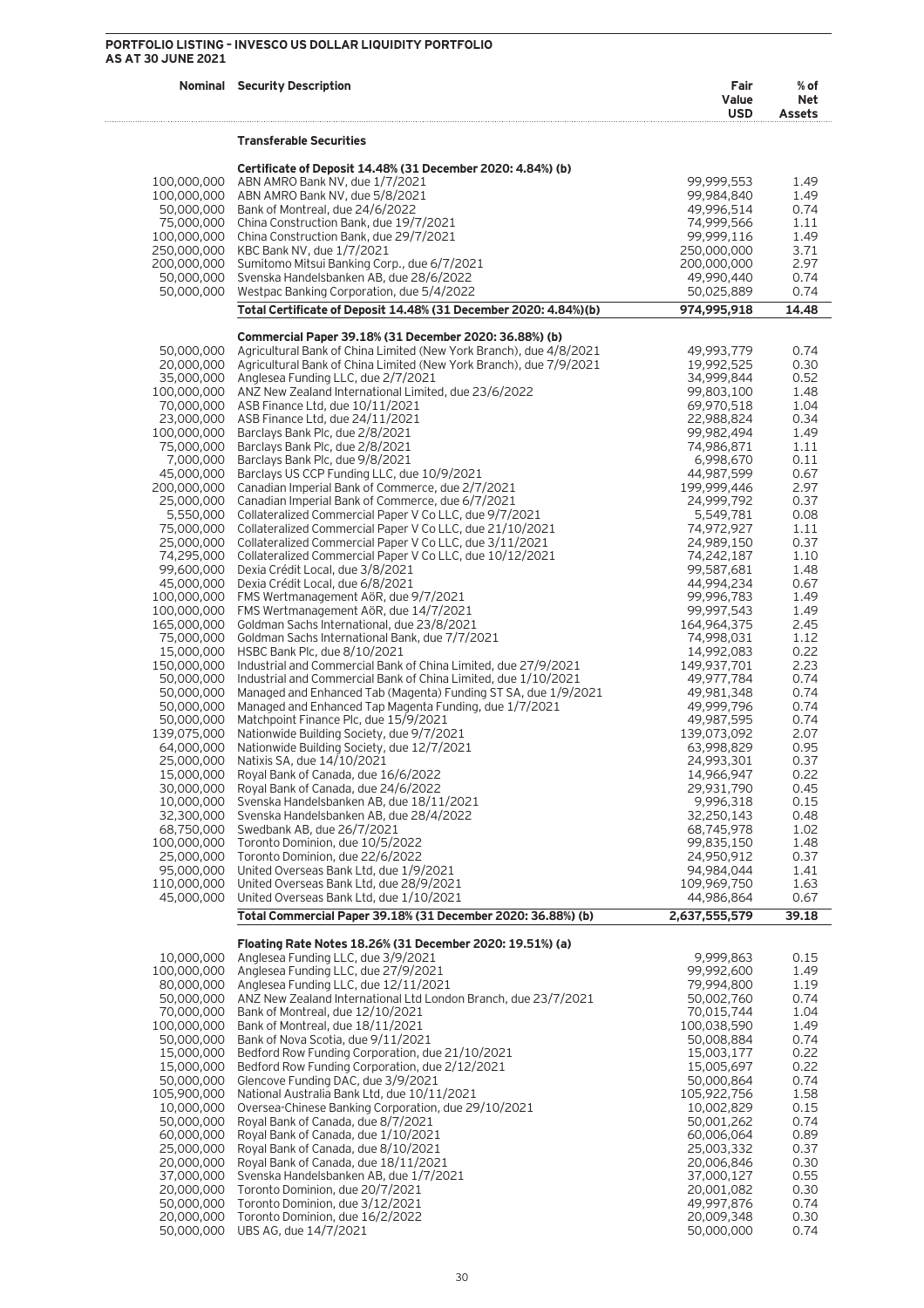### **PORTFOLIO LISTING – INVESCO US DOLLAR LIQUIDITY PORTFOLIO AS AT 30 JUNE 2021 (continued)**

|                          | <b>Nominal Security Description</b>                                     | Fair<br>Value<br><b>USD</b> | $%$ of<br>Net<br><b>Assets</b> |
|--------------------------|-------------------------------------------------------------------------|-----------------------------|--------------------------------|
|                          | <b>Transferable Securities (continued)</b>                              |                             |                                |
|                          | Floating Rate Notes 18.26% (31 December 2020: 19.51%) (a) (continued)   |                             |                                |
| 50,000,000               | UBS AG, due 15/9/2021                                                   | 50.002.081                  | 0.74                           |
| 50,000,000               | UBS AG, due 4/10/2021                                                   | 50,001,167                  | 0.74                           |
|                          | 10,000,000 UBS AG, due 14/10/2021                                       | 10,002,265                  | 0.15                           |
|                          | 20,000,000 UBS AG, due 18/11/2021                                       | 20,007,605                  | 0.30                           |
| 20,000,000<br>91,000,000 | UBS AG, due 16/6/2022<br>Westpac Banking Corporation, due 8/7/2021      | 19.999.976<br>91,002,683    | 0.30<br>1.35                   |
|                          | Total Floating Rate Notes 18.26% (31 December 2020: 19.51%) (a)         | 1,229,030,278               | 18.26                          |
|                          |                                                                         |                             |                                |
|                          | Treasury Bills 4.46% (31 December 2020: 16.15%) (a)                     |                             |                                |
| 300,000,000              | United States Treasury Bill, due 29/7/2021                              | 299,989,728                 | 4.46                           |
|                          | Total Treasury Bills 4.46% (31 December 2020: 16.15%) (a)               | 299,989,728                 | 4.46                           |
|                          | Total Transferable Securities 76.38% (31 December 2020: 77.71%)         | 5,141,571,503               | 76.38                          |
|                          | Financial assets at fair value through profit or loss 76.38%            |                             |                                |
|                          | (31 December 2020: 84.95%)                                              | 5,141,571,503               | 76.38                          |
|                          | Deposits with Credit Institutions 23.69% (31 December 2020: 12.70%) (c) |                             |                                |
| 60,000,000               | Australia & New Zealand Banking Group Limited, due 1/7/2021             | 60,000,000                  | 0.89                           |
| 100,000,000              | Cooperatieve Rabobank UA, due 1/7/2021                                  | 100,000,000                 | 1.49                           |
| 320,000,000              | DNB Bank ASA (Cayman Islands Branch), due 1/7/2021                      | 320,000,000                 | 4.75                           |
| 320,000,000              | DZ Privatbank S.A., due 1/7/2021                                        | 320,000,000                 | 4.75                           |
| 65,000,000               | Mizuho Bank Ltd, due 1/7/2021                                           | 65,000,000                  | 0.97                           |
| 320,000,000              | Skandinaviska Enskilda Banken AB, due 1/7/2021                          | 320,000,000                 | 4.75                           |
| 1,000,000                | Societe Generale, due 22/5/2029                                         | 1,000,000                   | 0.01                           |
| 199,000,000              | Societe Generale, due 22/5/2029                                         | 199,000,000                 | 2.96                           |
| 210,000,000              | Svenska Handelsbanken AB, due 1/7/2021                                  | 210,000,000                 | 3.12                           |
|                          | <b>Total Deposits with Credit Institutions 23.69%</b>                   |                             |                                |
|                          | (31 December 2020: 12.70%) (c)                                          | 1,595,000,000               | 23.69                          |
|                          | Other net assets and liabilities (0.07%) (31 December 2020: 2.35%)      | (4,521,226)                 | (0.07)                         |
|                          | Net Assets Attributable to redeemable participating                     |                             |                                |
|                          | Shareholders as at 30 June 2021                                         | 6,732,050,277               | 100.00                         |

### **Analysis of Portfolio**

(a) Transferable Securities and Money Market Instruments admitted to official stock exchange listing or traded on a regulated market represent 22.69% of Total Assets.

(b) Transferable Securities and Money Market Instruments other than those admitted to official stock exchange listing or traded on a regulated market represent 53.62% of Total Assets.

(c) Deposits represent 23.67% of Total Assets.

(d) Cash and other assets represent 0.02% of Total Assets.

Analysis of Total Assets rather than Net Assets is required under the UCITS Regulations.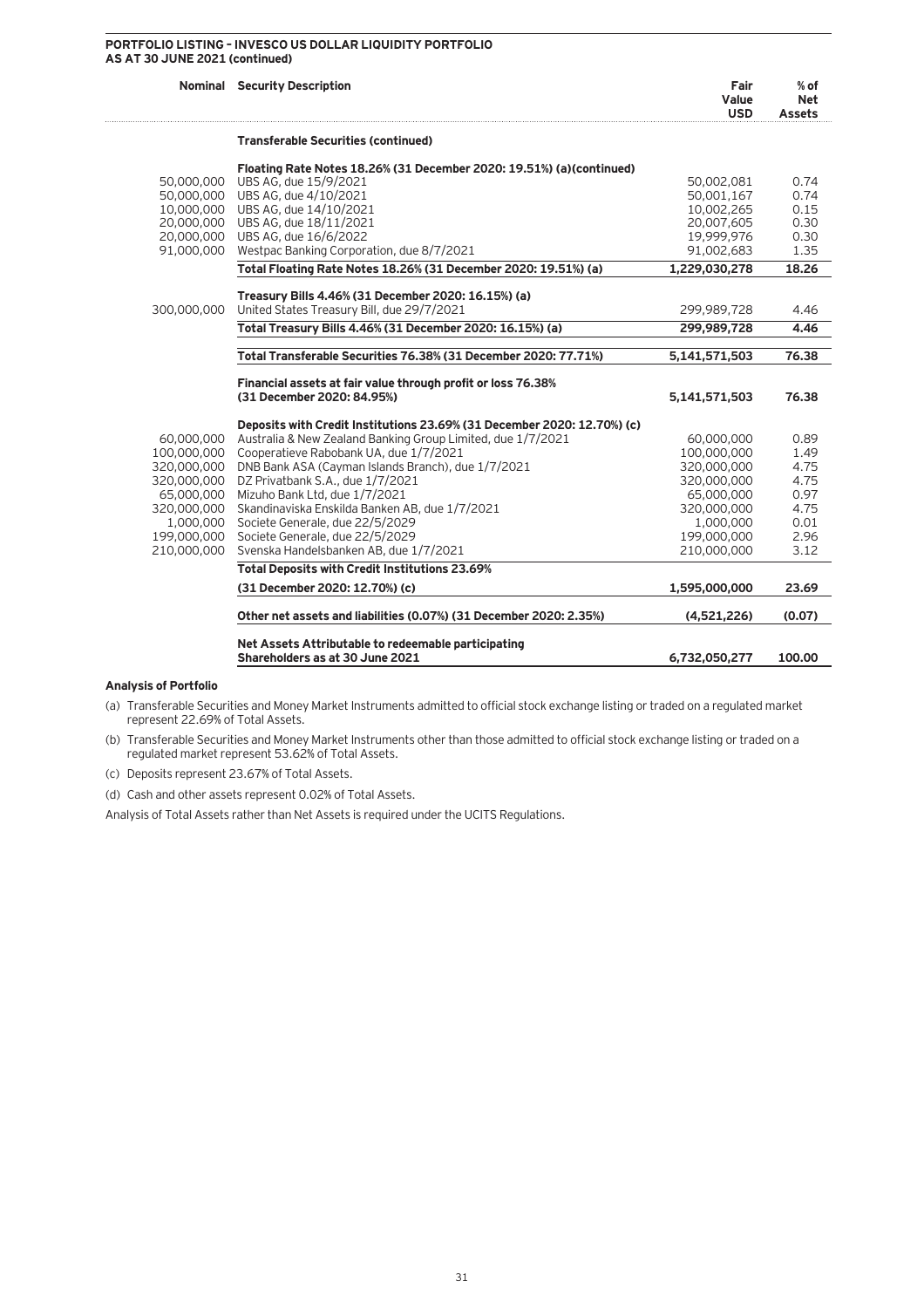|                          | <b>Nominal Security Description</b>                                                                                                   | Fair<br>Value<br><b>GBP</b> | % of<br>Net<br><b>Assets</b> |
|--------------------------|---------------------------------------------------------------------------------------------------------------------------------------|-----------------------------|------------------------------|
|                          | Transferable Securities                                                                                                               |                             |                              |
| 10,000,000               | Certificate of Deposit 34.74% (31 December 2020: 29.82%) (b)<br>ABN Amro Bank NV, due 2/9/2021                                        | 9,998,773                   | 0.52                         |
| 10,000,000<br>15,000,000 | Bank of America, due 26/7/2021<br>Bank of America, due 4/8/2021                                                                       | 9,999,552<br>14,999,554     | 0.52<br>0.77                 |
| 15,000,000               | Bank of America, due 18/8/2021                                                                                                        | 14,998,350                  | 0.77                         |
| 5,000,000<br>10,000,000  | Bank of China Ltd, due 20/7/2021<br>Bank of China Ltd, due 28/9/2021                                                                  | 4,999,699<br>9,997,165      | 0.26<br>0.51                 |
| 20,000,000               | Bank of China Ltd, due 25/10/2021                                                                                                     | 19,991,477<br>19.998.048    | 1.03                         |
| 20,000,000               | Bank of Tokyo Mitsubishi UFJ Limited, due 7/10/2021<br>5,000,000 BNP Paribas SA London Branch, due 1/7/2021                           | 5,000,001                   | 1.03<br>0.26                 |
|                          | 13,000,000 BNP Paribas SA London Branch, due 7/9/2021                                                                                 | 12,997,519                  | 0.67                         |
| 15,000,000<br>15,000,000 | BNP Paribas SA London Branch, due 10/9/2021<br>BNP Paribas SA London Branch, due 4/10/2021                                            | 14,999,970<br>14,999,566    | 0.77<br>0.77                 |
| 10,000,000               | China Construction Bank Corporation, due 1/10/2021                                                                                    | 9,997,020                   | 0.51<br>0.77                 |
| 15,000,000<br>10,000,000 | China Construction Bank Corporation, due 11/10/2021<br>Cooperatieve Rabobank UA, due 20/10/2021                                       | 14,994,753<br>9,999,815     | 0.52                         |
| 15,000,000<br>10,000,000 | Credit Agricole Corporate and Investment Bank, due 1/9/2021                                                                           | 14,997,644<br>9,999,704     | 0.77<br>0.52                 |
| 5,000,000                | Credit Agricole Corporate and Investment Bank, due 1/12/2021<br>Credit Suisse AG, due 7/9/2021                                        | 5,000,368                   | 0.26                         |
| 15,000,000<br>15,000,000 | Goldman Sachs International Bank, due 6/7/2021<br>Goldman Sachs International Bank, due 15/7/2021                                     | 14,999,815<br>14,999,526    | 0.77<br>0.77                 |
| 15,000,000               | Goldman Sachs International Bank, due 4/8/2021                                                                                        | 14,998,921                  | 0.77                         |
| 10,000,000<br>25,000,000 | Goldman Sachs International Bank, due 24/9/2021<br>Industrial and Commercial Bank of China, due 6/7/2021                              | 9,997,479<br>24,999,590     | 0.51<br>1.29                 |
| 10,000,000               | Industrial and Commercial Bank of China, due 8/9/2021                                                                                 | 9,998,504                   | 0.52                         |
| 5,000,000<br>10,000,000  | Industrial and Commercial Bank of China, due 24/9/2021<br>Industrial and Commercial Bank of China, due 26/10/2021                     | 4.998.704<br>9,995,670      | 0.26<br>0.51                 |
| 20,000,000               | Industrial and Commercial Bank of China, due 8/11/2021                                                                                | 19,989,812                  | 1.03                         |
| 5,000,000<br>25,000,000  | Industrial and Commercial Bank of China, due 22/11/2021<br>Industrial and Commercial Bank of China, due 6/1/2022                      | 4,996,983<br>24,974,820     | 0.26<br>1.29                 |
|                          | 15,000,000 KBC Bank NV, due 24/8/2021                                                                                                 | 14,998,011                  | 0.77                         |
| 20,000,000<br>27,000,000 | KEB Hana Bank London Branch-Anleihe, due 22/10/2021<br>KEB Hana Bank London Branch-Anleihe, due 10/11/2021                            | 19,992,382<br>26,987,707    | 1.03<br>1.39                 |
| 15,000,000               | Korea Development Bank, due 10/12/2021                                                                                                | 14,991,431                  | 0.77                         |
| 15,000,000<br>15,000,000 | National Australia Bank Ltd, due 10/9/2021<br>Oversea-Chinese Banking Corporation, due 19/11/2021                                     | 14,999,191<br>14,994,167    | 0.77<br>0.77                 |
| 15,000,000               | Oversea-Chinese Banking Corporation, due 4/1/2022                                                                                     | 14,998,532                  | 0.77                         |
| 10,000,000<br>15,000,000 | Svenska Handelsbanken Plc, due 4/8/2021<br>Svenska Handelsbanken Plc, due 9/8/2021                                                    | 9,999,942<br>14,999,818     | 0.52<br>0.77                 |
|                          | 15,000,000 Svenska Handelsbanken Plc, due 1/9/2021                                                                                    | 15,000,103                  | 0.77                         |
|                          | 15,000,000 Svenska Handelsbanken Plc, due 11/10/2021<br>5,000,000 Svenska Handelsbanken Plc, due 4/11/2021                            | 14,998,900<br>4,999,756     | 0.77<br>0.26                 |
|                          | 15,000,000 The Agricultural Bank of China (London Branch), due 16/9/2021                                                              | 14,996,795                  | 0.77                         |
| 15,000,000<br>15,000,000 | Toronto Dominion, due 16/8/2021<br>Toronto Dominion, due 6/12/2021                                                                    | 14,999,517<br>14,993,273    | 0.77<br>0.77                 |
| 10,000,000               | UBS AG, due 18/8/2021                                                                                                                 | 10,001,434                  | 0.52                         |
| 20,000,000<br>15,000,000 | UBS AG, due 15/10/2021<br>UBS AG, due 24/3/2022                                                                                       | 20,001,637<br>14,997,805    | 1.03<br>0.77                 |
| 15,000,000               | UBS AG, due 18/5/2022                                                                                                                 | 14,976,746                  | 0.77                         |
| 15,000,000               | Wells Fargo Bank, due 19/8/2021<br>Total Certificate of Deposit 34.74% (31 December 2020: 29.82%) (b)                                 | 14,999,835<br>674,845,784   | 0.77<br>34.74                |
|                          | Commercial Paper 30.16% (31 December 2020: 32.44%) (b)                                                                                |                             |                              |
| 7,500,000                | Agence centrale des organismes de sécurité sociale, due 13/7/2021                                                                     | 7,499,832                   | 0.39                         |
| 10,000,000<br>15,000,000 | Agence centrale des organismes de sécurité sociale, due 23/8/2021<br>Agence centrale des organismes de sécurité sociale, due 8/9/2021 | 9,998,906<br>14,997,872     | 0.52<br>0.77                 |
| 5,000,000                | Albion Capital Corp S.A., due 20/7/2021                                                                                               | 4,999,805                   | 0.26                         |
| 12,000,000               | Albion Capital Corp S.A., due 4/8/2021                                                                                                | 11,999,032                  | 0.62                         |
| 21,000,000<br>10,000,000 | Albion Capital Corp S.A., due 20/9/2021<br>Barclays Bank Plc, due 9/7/2021                                                            | 20,996,698<br>9,999,855     | 1.08<br>0.52                 |
| 15,000,000               | Barclays Bank Plc, due 9/8/2021                                                                                                       | 14,999,113                  | 0.77                         |
| 15,000,000<br>20,000,000 | Barclays Bank Plc, due 17/9/2021<br>Barclays Bank Plc, due 7/10/2021                                                                  | 14,998,052<br>19,996,583    | 0.77<br>1.03                 |
| 15,000,000               | Barclays Bank Plc, due 10/11/2021                                                                                                     | 14,996,393                  | 0.77                         |
| 15,000,000               | BNP Paribas Fortis S.A., due 23/8/2021                                                                                                | 14,997,760                  | 0.77                         |
| 70,000,000<br>15,000,000 | Chesham Finance Ltd, due 1/7/2021<br>Collateralized Commercial Paper III Co LLC, due 10/11/2021                                       | 69,999,904<br>14,995,792    | 3.60<br>0.77                 |
| 20,000,000               | Collateralized Commercial Paper III Co LLC, due 8/12/2021                                                                             | 19,992,945                  | 1.03                         |
| 15,000,000<br>20,000,000 | Collateralized Commercial Paper III Co LLC, due 11/1/2022<br>Dexia Credit Local, due 6/7/2021                                         | 14,992,791<br>19,999,789    | 0.77<br>1.03                 |
| 15,000,000               | Dexia Credit Local, due 12/7/2021                                                                                                     | 14,999,684                  | 0.77                         |
| 20,000,000<br>10,000,000 | Dexia Credit Local, due 26/7/2021<br>Dexia Credit Local, due 2/8/2021                                                                 | 19,999,030<br>9,999,512     | 1.03<br>0.52                 |
| 10,000,000               | Dexia Credit Local, due 25/8/2021                                                                                                     | 9,998,620                   | 0.52                         |
| 15,000,000               | DZ Privatbank S.A., due 6/1/2022                                                                                                      | 14,996,175                  | 0.77                         |
| 30,000,000<br>15,000,000 | Ebury Finance Ltd, due 1/7/2021<br>La Banque Postale-Anleihe, due 7/7/2021                                                            | 29,999,959<br>14,999,816    | 1.54<br>0.77                 |
| 15,000,000               | La Banque Postale-Anleihe, due 4/10/2021                                                                                              | 14,997,081                  | 0.77                         |
| 10,000,000               | LMA S.A., due 10/9/2021                                                                                                               | 9,998,641                   | 0.52                         |

15,000,000 Managed and Enhanced Tap Magenta Funding, due 23/8/2021 14,998,359 0.77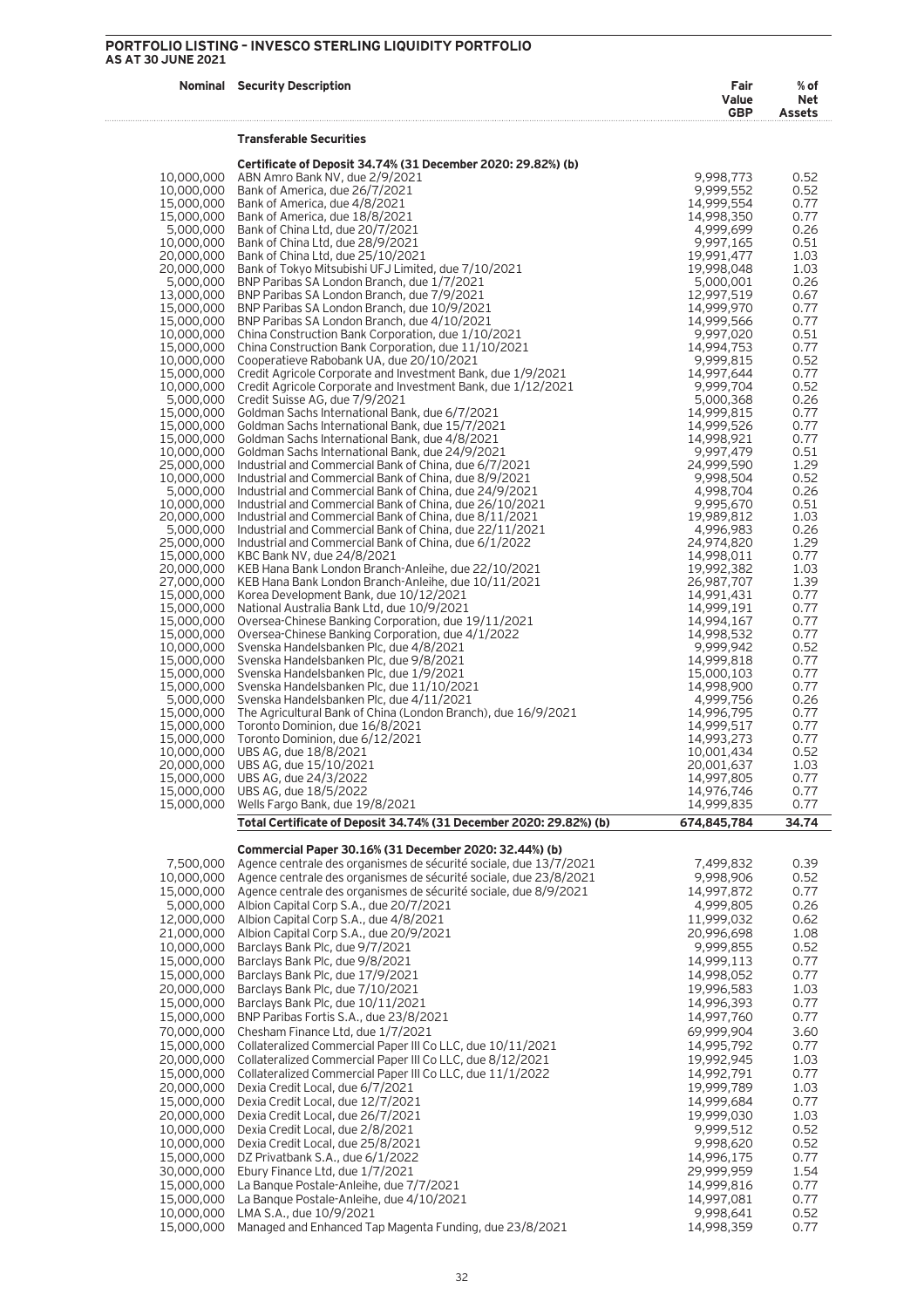### **PORTFOLIO LISTING – INVESCO STERLING LIQUIDITY PORTFOLIO** AS A<sup>\*</sup>

| AS AT 30 JUNE 2021 (continued) |                                                                                                 |                             |                              |
|--------------------------------|-------------------------------------------------------------------------------------------------|-----------------------------|------------------------------|
|                                | <b>Nominal Security Description</b>                                                             | Fair<br>Value<br><b>GBP</b> | % of<br>Net<br><b>Assets</b> |
|                                | <b>Transferable Securities (continued)</b>                                                      |                             |                              |
|                                |                                                                                                 |                             |                              |
|                                | Commercial Paper 30.16% (31 December 2020: 32.44%) (b) (continued)                              |                             |                              |
| 13,000,000                     | Managed and Enhanced Tap Magenta Funding, due 2/9/2021                                          | 12,998,405                  | 0.67                         |
| 15,000,000<br>10,000,000       | Managed and Enhanced Tap Magenta Funding, due 14/9/2021<br>Matchpoint Finance Plc, due 7/7/2021 | 14,997,876<br>9,999,877     | 0.77<br>0.52                 |
| 5,000,000                      | Matchpoint Finance Plc, due 5/8/2021                                                            | 4,999,616                   | 0.26                         |
| 6,000,000                      | Matchpoint Finance Plc, due 20/8/2021                                                           | 5,999,321                   | 0.31                         |
| 9,000,000                      | Matchpoint Finance Plc, due 9/9/2021                                                            | 8,998,810                   | 0.46                         |
| 15,000,000                     | Natixis S.A., due 17/11/2021                                                                    | 14,995,514                  | 0.77                         |
| 15,000,000                     | Nordea Bank AB, due 29/10/2021                                                                  | 14,996,371                  | 0.77                         |
| 12,500,000                     | OP Corporate Bank Plc, due 5/11/2021                                                            | 12,494,304                  | 0.64                         |
| 15,000,000                     | Swedbank AB, due 21/10/2021                                                                     | 14,995,172                  | 0.77                         |
| 15,000,000                     | Transport for London, due 26/7/2021                                                             | 14,998,693                  | 0.77                         |
|                                | Total Commercial Paper 30.16% (31 December 2020: 32.44%) (b)                                    | 585,921,958                 | 30.16                        |
|                                |                                                                                                 |                             |                              |
|                                | Floating Rate Notes 8.13% (31 December 2020: 7.46%) (a)                                         |                             |                              |
| 10,000,000                     | Australia & New Zealand Banking Group Ltd, due 29/3/2022                                        | 10,070,404                  | 0.52                         |
| 15,000,000                     | Australia & New Zealand Banking Group Ltd, due 27/5/2022                                        | 15,128,250                  | 0.78                         |
| 10,000,000                     | Canadian Imperial Bank of Commerce, due 10/11/2021                                              | 10,034,426                  | 0.52                         |
| 15,000,000                     | Canadian Imperial Bank of Commerce, due 16/6/2022                                               | 15,131,850                  | 0.78                         |
|                                | 15,000,000 Commonwealth Bank of Australia, due 19/10/2021                                       | 15,001,503                  | 0.77                         |
|                                | 10,000,000 Commonwealth Bank of Australia, due 11/1/2022                                        | 10,076,643                  | 0.52                         |
| 15,000,000                     | Export Development Canada, due 31/1/2022<br>10,000,000 HSBC Bank Plc, due 14/10/2021            | 15,019,410                  | 0.77                         |
| 7,500,000                      | National Australia Bank Ltd, due 27/5/2022                                                      | 10,027,403<br>7,564,200     | 0.51<br>0.39                 |
| 10,000,000                     | Royal Bank of Canada, due 6/7/2021                                                              | 10,001,594                  | 0.51                         |
| 20,000,000                     | Toronto Dominion, due 22/11/2021                                                                | 19,995,296                  | 1.03                         |
| 20,000,000                     | Toronto Dominion, due 10/5/2022                                                                 | 19,996,561                  | 1.03                         |
|                                | Total Floating Rate Notes 8.13% (31 December 2020: 7.46%) (a)                                   | 158,047,540                 | 8.13                         |
|                                | Treasury Bills 3.97% (31 December 2020: 0.12%) (a)                                              |                             |                              |
| 17,062,000                     | United Kingdom Treasury Bill, due 19/7/2021                                                     | 17,061,548                  | 0.88                         |
| 10,000,000                     | United Kingdom Treasury Bill, due 26/7/2021                                                     | 9,999,644                   | 0.52                         |
| 15,000,000                     | United Kingdom Treasury Bill, due 20/9/2021                                                     | 14,998,348                  | 0.77                         |
| 15,000,000                     | United Kingdom Treasury Bill, due 11/10/2021                                                    | 14,997,672                  | 0.77                         |
| 10,000,000                     | United Kingdom Treasury Bill, due 15/11/2021                                                    | 9,997,921                   | 0.52                         |
| 10,000,000                     | United Kingdom Treasury Bill, due 6/12/2021                                                     | 9,997,605                   | 0.51                         |
|                                | Total Treasury Bills 3.97% (31 December 2020: 0.12%) (a)                                        | 77,052,738                  | 3.97                         |
|                                | Total Transferable Securities 77.00% (31 December 2020: 69.84%)                                 | 1,495,868,020               | 77.00                        |
|                                |                                                                                                 |                             |                              |
|                                | Financial assets at fair value through profit or loss 77.00%<br>(31 December 2020: 69.84%)      | 1,495,868,020               | 77.00                        |
|                                |                                                                                                 |                             |                              |
|                                | Deposits with Credit Institutions 24.32% (31 December 2020: 30.18%) (c)                         |                             |                              |
| 100,042,276                    | Mizuho Bank Ltd, due 1/7/2021                                                                   | 100,042,276                 | 5.15                         |
| 100,000,000                    | Royal Bank of Canada, due 1/7/2021                                                              | 100,000,000<br>96.528.566   | 5.15                         |
| 96,528,566                     | SMBC Bank International Plc, due 1/7/2021<br>Societe Generale, due 1/7/2021                     |                             | 4.97                         |
| 166,000,000<br>10,000,000      | Sumitomo Mitsui Trust Bank Ltd, due 1/7/2021                                                    | 166,000,000<br>10,000,000   | 8.54<br>0.51                 |
|                                | Total Deposits with Credit Institutions 24.32% (31 December 2020: 30.18%) (c) 472,570,842       |                             |                              |
|                                |                                                                                                 |                             | 24.32                        |
|                                | Other net assets and liabilities (1.32%) (31 December 2020: (0.02%))                            | (25,590,453)                | (1.32)                       |
|                                | Net Assets Attributable to redeemable participating                                             |                             |                              |

### **Analysis of Portfolio**

(a) Transferable Securities and Money Market Instruments admitted to official stock exchange listing or traded on a regulated market represent 11.94% of Total Assets.

 **Shareholders as at 30 June 2021 1,942,848,409 100.00** 

- (b) Transferable Securities and Money Market Instruments other than those admitted to official stock exchange listing or traded on a regulated market represent 64.04% of Total Assets.
- (c) Deposits represent 24.00% of Total Assets.
- (d) Cash and other assets represent 0.02% of Total Assets.

Analysis of Total Assets rather than Net Assets is required under the UCITS Regulations.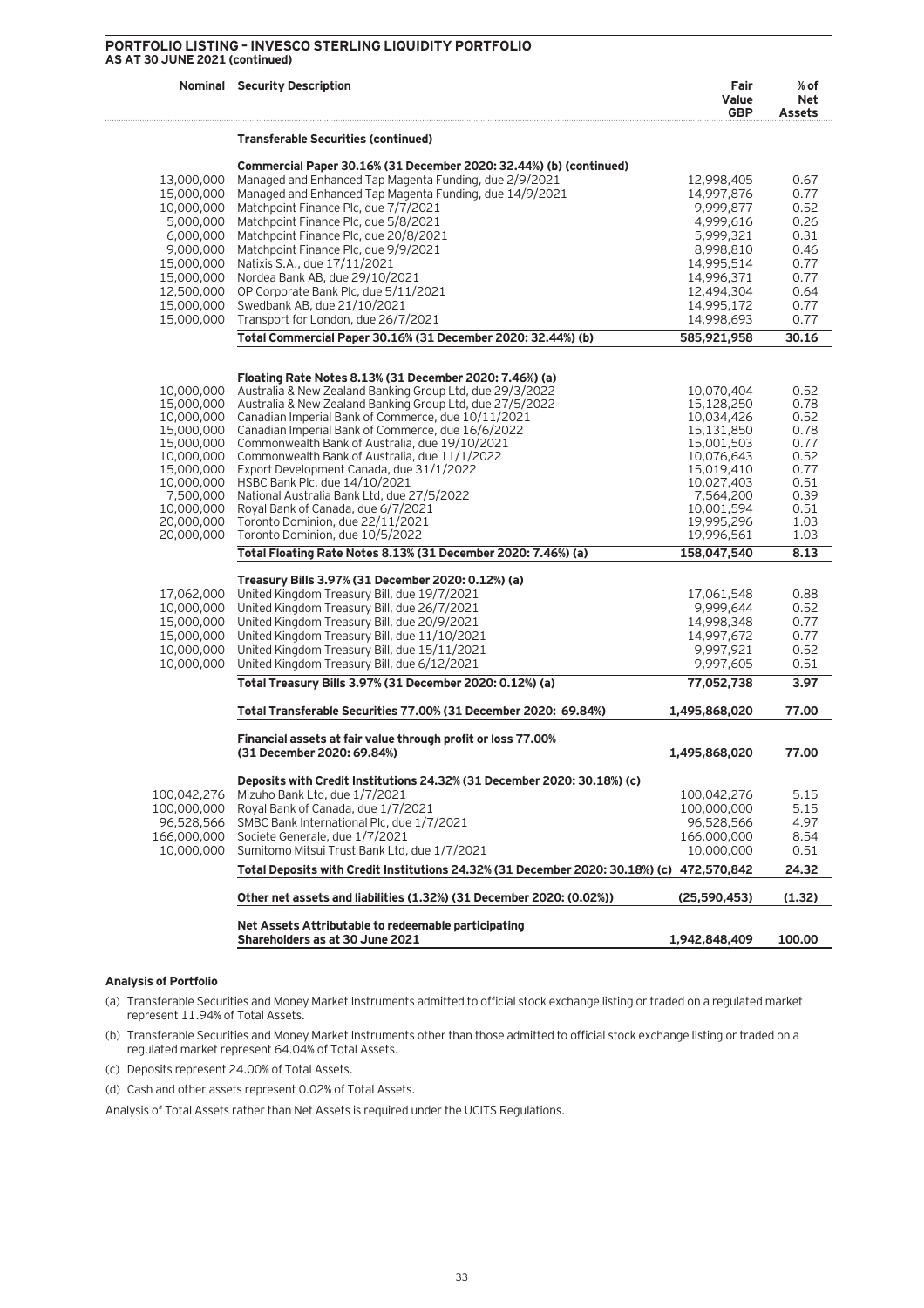### **PORTFOLIO LISTING – INVESCO EURO LIQUIDITY PORTFOLIO AS AT 30 JUNE 2021**

| <b>AS AT 30 JUNE 2021</b> |                                                                                                                                         |                             |                       |
|---------------------------|-----------------------------------------------------------------------------------------------------------------------------------------|-----------------------------|-----------------------|
|                           | <b>Nominal Security Description</b>                                                                                                     | Fair<br>Value<br><b>EUR</b> | % of<br>Net<br>Assets |
|                           | <b>Transferable Securities</b>                                                                                                          |                             |                       |
|                           | Certificate of Deposit 26.20% (31 December 2020: 20.63%) (b)                                                                            |                             |                       |
| 15,000,000                | Bank of America, due 10/8/2021                                                                                                          | 15,009,628                  | 1.67                  |
| 10,000,000                | Bank of China Ltd, due 6/8/2021                                                                                                         | 10,006,433                  | 1.12                  |
|                           | 12,500,000 CitiBank, due 5/8/2021                                                                                                       | 12,507,033                  | 1.39                  |
|                           | 40,000,000 First Abu Dhabi Bank PJSC, due 1/7/2021                                                                                      | 40,000,611                  | 4.46                  |
|                           | 10,000,000 Goldman Sachs International Bank, due 19/10/2021                                                                             | 10,016,616                  | 1.12                  |
|                           | 10,000,000 Industrial and Commercial Bank of China, due 6/7/2021                                                                        | 10,001,215                  | 1.11                  |
| 10,000,000                | Industrial and Commercial Bank of China, due 27/7/2021                                                                                  | 10,003,852                  | 1.12                  |
|                           | 10,000,000 Industrial and Commercial Bank of China, due 6/12/2021<br>10,000,000 Industrial Bank of Korea (London Branch), due 13/9/2021 | 10,026,259                  | 1.12                  |
|                           | 10,000,000 ING Bank NV, due 11/10/2021                                                                                                  | 10,011,221<br>10,015,445    | 1.12<br>1.12          |
|                           | 10,000,000 KBC Bank NV, due 3/9/2021                                                                                                    | 10,009,908                  | 1.12                  |
|                           | 10,000,000 KEB Hana Bank London Branch-Anleihe, due 10/8/2021                                                                           | 10,006,419                  | 1.12                  |
|                           | 10,000,000 National Australia Bank Ltd, due 6/7/2021                                                                                    | 10,001,023                  | 1.11                  |
|                           | 10,000,000 Royal Bank of Canada, due 27/9/2021                                                                                          | 10,015,376                  | 1.12                  |
|                           | 10,000,000 Royal Bank of Canada, due 3/12/2021                                                                                          | 10,026,808                  | 1.12                  |
|                           | 10,000,000 Wells Fargo Bank, due 4/11/2021                                                                                              | 10,018,945                  | 1.12                  |
|                           | 10,000,000 Wells Fargo Bank, due 30/11/2021                                                                                             | 10,022,704                  | 1.12                  |
|                           | 10,000,000 Zürcher Kantonalbank, due 15/7/2021                                                                                          | 10,002,587                  | 1.12                  |
| 7,000,000                 | Zürcher Kantonalbank, due 10/9/2021                                                                                                     | 7,008,777                   | 0.78                  |
| 10,000,000                | Zürcher Kantonalbank, due 10/11/2021                                                                                                    | 10,022,884                  | 1.12                  |
|                           | Total Certificate of Deposit 26.20% (31 December 2020: 20.63%) (b)                                                                      | 234,733,744                 | 26.20                 |
|                           | Commercial Paper 39.44% (31 December 2020: 40.75%) (b)                                                                                  |                             |                       |
|                           | 12,000,000 Agence centrale des organismes de sécurité sociale, due 5/7/2021                                                             | 12,000,909                  | 1.34                  |
|                           | 10,000,000 Agence centrale des organismes de sécurité sociale, due 9/7/2021                                                             | 10,001,410                  | 1.11                  |
|                           | 10,000,000 Bank of China Ltd, due 13/12/2021<br>7,500,000 Barclays Bank Plc, due 12/8/2021                                              | 10,017,600                  | 1.12<br>0.84          |
|                           | 10,000,000 Barclays Bank Plc, due 23/8/2021                                                                                             | 7,505,077<br>10,008,575     | 1.12                  |
|                           | 12,000,000 Barclays Bank Plc, due 13/9/2021                                                                                             | 12,014,267                  | 1.34                  |
|                           | 8,000,000 BNP Paribas Fortis S.A., due 14/9/2021                                                                                        | 8,010,180                   | 0.89                  |
|                           | 10,000,000 BNP Paribas Fortis S.A., due 3/11/2021                                                                                       | 10,020,763                  | 1.12                  |
|                           | 24,000,000 Chesham Finance Ltd, due 1/7/2021                                                                                            | 24,000,367                  | 2.68                  |
|                           | 10,000,000 Collateralized Commercial Paper III Co LLC, due 2/8/2021                                                                     | 10,003,210                  | 1.12                  |
|                           | 10,500,000 Collateralized Commercial Paper III Co LLC, due 9/8/2021                                                                     | 10,504,170                  | 1.17                  |
|                           | 6,000,000 Collateralized Commercial Paper III Co LLC, due 11/1/2022                                                                     | 6,012,539                   | 0.67                  |
|                           | 12,000,000 Dexia Credit Local, due 15/9/2021<br>20,000,000 Erste Abwicklungsanstalt, due 12/7/2021                                      | 12,013,902<br>20,003,915    | 1.34<br>2.23          |
|                           | 24,000,000 Halkin Finance Plc, due 1/7/2021                                                                                             | 24,000,367                  | 2.68                  |
|                           | 15,000,000 Landeskreditbank Baden-Württemberg - Förderbank, due 16/9/2021                                                               | 15,020,242                  | 1.68                  |
|                           | 8,500,000 LMA S.A., due 23/7/2021                                                                                                       | 8,502,958                   | 0.95                  |
|                           | 10,000,000 LMA S.A., due 24/9/2021                                                                                                      | 10,012,964                  | 1.12                  |
|                           | 10,000,000 Managed and Enhanced Tap Magenta Funding, due 2/8/2021                                                                       | 10,005,452                  | 1.12                  |
|                           | 10,000,000 Matchpoint Finance Plc, due 16/7/2021                                                                                        | 10.001.902                  | 1.11                  |
|                           | 5,000,000 Matchpoint Finance Plc, due 4/11/2021                                                                                         | 5,007,207                   | 0.56                  |
|                           | 10,000,000 Natixis S.A., due 22/10/2021                                                                                                 | 10,017,352                  | 1.12                  |
|                           | 10,000,000 Natixis S.A., due 11/1/2022                                                                                                  | 10,028,627                  | 1.12                  |
| 10,000,000<br>6,000,000   | Nordea Bank AB, due 13/8/2021                                                                                                           | 10,006,993<br>6,005,599     | 1.12                  |
| 10,000,000                | Nordea Bank AB, due 27/8/2021<br>Procter & Gamble Company, due 26/7/2021                                                                | 10,004,028                  | 0.67<br>1.12          |
| 15,000,000                | SFIL SA, due 2/7/2021                                                                                                                   | 15,000,469                  | 1.67                  |
|                           | 15,000,000 SFIL SA, due 4/10/2021                                                                                                       | 15,022,751                  | 1.68                  |
|                           | 10,000,000 Svenska Handelsbanken AB, due 16/7/2021                                                                                      | 10,002,791                  | 1.11                  |
| 10,000,000                | Svenska Handelsbanken AB, due 12/8/2021                                                                                                 | 10,007,201                  | 1.12                  |
| 12,500,000                | Swedbank AB, due 3/12/2021                                                                                                              | 12,531,006                  | 1.40                  |
|                           | Total Commercial Paper 39.44% (31 December 2020: 40.75%) (b)                                                                            | 353,294,793                 | 39.44                 |
|                           | Corporate Bond 3.89% (31 December 2020: 2.23%) (a)                                                                                      |                             |                       |
| 6,050,000                 | Cooperatieve Rabobank UA, due 11/10/2021                                                                                                | 6,060,588                   | 0.68                  |
| 1,000,000                 | ING Bank NV, due 26/11/2021                                                                                                             | 1,003,540                   | 0.11                  |
| 1,000,000                 | Metropolitan Life Global Funding I, due 17/9/2021                                                                                       | 1,003,600                   | 0.11                  |
|                           | 5,210,000 Toyota Motor Credit Corp, due 10/9/2021                                                                                       | 5,224,008                   | 0.58                  |
|                           | 10,000,000 UBS AG/London, due 3/9/2021                                                                                                  | 10,030,139                  | 1.12                  |
|                           | 2,500,000 UBS AG/London, due 5/11/2021                                                                                                  | 2,504,110                   | 0.28                  |
| 9,000,000                 | Westpac Banking Corp, due 17/1/2022                                                                                                     | 9,036,306                   | 1.01                  |
|                           | Total Corporate Bond 3.89% (31 December 2020: 2.23%) (a)                                                                                | 34,862,291                  | 3.89                  |
|                           | Floating Rate Notes 1.62% (31 December 2020: 2.49%) (a)                                                                                 |                             |                       |
| 7,500,000                 | Nordea Bank Abp, due 27/9/2021                                                                                                          | 7,509,450                   | 0.84                  |
| 7,000,000                 | Toyota Motor Finance Netherlands BV, due 30/9/2021                                                                                      | 7,009,590                   | 0.78                  |
|                           | Total Floating Rate Notes 1.62% (31 December 2020: 2.49%) (a)                                                                           | 14,519,040                  | 1.62                  |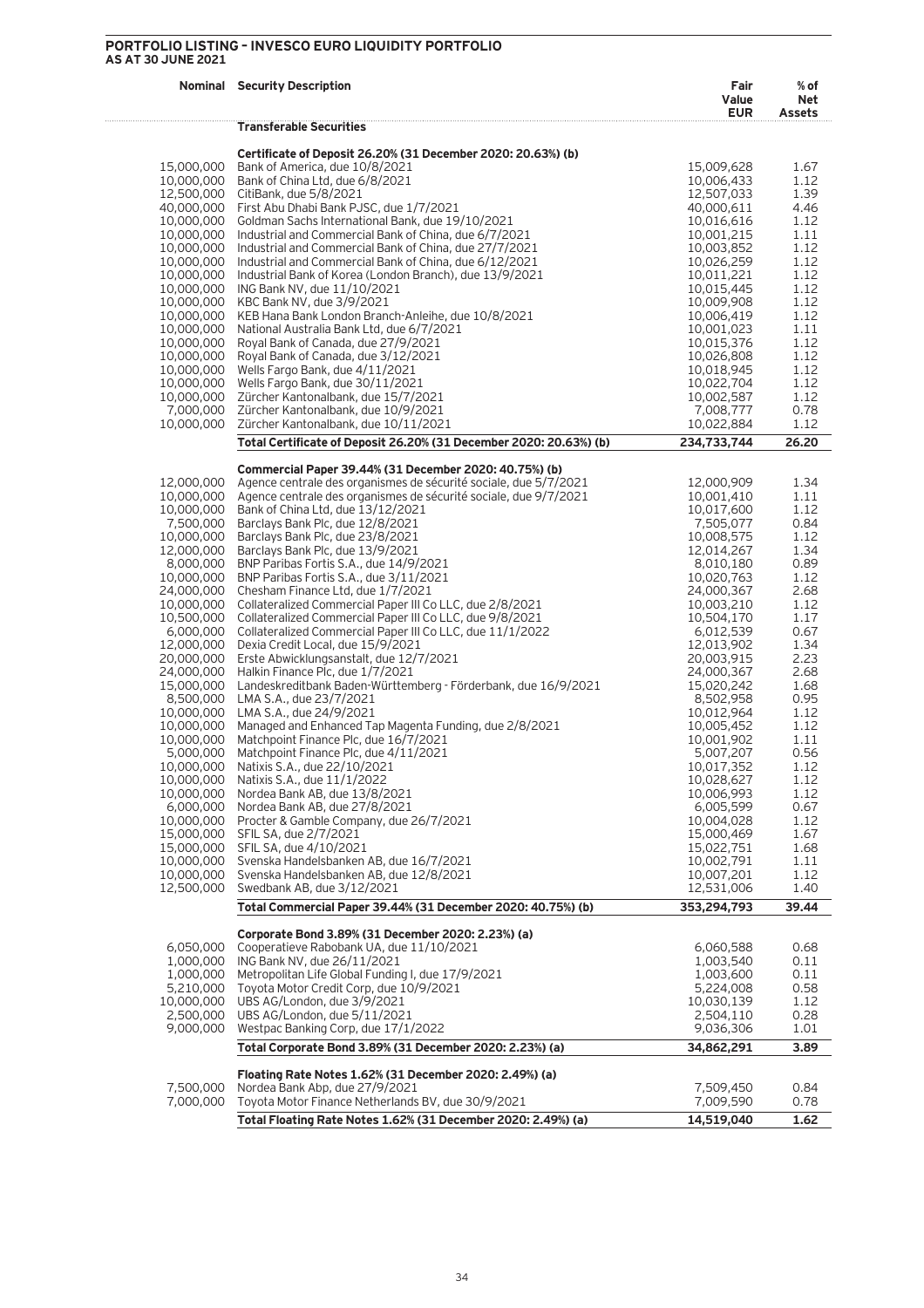### **PORTFOLIO LISTING – INVESCO EURO LIQUIDITY PORTFOLIO AS AT 30 JUNE 2021 (continued)**

|            | <b>Nominal Security Description</b>                                                                            | Fair<br>Value<br><b>EUR</b> | $%$ of<br><b>Net</b><br><b>Assets</b> |
|------------|----------------------------------------------------------------------------------------------------------------|-----------------------------|---------------------------------------|
|            | <b>Transferable Securities (continued)</b>                                                                     |                             |                                       |
|            | Treasury Bills 3.80% (31 December 2020: 10.18%) (a)                                                            |                             |                                       |
| 14,000,000 | European Stability Mechanism Treasury 0% 07/08/21, due 8/7/2021                                                | 14,001,696                  | 1.56                                  |
| 10,000,000 | France Treasury Bill BTF, due 14/7/2021                                                                        | 10.001.968                  | 1.12                                  |
| 10,000,000 | France Treasury Bill BTF, due 21/7/2021                                                                        | 10.003.619                  | 1.12                                  |
|            | Total Treasury Bills 3.80% (31 December 2020: 10.18%) (a)                                                      | 34,007,283                  | 3.80                                  |
|            |                                                                                                                |                             |                                       |
| 30,385,597 | Money Market Fund 3.35% (31 December 2020: 3.22%) (a)<br>HSBC Global Liquidity Funds plc - Euro Liquidity Fund | 30.029.777                  | 3.35                                  |
|            | Total Money Market Fund 3.35% (31 December 2020: 3.22%) (a)                                                    | 30,029,777                  | 3.35                                  |
|            |                                                                                                                |                             |                                       |
|            |                                                                                                                |                             |                                       |
|            | Total Transferable Securities 78.30% (31 December 2020: 79.50%)                                                | 701,446,928                 | 78.30                                 |
|            |                                                                                                                |                             |                                       |
|            | Financial assets at fair value through profit or loss 78.30%<br>(31 December 2020: 79.50%)                     | 701,446,928                 | 78.30                                 |
|            |                                                                                                                |                             |                                       |
|            | Deposits with Credit Institutions 24.38% (31 December 2020: 21.86%) (c)                                        |                             |                                       |
| 59.949.595 | Mitsubishi UFJ Trust & Banking Corporation, due 1/7/2021                                                       | 59.949.595                  | 6.70                                  |
| 78,401,682 | SMBC Bank International Plc. due 1/7/2021                                                                      | 78,401,682                  | 8.75                                  |
| 80,000,000 | Societe Generale, due 1/7/2021                                                                                 | 80,000,000                  | 8.93                                  |
|            | Total Deposits with Credit Institutions 24.38% (31 December 2020: 21.86%) (c) 218,351,277                      |                             | 24.38                                 |
|            | Other net assets and liabilities (2.68%) (31 December 2020: (1.36%))                                           | (24,032,092)                | (2.68)                                |
|            |                                                                                                                |                             |                                       |
|            | Net Assets Attributable to redeemable participating                                                            |                             |                                       |
|            | Shareholders as at 30 June 2021                                                                                | 895,766,113                 | 100.00                                |
|            |                                                                                                                |                             |                                       |

### **Analysis of Portfolio**

(a) Transferable Securities and Money Market Instruments admitted to official stock exchange listing or traded on a regulated market represent 12.33% of Total Assets.

(b) Transferable Securities and Money Market Instruments other than those admitted to official stock exchange listing or traded on a regulated market represent 63.91% of Total Assets.

(c) Deposits represent 23.73% of Total Assets.

(d) Cash and other assets represent 0.03% of Total Assets.

Analysis of Total Assets rather than Net Assets is required under the UCITS Regulations.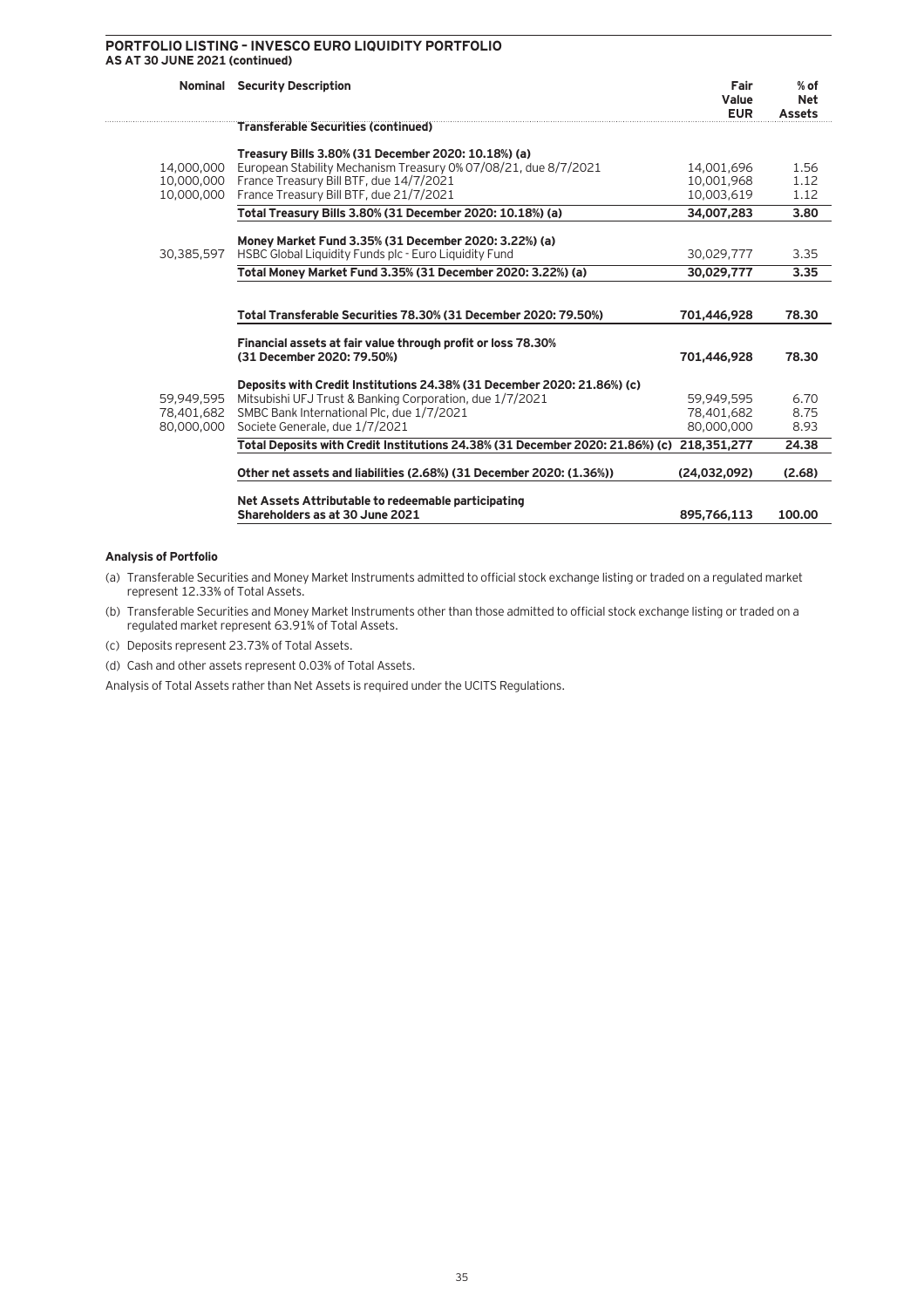### **STATEMENT OF SIGNIFICANT CHANGES IN COMPOSITION OF PORTFOLIO FOR THE FINANCIAL PERIOD ENDED 30 JUNE 2021**

### **SIGNIFICANT PURCHASES – INVESCO US DOLLAR LIQUIDITY PORTFOLIO Security Description Nominal Cost**

|                                                              |             | <b>USD</b>  |
|--------------------------------------------------------------|-------------|-------------|
| Cooperatieve Rabobank UA, due 18/3/2021                      | 450,000,000 | 450,000,000 |
| Cooperatieve Rabobank UA, due 19/3/2021                      | 450,000,000 | 450,000,000 |
| Cooperatieve Rabobank UA, due 22/3/2021                      | 450,000,000 | 450,000,000 |
| Credit Agricole Corporate and Investment Bank, due 18/3/2021 | 450,000,000 | 450,000,000 |
| Credit Agricole Corporate and Investment Bank, due 19/3/2021 | 450,000,000 | 450,000,000 |
| Credit Agricole Corporate and Investment Bank, due 22/3/2021 | 450,000,000 | 450,000,000 |
| DNB Bank ASA (Cayman Islands Branch), due 18/3/2021          | 450,000,000 | 450,000,000 |
| DNB Bank ASA (Cayman Islands Branch), due 19/3/2021          | 450,000,000 | 450,000,000 |
| DNB Bank ASA (Cayman Islands Branch), due 22/3/2021          | 450,000,000 | 450,000,000 |
| Cooperatieve Rabobank UA, due 16/3/2021                      | 440,000,000 | 440,000,000 |
| Cooperatieve Rabobank UA, due 17/3/2021                      | 440,000,000 | 440,000,000 |
| Credit Agricole Corporate and Investment Bank, due 16/3/2021 | 440,000,000 | 440,000,000 |
| Credit Agricole Corporate and Investment Bank, due 17/3/2021 | 440,000,000 | 440,000,000 |
| DNB Bank ASA (Cayman Islands Branch), due 16/3/2021          | 440,000,000 | 440,000,000 |
| DNB Bank ASA (Cayman Islands Branch), due 17/3/2021          | 440,000,000 | 440,000,000 |
| Cooperatieve Rabobank UA, due 23/3/2021                      | 425,000,000 | 425,000,000 |
| Cooperatieve Rabobank UA, due 24/3/2021                      | 425,000,000 | 425,000,000 |
| Mizuho Bank Ltd. due 24/3/2021                               | 420,000,000 | 420,000,000 |
| Mizuho Bank Ltd, due 30/3/2021                               | 420,000,000 | 420,000,000 |
| Cooperatieve Rabobank UA, due 30/3/2021                      | 410,000,000 | 410,000,000 |

### **Other Purchases 262,415,016,722**

### **Total Purchases 271,205,016,722**

### **SIGNIFICANT SALES AND MATURITIES – INVESCO US DOLLAR LIQUIDITY PORTFOLIO Security Description Proceeds** Proceeds **Nominal Proceeds**

| United States Treasury Bill, due 23/2/2021                   | 600,000,000 | 600,000,000 |
|--------------------------------------------------------------|-------------|-------------|
| Cooperatieve Rabobank UA, due 18/3/2021                      | 450,000,000 | 450,000,000 |
| Cooperatieve Rabobank UA, due 19/3/2021                      | 450,000,000 | 450,000,000 |
| Cooperatieve Rabobank UA, due 22/3/2021                      | 450,000,000 | 450,000,000 |
| Credit Agricole Corporate and Investment Bank, due 18/3/2021 | 450,000,000 | 450,000,000 |
| Credit Agricole Corporate and Investment Bank, due 19/3/2021 | 450,000,000 | 450,000,000 |
| Credit Agricole Corporate and Investment Bank, due 22/3/2021 | 450,000,000 | 450,000,000 |
| DNB Bank ASA (Cayman Islands Branch), due 18/3/2021          | 450,000,000 | 450,000,000 |
| DNB Bank ASA (Cayman Islands Branch), due 19/3/2021          | 450,000,000 | 450,000,000 |
| DNB Bank ASA (Cayman Islands Branch), due 22/3/2021          | 450,000,000 | 450,000,000 |
| Cooperatieve Rabobank UA, due 16/3/2021                      | 440,000,000 | 440,000,000 |
| Cooperatieve Rabobank UA, due 17/3/2021                      | 440,000,000 | 440,000,000 |
| Credit Agricole Corporate and Investment Bank, due 16/3/2021 | 440,000,000 | 440,000,000 |
| Credit Agricole Corporate and Investment Bank, due 17/3/2021 | 440,000,000 | 440,000,000 |
| DNB Bank ASA (Cayman Islands Branch), due 16/3/2021          | 440,000,000 | 440,000,000 |
| DNB Bank ASA (Cayman Islands Branch), due 17/3/2021          | 440,000,000 | 440,000,000 |
| Cooperatieve Rabobank UA, due 23/3/2021                      | 425,000,000 | 425,000,000 |
| Cooperatieve Rabobank UA, due 24/3/2021                      | 425,000,000 | 425,000,000 |
| Mizuho Bank Ltd. due 24/3/2021                               | 420,000,000 | 420,000,000 |
| Mizuho Bank Ltd, due 30/3/2021                               | 420,000,000 | 420,000,000 |

# 420,000,000<br>420,000,000

**USD**<br>600,000,000

600,000,000 600,000,000<br>450,000,000 450,000,000 450,000,000 450,000,000<br>450,000,000 450,000,000

**Other Sales and Maturities 264,257,172,807**

**Total Sales and Maturities 273,237,172,807**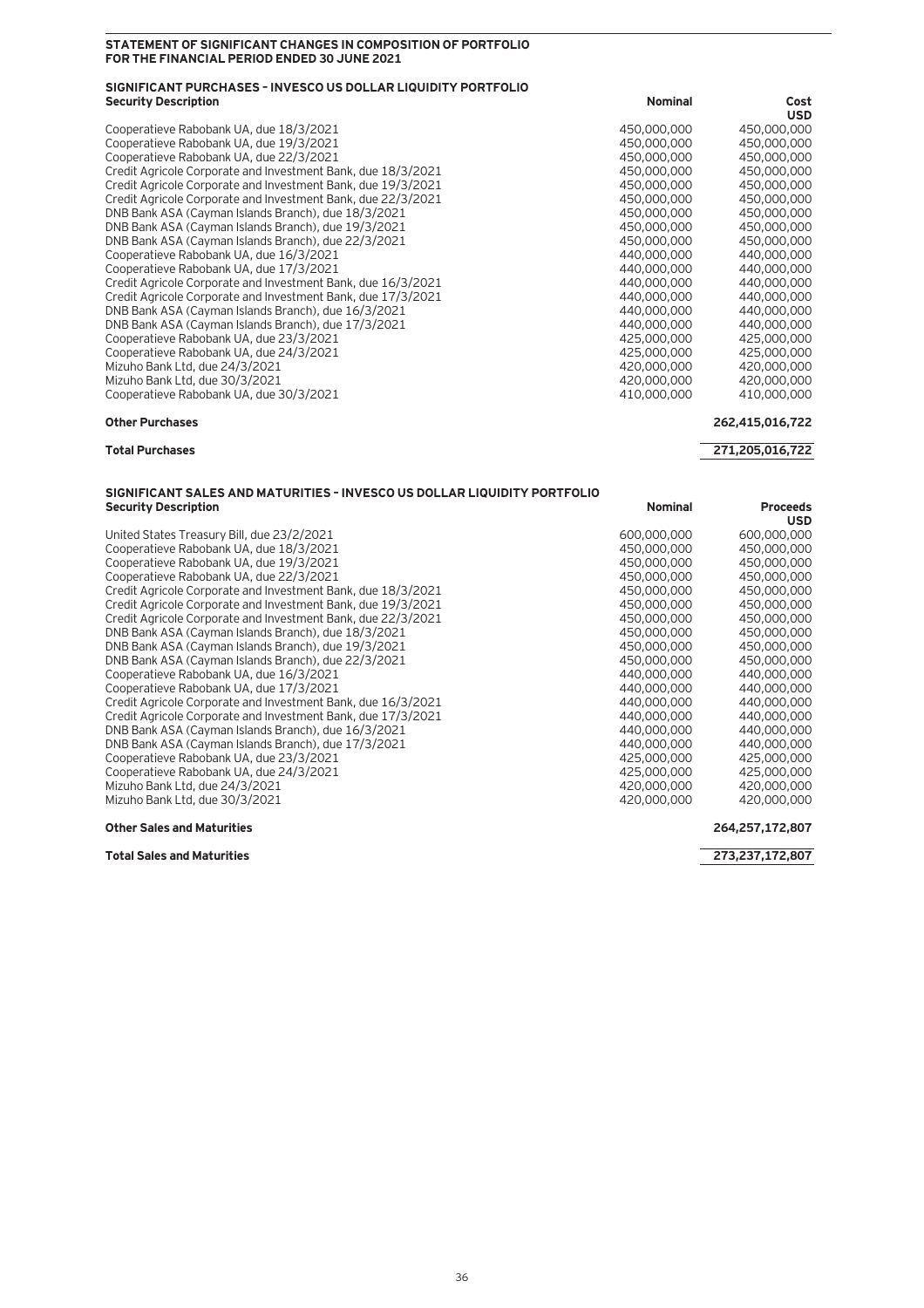### **STATEMENT OF SIGNIFICANT CHANGES IN COMPOSITION OF PORTFOLIO FOR THE FINANCIAL PERIOD ENDED 30 JUNE 2021 (continued)**

### **SIGNIFICANT PURCHASES – INVESCO STERLING LIQUIDITY PORTFOLIO Security Description Cost (2008)** Cost (2009) A Security Description Cost (2008) A Security Description Cost

Mizuho Bank Ltd, due 17/2/2021<br>Mizuho Bank Ltd, due 16/2/2021 225,016,013 225,016,013 225,016,013 225,016,013 Mizuho Bank Ltd, due 16/2/2021<br>Mizuho Bank Ltd, due 15/2/2021 225,015,089 225,015,089 225,015,089 Mizuho Bank Ltd, due 15/2/2021<br>
SMBC Bank International Plc, due 16/2/2021<br>
222,849,587 222,849,587 222,849,587 SMBC Bank International Plc, due 16/2/2021<br>
SMBC Bank International Plc, due 17/2/2021<br>
221,926,899 221,926,899 221,926,899 SMBC Bank International Plc, due 17/2/2021<br>
SMBC Bank International Plc, due 17/2/2021<br>
220,021,740 220,021,740 220,021,740 Mizuho Bank Ltd, due 9/3/2021<br>Mizuho Bank Ltd, due 8/3/2021 220,020,836 220,020,836 220,020,836 220,020,836 Mizuho Bank Ltd, due 8/3/2021<br>Mizuho Bank Ltd, due 12/2/2021 215,014,794 215,014,794 215,014,794 Mizuho Bank Ltd, due 12/2/2021<br>
SMBC Bank International Plc, due 15/2/2021<br>
214.179.192 214.179.192 214.179.192 SMBC Bank International Plc, due 15/2/2021 214,179,192 214,179,192 214,179,192<br>Mizuho Bank Ltd, due 18/1/2021 211,006,600 211,006,600 211,006,600 Mizuho Bank Ltd, due 18/1/2021 211,006,600 211,006,600 Mizuho Bank Ltd, due 10/3/2021 210,022,041 210,022,041 Mizuho Bank Ltd, due 18/2/2021<br>
SMBC Bank International Plc, due 12/2/2021<br>
203,685,988 203,685,988 203,685,988 SMBC Bank International Plc, due 12/2/2021<br>
SMBC Bank International Plc, due 18/1/2021<br>
202.910.541 202.910.541 202.910.541 SMBC Bank International Plc, due 18/1/2021<br>
SMBC Bank International Plc, due 9/3/2021<br>
201,281,407 201,281,407 201,281,407 SMBC Bank International Plc, due 9/3/2021<br>
Mizuho Bank Ltd, due 15/1/2021 201,006,269 201,006,269 201,006,269 Mizuho Bank Ltd, due 15/1/2021<br>Mizuho Bank Ltd, due 22/3/2021 201,006,269 201,006,269 200,024,795 200,024,795 Mizuho Bank Ltd, due 22/3/2021<br>Mizuho Bank Ltd, due 19/3/2021 200,024,521 200,024,521 200,024,521 200,024,521 Mizuho Bank Ltd, due 19/3/2021<br>Mizuho Bank Ltd, due 18/3/2021 200,024,521 200,024,247 200,024,247 200,024,247 Mizuho Bank Ltd, due 18/3/2021 200,024,247 200,024,247 Mizuho Bank Ltd, due 17/3/2021 200,023,973 200,023,973

**GBP**<br>225,016,322 **GBP** 

### **Other Purchases 58,149,291,900**

**Total Purchases 62,378,379,384**

### **SIGNIFICANT SALES AND MATURITIES – INVESCO STERLING LIQUIDITY PORTFOLIO Security Description According to the Contract of Contract According to the Contract According to the Proceeds**

Mizuho Bank Ltd, due 17/2/2021<br>Mizuho Bank Ltd, due 16/2/2021 225,016,013 225,016,013 225,016,013 225,016,013 Mizuho Bank Ltd, due 16/2/2021<br>Mizuho Bank Ltd, due 15/2/2021 225,015,089 225,015,089 225,015,089 Mizuho Bank Ltd, due 15/2/2021<br>
SMBC Bank International Plc. due 16/2/2021<br>
222.849.587 222.849.587 222.849.587 SMBC Bank International Plc, due 16/2/2021<br>
SMBC Bank International Plc, due 17/2/2021<br>
221,926,899 221,926,899 221,926,899 SMBC Bank International Plc, due 17/2/2021<br>
Mizuho Bank Ltd, due 9/3/2021<br>
220,021,740 220,021,740 Mizuho Bank Ltd, due 9/3/2021<br>Mizuho Bank Ltd, due 8/3/2021 220,020,836 220,020,836 220,020,836 220,020,836 Mizuho Bank Ltd, due 8/3/2021<br>Mizuho Bank Ltd, due 12/2/2021 215,014,794 215,014,794 215,014,794 Mizuho Bank Ltd, due 12/2/2021<br>
SMBC Bank International Plc, due 15/2/2021<br>
214.179.192 214.179.192 214.179.192 SMBC Bank International Plc, due 15/2/2021<br>
Mizuho Bank Ltd, due 18/1/2021<br>
211,006,600 211,006,600 211,006,600 Mizuho Bank Ltd, due 18/1/2021<br>Mizuho Bank Ltd, due 10/3/2021 210,022,041 210,022,041 210,022,041 210,022,041 Mizuho Bank Ltd, due 10/3/2021 210,022,041 210,022,041 Mizuho Bank Ltd, due 18/2/2021<br>
SMBC Bank International Plc, due 12/2/2021<br>
203,685,988 203,685,988 203,685,988 SMBC Bank International Plc, due 12/2/2021<br>
SMBC Bank International Plc, due 18/1/2021<br>
202.910.541 202.910.541 202.910.541 SMBC Bank International Plc, due 18/1/2021<br>
SMBC Bank International Plc, due 9/3/2021<br>
201,281,407 201,281,407 201,281,407 SMBC Bank International Plc, due 9/3/2021<br>
Mizuho Bank Ltd, due 15/1/2021<br>
201,006,269 201,006,269 201,006,269 Mizuho Bank Ltd, due 15/1/2021<br>Mizuho Bank Ltd, due 22/3/2021 201,006,269 201,006,269 200,024,795 200,024,795 Mizuho Bank Ltd, due 22/3/2021<br>Mizuho Bank Ltd, due 19/3/2021 200,024,521 200,024,521 200,024,521 200,024,521 Mizuho Bank Ltd, due 19/3/2021<br>Mizuho Bank Ltd, due 18/3/2021 200,024,521 200,024,521 200,024,247 200,024,247 Mizuho Bank Ltd, due 18/3/2021 Mizuho Bank Ltd, due 17/3/2021 200,023,973 200,023,973

# **GBP**<br>225,016,322 **GBP**

### **Other Sales and Maturities 58,025,899,525**

**Total Sales and Maturities 62,254,987,009**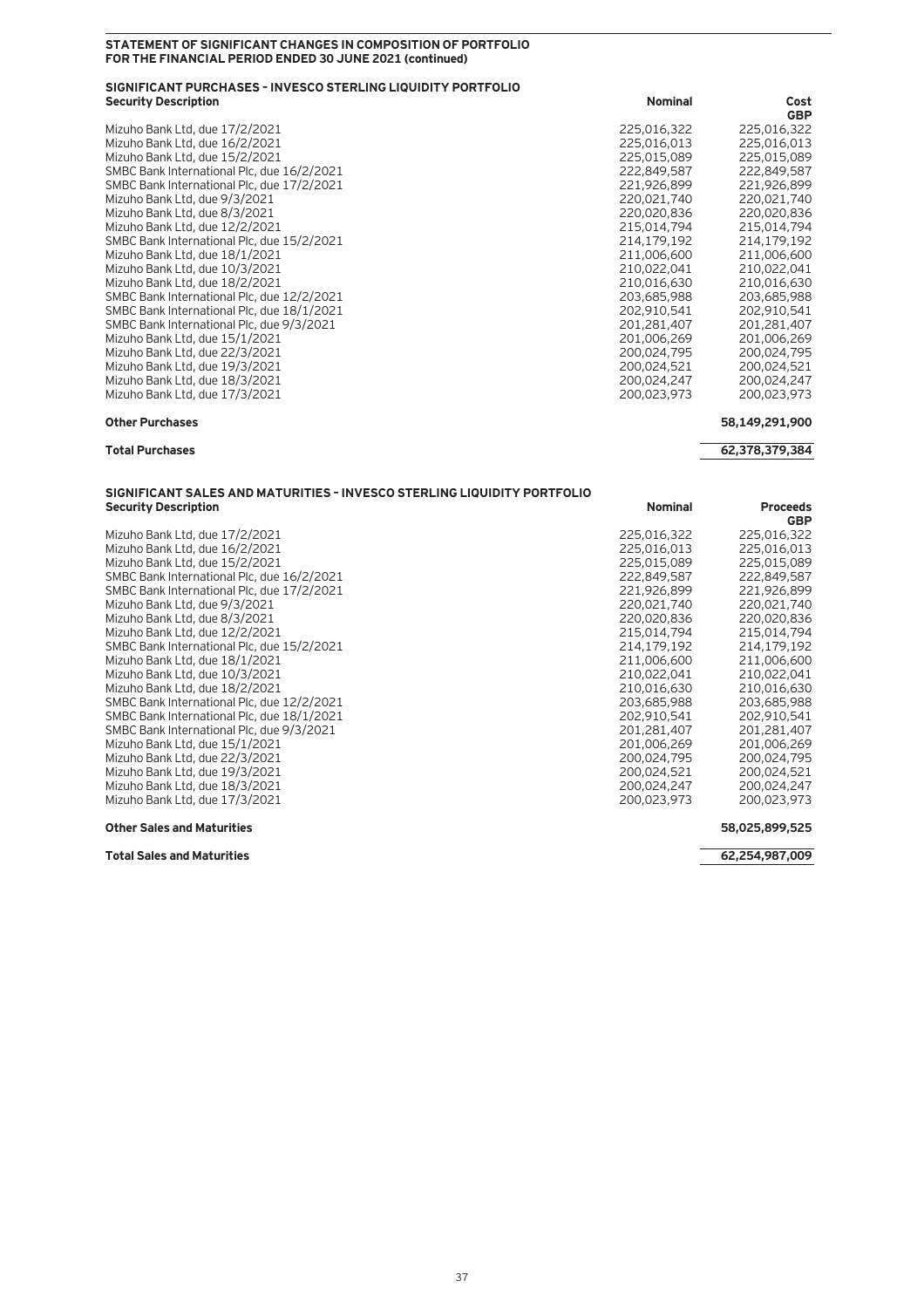### **STATEMENT OF SIGNIFICANT CHANGES IN COMPOSITION OF PORTFOLIO FOR THE FINANCIAL PERIOD ENDED 30 JUNE 2021 (continued)**

### **SIGNIFICANT PURCHASES – INVESCO EURO LIQUIDITY PORTFOLIO Security Description** Cost

SMBC Bank International Plc, due 8/2/2021 SMBC Bank International Plc, due 8/1/2021 SMBC Bank International Plc, due 11/1/2021 SMBC Bank International Plc, due 4/5/2021 Mizuho Bank Ltd, due 18/2/2021 Mizuho Bank Ltd, due 19/2/2021 Mizuho Bank Ltd, due 22/2/2021 Mizuho Bank Ltd, due 23/2/2021 Mizuho Bank Ltd, due 24/2/2021 Mizuho Bank Ltd, due 25/2/2021 Mizuho Bank Ltd, due 26/2/2021 Mizuho Bank Ltd, due 3/3/2021 Mizuho Bank Ltd, due 5/3/2021 Mizuho Bank Ltd, due 8/3/2021 Mizuho Bank Ltd, due 9/3/2021 Mizuho Bank Ltd, due 10/3/2021 Mizuho Bank Ltd, due 11/3/2021 Mizuho Bank Ltd, due 12/3/2021 Mizuho Bank Ltd, due 15/3/2021 Mizuho Bank Ltd, due 4/5/2021 **100,000, 100,000, 100,000, 100,000, 100,000**, 100,000, 100,000, 100,000, 100,000, 100,000, 100,000, 100,000, 100,000, 100,000, 100,000, 100,000, 100,000, 100,000, 100,000, 100,000, 100,000, 1

| NOMMA       | LUSL        |
|-------------|-------------|
|             | EUR         |
| 108,904,338 | 108,904,338 |
| 102,241,898 | 102,241,898 |
| 101,907,257 | 101,907,257 |
| 100.157.482 | 100.157.482 |
| 100.000.000 | 100,000,000 |
| 100.000.000 | 100,000,000 |
| 100,000,000 | 100,000,000 |
| 100.000.000 | 100,000,000 |
| 100.000.000 | 100,000,000 |
| 100.000.000 | 100,000,000 |
| 100,000,000 | 100,000,000 |
| 100.000.000 | 100,000,000 |
| 100.000.000 | 100,000,000 |
| 100.000.000 | 100,000,000 |
| 100.000.000 | 100,000,000 |
| 100.000.000 | 100,000,000 |
| 100.000.000 | 100,000,000 |
| 100.000.000 | 100,000,000 |
| 100.000.000 | 100,000,000 |
| 100.000.000 | 100.000.000 |

### **Other Purchases 31,116,709,911**

### **SIGNIFICANT SALES AND MATURITIES – INVESCO EURO LIQUIDITY PORTFOLIO Security Description**

SMBC Bank International Plc, due 8/2/2021 SMBC Bank International Plc, due 8/1/2021 SMBC Bank International Plc, due 11/1/2021 SMBC Bank International Plc, due 4/5/2021 Mizuho Bank Ltd, due 9/2/2021 Mizuho Bank Ltd, due 11/2/2021 Mizuho Bank Ltd, due 25/2/2021 Mizuho Bank Ltd, due 26/2/2021 Mizuho Bank Ltd, due  $1/3/2021$ Mizuho Bank Ltd, due 2/3/2021 Mizuho Bank Ltd, due 3/3/2021 Mizuho Bank Ltd, due 4/3/2021 Mizuho Bank Ltd, due 5/3/2021 Mizuho Bank Ltd, due 8/3/2021 Mizuho Bank Ltd, due 9/3/2021 Mizuho Bank Ltd, due 10/3/2021 Mizuho Bank Ltd, due  $11/3/2021$ Mizuho Bank Ltd, due 12/3/2021 Mizuho Bank Ltd, due 15/3/2021 Mizuho Bank Ltd, due 4/5/2021

### **Other Sales and Maturities 31,296,495,983**

**Total Sales and Maturities 33,309,706,958**

### **Total Purchases 33,129,920,886**

| <b>Nominal</b> | <b>Proceeds</b><br><b>EUR</b> |
|----------------|-------------------------------|
|                |                               |
| 108,904,338    | 108,904,338                   |
| 102,241,898    | 102,241,898                   |
| 101,907,257    | 101.907.257                   |
| 00.157.482     | 100.157.482                   |
| 00,000,000     | 100,000,000                   |
| 00.000.000     | 100,000,000                   |
| 100,000,000    | 100,000,000                   |
| 00.000.000     | 100,000,000                   |
| 00,000,000     | 100,000,000                   |
| 00.000.000     | 100,000,000                   |
| 00.000.000     | 100,000,000                   |
| 00.000.000     | 100,000,000                   |
| 00.000.000     | 100,000,000                   |
| 00.000.000     | 100,000,000                   |
| 00.000.000     | 100,000,000                   |
| 00,000,000     | 100,000,000                   |
| 00.000.000     | 100,000,000                   |
| 00,000,000     | 100,000,000                   |
| 00,000,000     | 100,000,000                   |
| 00,000,000     | 100,000,000                   |